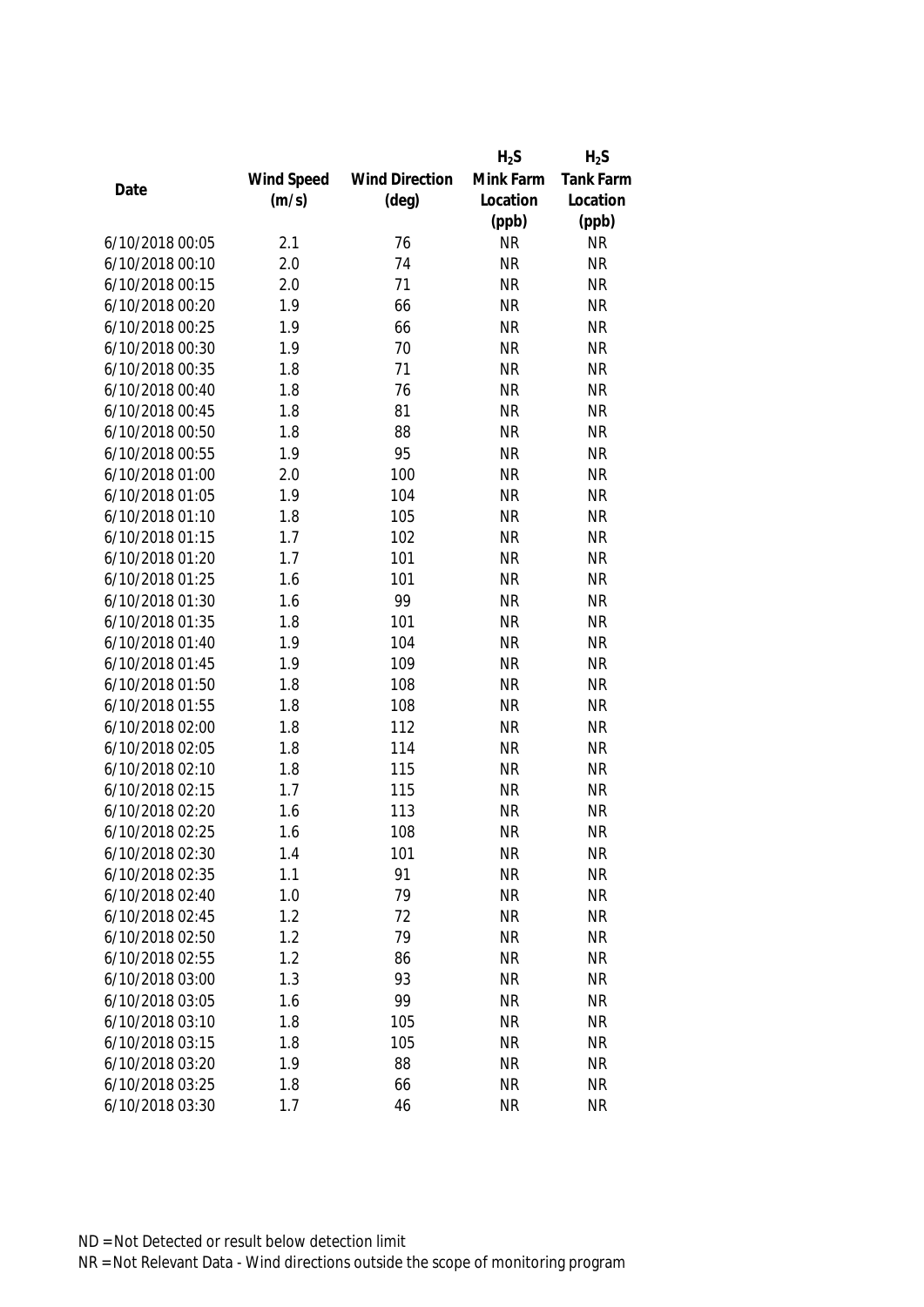|                 |            |                       | $H_2S$         | $H_2S$    |
|-----------------|------------|-----------------------|----------------|-----------|
|                 | Wind Speed | <b>Wind Direction</b> | Mink Farm      | Tank Farm |
| Date            | (m/s)      | $(\text{deg})$        | Location       | Location  |
|                 |            |                       | (ppb)          | (ppb)     |
| 6/10/2018 03:35 | 1.5        | 18                    | <b>NR</b>      | <b>NR</b> |
| 6/10/2018 03:40 | 1.7        | 347                   | $\overline{2}$ | <b>NR</b> |
| 6/10/2018 03:45 | 2.2        | 328                   | $\overline{4}$ | <b>NR</b> |
| 6/10/2018 03:50 | 2.5        | 314                   | 5              | <b>NR</b> |
| 6/10/2018 03:55 | 2.9        | 306                   | 6              | <b>NR</b> |
| 6/10/2018 04:00 | 3.1        | 301                   | 6              | <b>NR</b> |
| 6/10/2018 04:05 | 3.2        | 296                   | $\overline{1}$ | <b>NR</b> |
| 6/10/2018 04:10 | 2.9        | 292                   | $\overline{1}$ | <b>NR</b> |
| 6/10/2018 04:15 | 2.3        | 290                   | 6              | <b>NR</b> |
| 6/10/2018 04:20 | 1.8        | 281                   | 4              | <b>NR</b> |
| 6/10/2018 04:25 | 1.5        | 260                   | <b>NR</b>      | <b>NR</b> |
| 6/10/2018 04:30 | 1.8        | 232                   | <b>NR</b>      | <b>NR</b> |
| 6/10/2018 04:35 | 2.1        | 202                   | <b>NR</b>      | <b>NR</b> |
| 6/10/2018 04:40 | 2.4        | 182                   | <b>NR</b>      | 1         |
| 6/10/2018 04:45 | 2.9        | 168                   | <b>NR</b>      | <b>NR</b> |
| 6/10/2018 04:50 | 3.3        | 155                   | <b>NR</b>      | <b>NR</b> |
| 6/10/2018 04:55 | 3.6        | 146                   | <b>NR</b>      | <b>NR</b> |
| 6/10/2018 05:00 | 3.5        | 139                   | <b>NR</b>      | <b>NR</b> |
| 6/10/2018 05:05 | 3.6        | 132                   | <b>NR</b>      | <b>NR</b> |
| 6/10/2018 05:10 | 3.7        | 125                   | <b>NR</b>      | <b>NR</b> |
| 6/10/2018 05:15 | 3.7        | 121                   | <b>NR</b>      | <b>NR</b> |
| 6/10/2018 05:20 | 3.6        | 119                   | <b>NR</b>      | <b>NR</b> |
| 6/10/2018 05:25 | 3.5        | 116                   | <b>NR</b>      | <b>NR</b> |
| 6/10/2018 05:30 | 3.4        | 112                   | <b>NR</b>      | <b>NR</b> |
| 6/10/2018 05:35 | 3.2        | 106                   | <b>NR</b>      | <b>NR</b> |
| 6/10/2018 05:40 | 2.9        | 96                    | <b>NR</b>      | <b>NR</b> |
| 6/10/2018 05:45 | 2.7        | 84                    | <b>NR</b>      | <b>NR</b> |
| 6/10/2018 05:50 | 2.5        | 74                    | <b>NR</b>      | <b>NR</b> |
| 6/10/2018 05:55 | 2.3        | 69                    | <b>NR</b>      | <b>NR</b> |
| 6/10/2018 06:00 | 2.2        | 73                    | <b>NR</b>      | <b>NR</b> |
| 6/10/2018 06:05 | 2.0        | 82                    | <b>NR</b>      | <b>NR</b> |
| 6/10/2018 06:10 | 1.9        | 95                    | <b>NR</b>      | <b>NR</b> |
| 6/10/2018 06:15 | 1.8        | 109                   | <b>NR</b>      | <b>NR</b> |
| 6/10/2018 06:20 | 1.7        | 117                   | <b>NR</b>      | <b>NR</b> |
| 6/10/2018 06:25 | 1.6        | 119                   | <b>NR</b>      | <b>NR</b> |
| 6/10/2018 06:30 | 1.3        | 124                   | <b>NR</b>      | <b>NR</b> |
| 6/10/2018 06:35 | 1.1        | 127                   | <b>NR</b>      | <b>NR</b> |
| 6/10/2018 06:40 | 1.0        | 151                   | <b>NR</b>      | <b>NR</b> |
| 6/10/2018 06:45 | 0.9        | 190                   | <b>NR</b>      | <b>NR</b> |
| 6/10/2018 06:50 | 0.8        | 242                   | <b>NR</b>      | <b>NR</b> |
| 6/10/2018 06:55 | 0.8        | 248                   | 1              | 1         |
| 6/10/2018 07:00 | 0.7        | 261                   | $\mathbf{1}$   | 1         |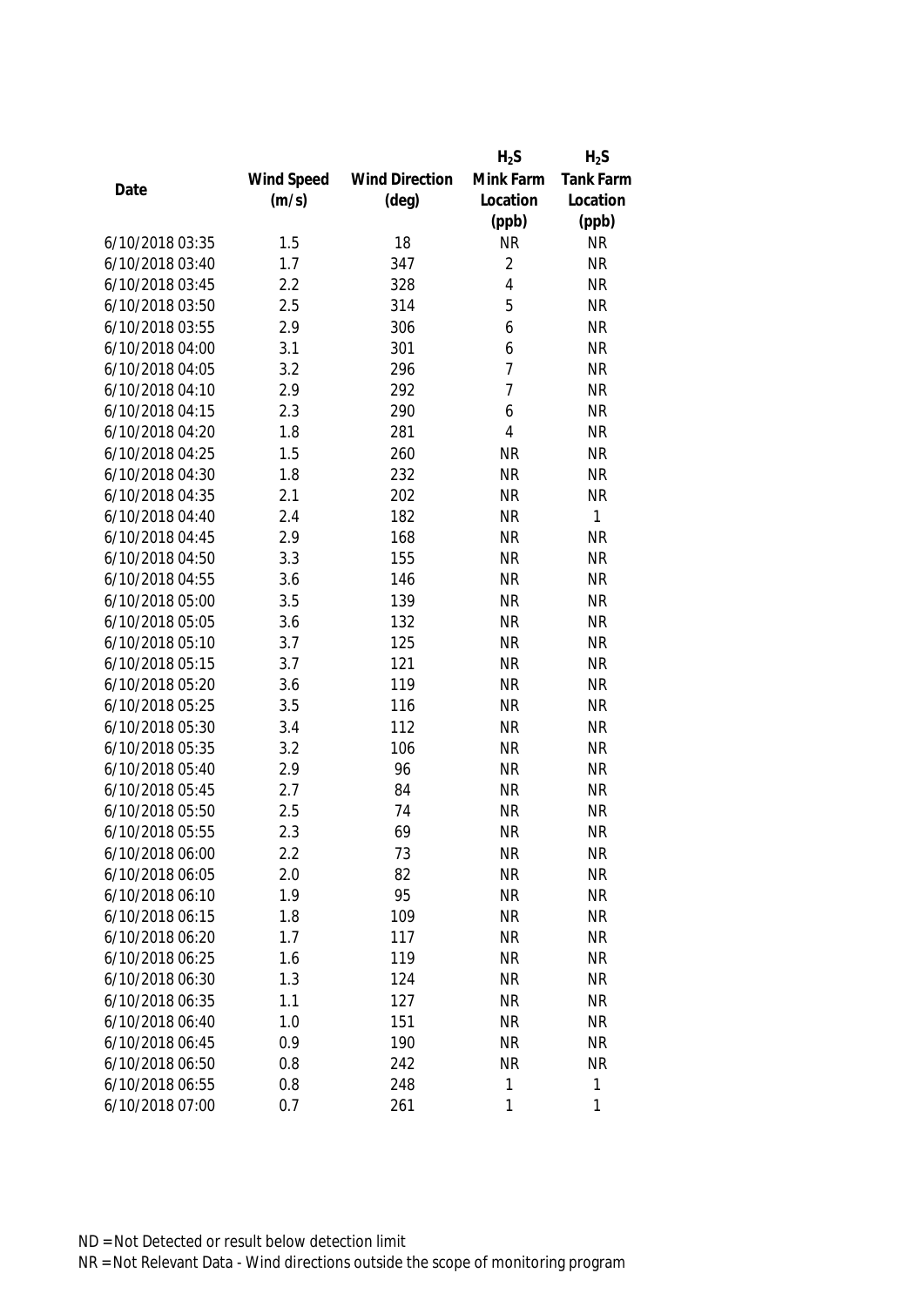|                                    |            |                       | $H_2S$    | $H_2S$         |
|------------------------------------|------------|-----------------------|-----------|----------------|
|                                    | Wind Speed | <b>Wind Direction</b> | Mink Farm | Tank Farm      |
| Date                               | (m/s)      | $(\text{deg})$        | Location  | Location       |
|                                    |            |                       | (ppb)     | (ppb)          |
| 6/10/2018 07:05                    | 0.8        | 254                   | <b>ND</b> | 1              |
| 6/10/2018 07:10                    | 0.8        | 235                   | 1         | 1              |
| 6/10/2018 07:15                    | 1.2        | 204                   | <b>NR</b> | 1              |
| 6/10/2018 07:20                    | 1.3        | 185                   | <b>NR</b> | 1              |
| 6/10/2018 07:25                    | 1.8        | 179                   | <b>NR</b> | $\mathbf{1}$   |
| 6/10/2018 07:30                    | 2.6        | 175                   | <b>NR</b> | $\overline{2}$ |
| 6/10/2018 07:35                    | 3.1        | 172                   | <b>NR</b> | $\overline{2}$ |
| 6/10/2018 07:40                    | 3.6        | 170                   | <b>NR</b> | $\overline{2}$ |
| 6/10/2018 07:45                    | 3.6        | 167                   | <b>NR</b> | <b>NR</b>      |
| 6/10/2018 07:50                    | 4.0        | 163                   | <b>NR</b> | <b>NR</b>      |
| 6/10/2018 07:55                    | 3.9        | 159                   | <b>NR</b> | <b>NR</b>      |
| 6/10/2018 08:00                    | 3.7        | 158                   | <b>NR</b> | <b>NR</b>      |
| 6/10/2018 08:05                    | 3.6        | 157                   | <b>NR</b> | <b>NR</b>      |
| 6/10/2018 08:10                    | 3.5        | 160                   | <b>NR</b> | <b>NR</b>      |
| 6/10/2018 08:15                    | 3.5        | 165                   | <b>NR</b> | <b>NR</b>      |
| 6/10/2018 08:20                    | 3.5        | 165                   | <b>NR</b> | <b>NR</b>      |
| 6/10/2018 08:25                    | 3.6        | 164                   | <b>NR</b> | <b>NR</b>      |
| 6/10/2018 08:30                    | 3.7        | 164                   | <b>NR</b> | <b>NR</b>      |
| 6/10/2018 08:35                    | 3.7        | 163                   | <b>NR</b> | <b>NR</b>      |
| 6/10/2018 08:40                    | 4.0        | 163                   | <b>NR</b> | <b>NR</b>      |
| 6/10/2018 08:45                    | 4.1        | 163                   | <b>NR</b> | <b>NR</b>      |
| 6/10/2018 08:50                    | 4.4        | 168                   | <b>NR</b> | <b>NR</b>      |
| 6/10/2018 08:55                    | 4.6        | 173                   | <b>NR</b> | $\mathbf{1}$   |
| 6/10/2018 09:00                    | 4.8        | 176                   | <b>NR</b> | $\overline{2}$ |
| 6/10/2018 09:05                    | 4.8        | 179                   | <b>NR</b> | <b>ND</b>      |
| 6/10/2018 09:10                    | 4.8        | 182                   | <b>NR</b> | <b>ND</b>      |
| 6/10/2018 09:15                    | 4.9        | 181                   | <b>NR</b> | <b>ND</b>      |
| 6/10/2018 09:20                    | 4.7        | 180                   | <b>NR</b> | $\mathbf{1}$   |
| 6/10/2018 09:25                    | 4.4        | 184                   | <b>NR</b> | 1              |
| 6/10/2018 09:30                    | 4.2        | 187                   | <b>NR</b> | 1              |
| 6/10/2018 09:35                    | 4.3        | 187                   | <b>NR</b> | $\overline{2}$ |
| 6/10/2018 09:40                    | 4.2        | 185                   | <b>NR</b> | $\overline{2}$ |
| 6/10/2018 09:45                    | 4.2        | 185                   | <b>NR</b> | $\overline{2}$ |
| 6/10/2018 09:50                    | 4.1        | 182                   | <b>NR</b> | 1              |
| 6/10/2018 09:55                    | 4.0        | 176                   | <b>NR</b> | 1              |
| 6/10/2018 10:00                    | 3.5        | 177                   | <b>NR</b> | 1              |
| 6/10/2018 10:05                    | 2.9        |                       | <b>NR</b> | 1              |
|                                    |            | 173                   |           |                |
| 6/10/2018 10:10<br>6/10/2018 10:15 | 2.4<br>1.9 | 172                   | <b>NR</b> | 1<br>1         |
|                                    |            | 179                   | <b>NR</b> |                |
| 6/10/2018 10:20                    | 1.6        | 193                   | <b>NR</b> | 1              |
| 6/10/2018 10:25                    | 1.6        | 202                   | <b>NR</b> | 1              |
| 6/10/2018 10:30                    | 2.0        | 195                   | <b>NR</b> | 1              |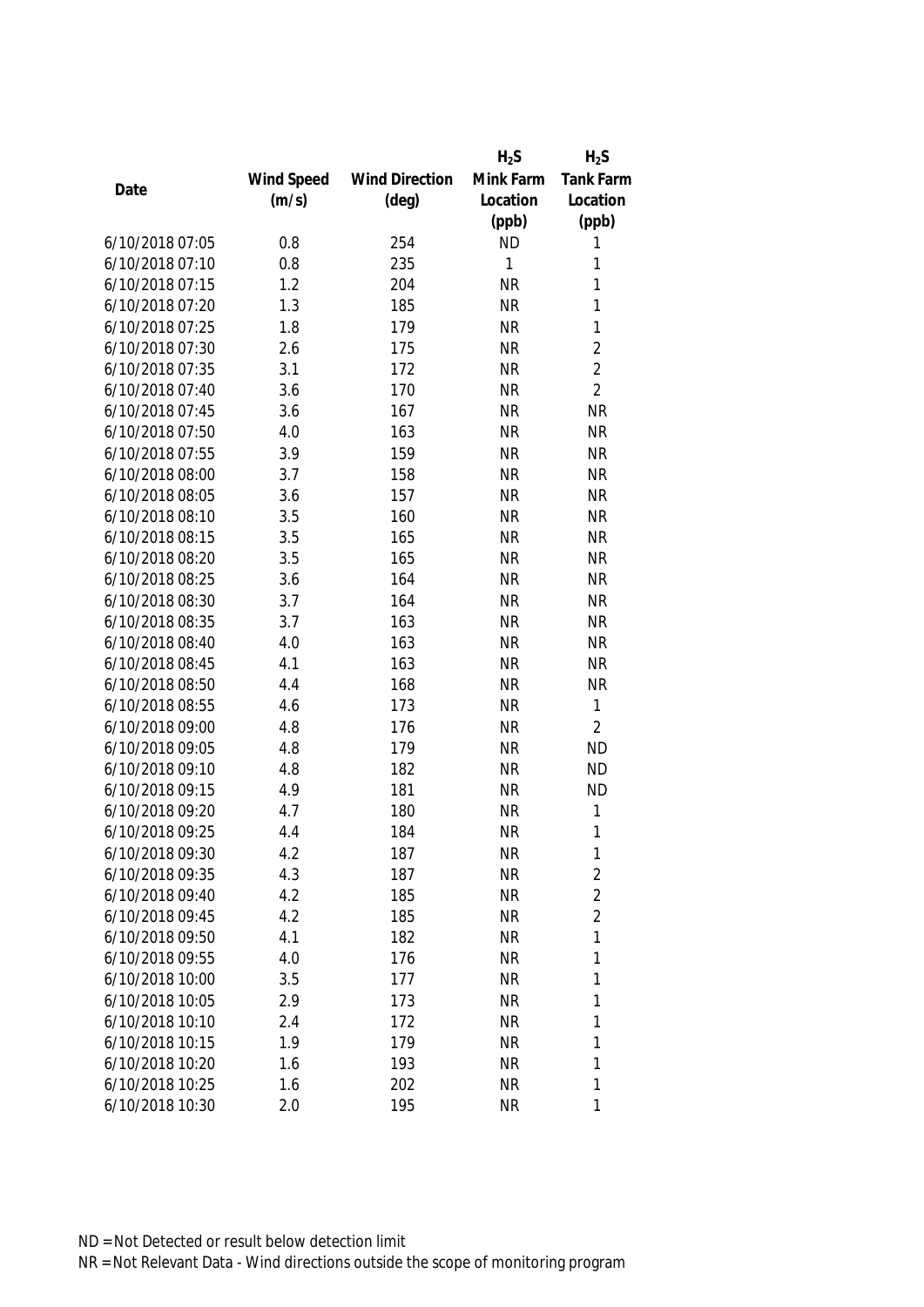|                 |            |                       | $H_2S$       | $H_2S$    |
|-----------------|------------|-----------------------|--------------|-----------|
|                 | Wind Speed | <b>Wind Direction</b> | Mink Farm    | Tank Farm |
| Date            | (m/s)      | $(\text{deg})$        | Location     | Location  |
|                 |            |                       | (ppb)        | (ppb)     |
| 6/10/2018 10:35 | 2.4        | 196                   | <b>NR</b>    | 1         |
| 6/10/2018 10:40 | 2.7        | 195                   | <b>NR</b>    | 1         |
| 6/10/2018 10:45 | 3.0        | 188                   | <b>NR</b>    | 1         |
| 6/10/2018 10:50 | 3.1        | 184                   | <b>NR</b>    | 1         |
| 6/10/2018 10:55 | 3.0        | 187                   | <b>NR</b>    | 1         |
| 6/10/2018 11:00 | 2.8        | 190                   | <b>NR</b>    | 1         |
| 6/10/2018 11:05 | 2.4        | 196                   | <b>NR</b>    | 1         |
| 6/10/2018 11:10 | 2.2        | 204                   | <b>NR</b>    | 1         |
| 6/10/2018 11:15 | 1.8        | 215                   | <b>NR</b>    | 1         |
| 6/10/2018 11:20 | 1.7        | 228                   | <b>NR</b>    | 1         |
| 6/10/2018 11:25 | 1.4        | 231                   | <b>NR</b>    | <b>NR</b> |
| 6/10/2018 11:30 | 1.0        | 246                   | 1            | 1         |
| 6/10/2018 11:35 | 0.8        | 259                   | 1            | 1         |
| 6/10/2018 11:40 | 0.6        | 277                   | 1            | <b>NR</b> |
| 6/10/2018 11:45 | 0.4        | 306                   | 1            | <b>NR</b> |
| 6/10/2018 11:50 | 0.3        | 17                    | $\mathbf{1}$ | <b>NR</b> |
| 6/10/2018 11:55 | 0.2        | 27                    | 1            | <b>NR</b> |
| 6/10/2018 12:00 | 0.3        | 31                    | 1            | <b>NR</b> |
| 6/10/2018 12:05 | 0.5        | 30                    | 1            | <b>NR</b> |
| 6/10/2018 12:10 | 0.8        | 28                    | <b>ND</b>    | <b>NR</b> |
| 6/10/2018 12:15 | 1.1        | 24                    | <b>ND</b>    | <b>NR</b> |
| 6/10/2018 12:20 | 1.2        | 20                    | 1            | <b>NR</b> |
| 6/10/2018 12:25 | 1.5        | 17                    | <b>ND</b>    | <b>NR</b> |
| 6/10/2018 12:30 | 1.5        | 17                    | 1            | <b>NR</b> |
| 6/10/2018 12:35 | 1.5        | 16                    | 1            | <b>NR</b> |
| 6/10/2018 12:40 | 1.6        | 17                    | 1            | <b>NR</b> |
| 6/10/2018 12:45 | 1.6        | 20                    | 1            | <b>NR</b> |
| 6/10/2018 12:50 | 1.4        | 23                    | 1            | <b>NR</b> |
| 6/10/2018 12:55 | 1.5        | 30                    | 1            | <b>NR</b> |
| 6/10/2018 13:00 | 1.5        | 33                    | 1            | <b>NR</b> |
| 6/10/2018 13:05 | 1.4        | 36                    | 1            | <b>NR</b> |
| 6/10/2018 13:10 | 1.3        | 38                    | 1            | <b>NR</b> |
| 6/10/2018 13:15 | 1.4        | 37                    | 1            | <b>NR</b> |
| 6/10/2018 13:20 | 1.6        | 37                    | 1            | <b>NR</b> |
| 6/10/2018 13:25 | 1.6        | 38                    | 1            | <b>NR</b> |
| 6/10/2018 13:30 | 1.6        | 38                    | 1            | <b>NR</b> |
| 6/10/2018 13:35 | 1.8        | 39                    | 1            | <b>NR</b> |
| 6/10/2018 13:40 | 1.9        | 41                    | <b>NR</b>    | <b>NR</b> |
| 6/10/2018 13:45 | 1.9        | 42                    | <b>NR</b>    | <b>NR</b> |
| 6/10/2018 13:50 | 1.9        | 42                    | <b>NR</b>    | <b>NR</b> |
| 6/10/2018 13:55 | 2.0        | 41                    | <b>NR</b>    | <b>NR</b> |
| 6/10/2018 14:00 | 2.1        | 39                    | 1            | <b>NR</b> |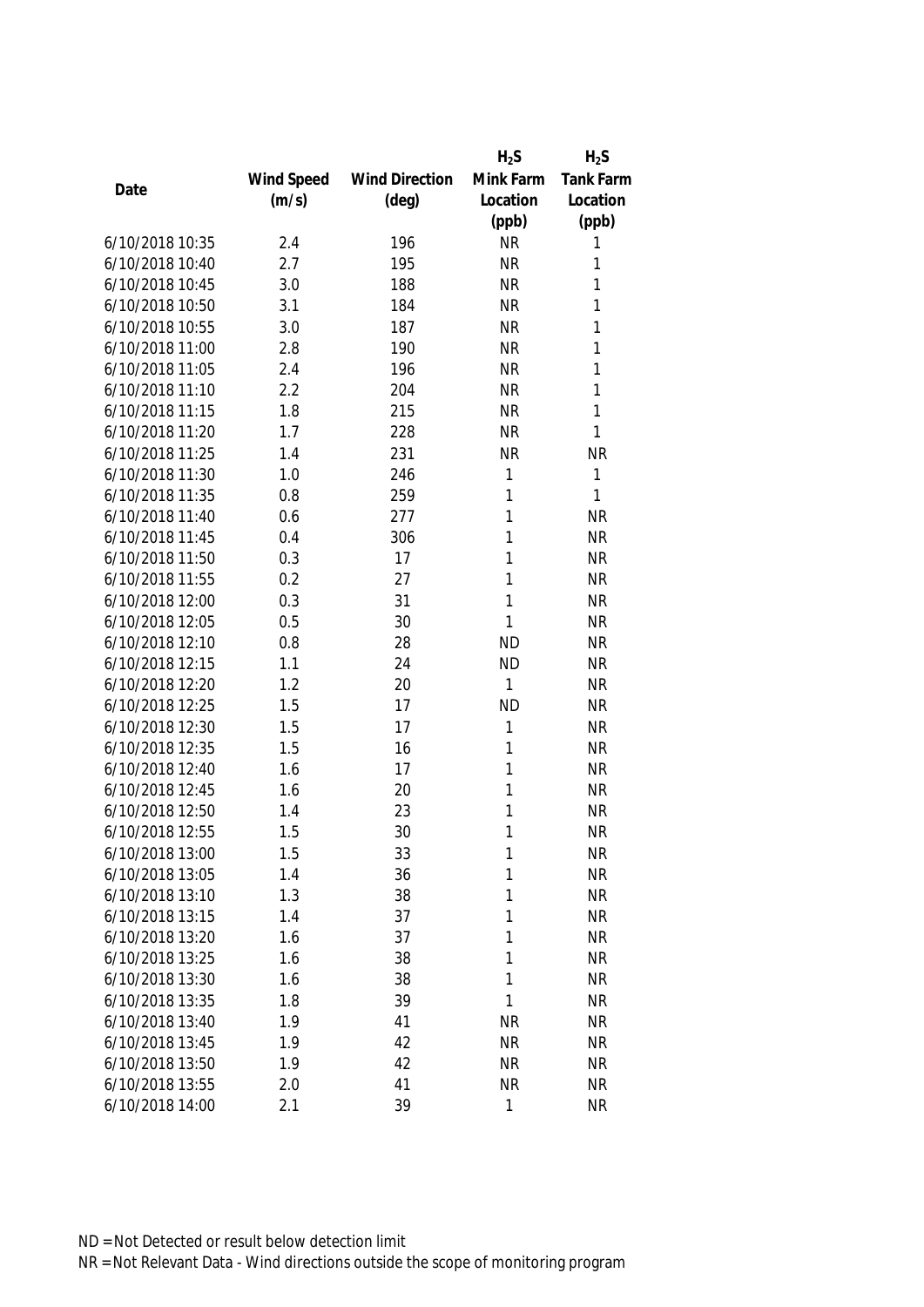|                 |            |                       | $H_2S$    | $H_2S$           |
|-----------------|------------|-----------------------|-----------|------------------|
|                 | Wind Speed | <b>Wind Direction</b> | Mink Farm | <b>Tank Farm</b> |
| Date            | (m/s)      | $(\text{deg})$        | Location  | Location         |
|                 |            |                       | (ppb)     | (ppb)            |
| 6/10/2018 14:05 | 2.1        | 39                    | 1         | <b>NR</b>        |
| 6/10/2018 14:10 | 2.1        | 38                    | 1         | <b>NR</b>        |
| 6/10/2018 14:15 | 2.1        | 38                    | 1         | <b>NR</b>        |
| 6/10/2018 14:20 | 2.1        | 38                    | 1         | <b>NR</b>        |
| 6/10/2018 14:25 | 2.0        | 41                    | <b>NR</b> | <b>NR</b>        |
| 6/10/2018 14:30 | 2.1        | 42                    | <b>NR</b> | <b>NR</b>        |
| 6/10/2018 14:35 | 2.1        | 45                    | <b>NR</b> | <b>NR</b>        |
| 6/10/2018 14:40 | 2.0        | 47                    | <b>NR</b> | <b>NR</b>        |
| 6/10/2018 14:45 | 2.0        | 51                    | <b>NR</b> | <b>NR</b>        |
| 6/10/2018 14:50 | 2.0        | 51                    | <b>NR</b> | <b>NR</b>        |
| 6/10/2018 14:55 | 1.8        | 51                    | <b>NR</b> | <b>NR</b>        |
| 6/10/2018 15:00 | 1.6        | 54                    | <b>NR</b> | <b>NR</b>        |
| 6/10/2018 15:05 | 1.4        | 56                    | <b>NR</b> | <b>NR</b>        |
| 6/10/2018 15:10 | 1.4        | 57                    | <b>NR</b> | <b>NR</b>        |
| 6/10/2018 15:15 | 1.3        | 58                    | <b>NR</b> | <b>NR</b>        |
| 6/10/2018 15:20 | 1.2        | 64                    | <b>NR</b> | <b>NR</b>        |
| 6/10/2018 15:25 | 1.3        | 67                    | <b>NR</b> | <b>NR</b>        |
| 6/10/2018 15:30 | 1.5        | 72                    | <b>NR</b> | <b>NR</b>        |
| 6/10/2018 15:35 | 1.6        | 74                    | <b>NR</b> | <b>NR</b>        |
| 6/10/2018 15:40 | 1.6        | 73                    | <b>NR</b> | <b>NR</b>        |
| 6/10/2018 15:45 | 1.7        | 75                    | <b>NR</b> | <b>NR</b>        |
| 6/10/2018 15:50 | 1.8        | 75                    | <b>NR</b> | <b>NR</b>        |
| 6/10/2018 15:55 | 1.9        | 73                    | <b>NR</b> | <b>NR</b>        |
| 6/10/2018 16:00 | 1.9        | 63                    | <b>NR</b> | <b>NR</b>        |
| 6/10/2018 16:05 | 2.1        | 55                    | <b>NR</b> | <b>NR</b>        |
| 6/10/2018 16:10 | 2.2        | 52                    | <b>NR</b> | <b>NR</b>        |
| 6/10/2018 16:15 | 2.5        | 46                    | <b>NR</b> | <b>NR</b>        |
| 6/10/2018 16:20 | 2.6        | 41                    | <b>NR</b> | <b>NR</b>        |
| 6/10/2018 16:25 | 2.8        | 36                    | 1         | <b>NR</b>        |
| 6/10/2018 16:30 | 3.1        | 34                    | 1         | <b>NR</b>        |
| 6/10/2018 16:35 | 3.2        | 34                    | 1         | <b>NR</b>        |
| 6/10/2018 16:40 | 3.4        | 32                    | 1         | <b>NR</b>        |
| 6/10/2018 16:45 | 3.5        | 31                    | 1         | <b>NR</b>        |
| 6/10/2018 16:50 | 3.5        | 30                    | 1         | <b>NR</b>        |
| 6/10/2018 16:55 | 3.4        | 30                    | 1         | <b>NR</b>        |
| 6/10/2018 17:00 | 3.2        | 33                    | 1         | <b>NR</b>        |
| 6/10/2018 17:05 | 3.0        | 34                    | 1         | <b>NR</b>        |
| 6/10/2018 17:10 | 2.8        | 35                    | 1         | <b>NR</b>        |
| 6/10/2018 17:15 | 2.5        | 33                    | 1         | <b>NR</b>        |
| 6/10/2018 17:20 | 2.3        | 31                    | 1         | <b>NR</b>        |
| 6/10/2018 17:25 | 2.2        | 29                    | 1         | <b>NR</b>        |
| 6/10/2018 17:30 | 2.1        | 24                    | 1         | <b>NR</b>        |
|                 |            |                       |           |                  |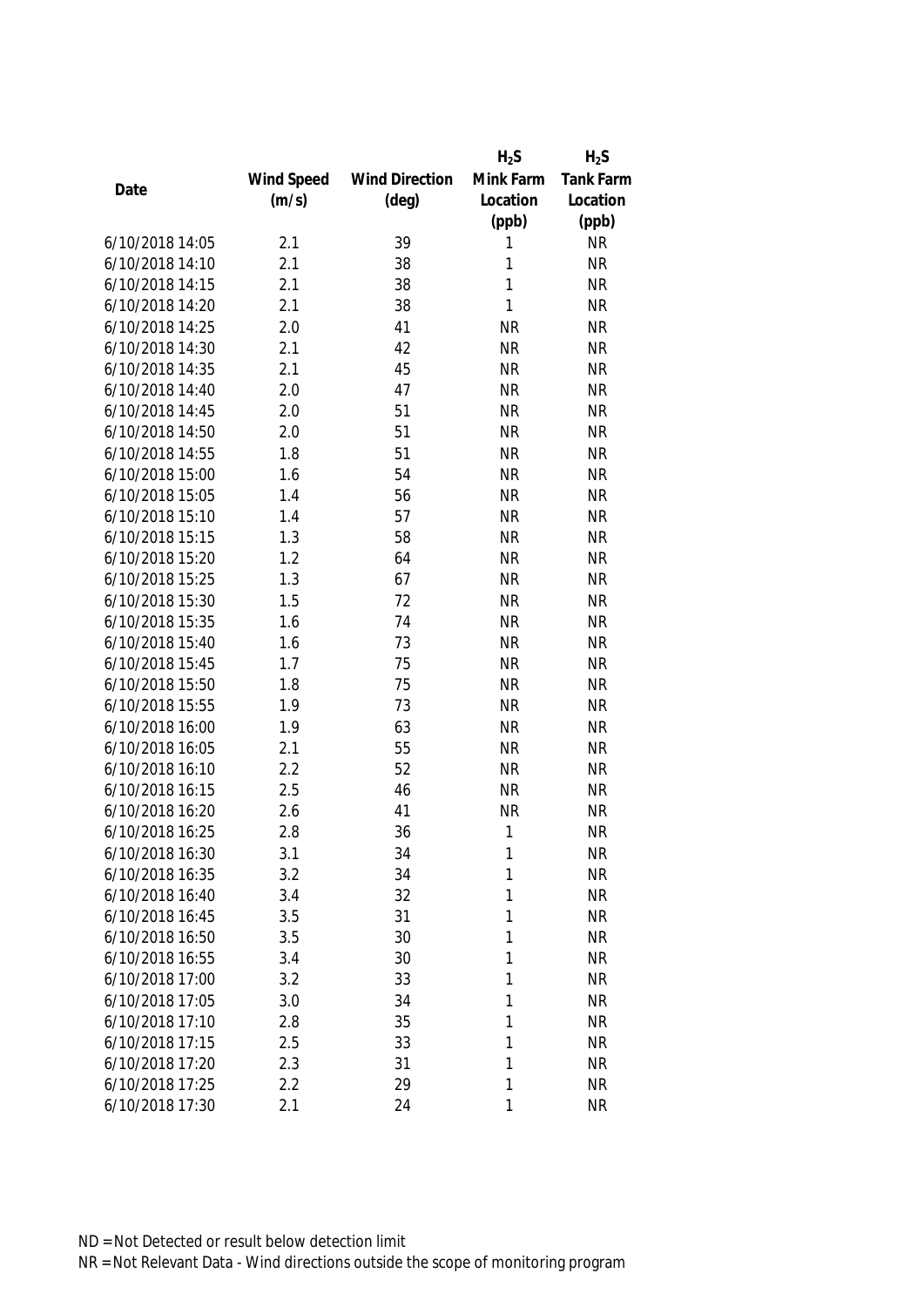|                 |            |                       | $H_2S$    | $H_2S$    |
|-----------------|------------|-----------------------|-----------|-----------|
|                 | Wind Speed | <b>Wind Direction</b> | Mink Farm | Tank Farm |
| Date            | (m/s)      | $(\text{deg})$        | Location  | Location  |
|                 |            |                       | (ppb)     | (ppb)     |
| 6/10/2018 17:35 | 1.9        | 21                    | 1         | <b>NR</b> |
| 6/10/2018 17:40 | 1.8        | 24                    | 1         | <b>NR</b> |
| 6/10/2018 17:45 | 1.8        | 26                    | <b>ND</b> | <b>NR</b> |
| 6/10/2018 17:50 | 1.7        | 30                    | <b>ND</b> | <b>NR</b> |
| 6/10/2018 17:55 | 1.9        | 34                    | <b>ND</b> | <b>NR</b> |
| 6/10/2018 18:00 | 2.0        | 38                    | <b>ND</b> | <b>NR</b> |
| 6/10/2018 18:05 | 2.2        | 40                    | <b>ND</b> | <b>NR</b> |
| 6/10/2018 18:10 | 2.3        | 37                    | <b>ND</b> | <b>NR</b> |
| 6/10/2018 18:15 | 2.6        | 35                    | 1         | <b>NR</b> |
| 6/10/2018 18:20 | 2.8        | 35                    | 1         | <b>NR</b> |
| 6/10/2018 18:25 | 2.9        | 35                    | 1         | <b>NR</b> |
| 6/10/2018 18:30 | 3.0        | 35                    | 1         | <b>NR</b> |
| 6/10/2018 18:35 | 2.7        | 37                    | 1         | <b>NR</b> |
| 6/10/2018 18:40 | 2.6        | 40                    | 1         | <b>NR</b> |
| 6/10/2018 18:45 | 2.3        | 43                    | <b>NR</b> | <b>NR</b> |
| 6/10/2018 18:50 | 1.9        | 46                    | <b>NR</b> | <b>NR</b> |
| 6/10/2018 18:55 | 1.7        | 49                    | <b>NR</b> | <b>NR</b> |
| 6/10/2018 19:00 | 1.5        | 52                    | <b>NR</b> | <b>NR</b> |
| 6/10/2018 19:05 | 1.5        | 51                    | <b>NR</b> | <b>NR</b> |
| 6/10/2018 19:10 | 1.4        | 50                    | <b>NR</b> | <b>NR</b> |
| 6/10/2018 19:15 | 1.4        | 50                    | <b>NR</b> | <b>NR</b> |
| 6/10/2018 19:20 | 1.6        | 50                    | <b>NR</b> | <b>NR</b> |
| 6/10/2018 19:25 | 1.6        | 49                    | <b>NR</b> | <b>NR</b> |
| 6/10/2018 19:30 | 1.7        | 48                    | <b>NR</b> | <b>NR</b> |
| 6/10/2018 19:35 | 1.5        | 48                    | <b>NR</b> | <b>NR</b> |
| 6/10/2018 19:40 | 1.6        | 48                    | <b>NR</b> | <b>NR</b> |
| 6/10/2018 19:45 | 1.8        | 46                    | <b>NR</b> | <b>NR</b> |
| 6/10/2018 19:50 | 1.8        | 43                    | <b>NR</b> | <b>NR</b> |
| 6/10/2018 19:55 | 1.8        | 39                    | <b>ND</b> | <b>NR</b> |
| 6/10/2018 20:00 | 2.0        | 36                    | <b>ND</b> | <b>NR</b> |
| 6/10/2018 20:05 | 2.2        | 34                    | <b>ND</b> | <b>NR</b> |
| 6/10/2018 20:10 | 2.4        | 31                    | <b>ND</b> | <b>NR</b> |
| 6/10/2018 20:15 | 2.4        | 30                    | <b>ND</b> | <b>NR</b> |
| 6/10/2018 20:20 | 2.5        | 29                    | 1         | <b>NR</b> |
| 6/10/2018 20:25 | 2.7        | 29                    | 1         | <b>NR</b> |
| 6/10/2018 20:30 | 2.9        | 30                    | 1         | <b>NR</b> |
| 6/10/2018 20:35 | 2.9        | 31                    | 1         | <b>NR</b> |
| 6/10/2018 20:40 | 3.0        | 31                    | 1         | <b>NR</b> |
| 6/10/2018 20:45 | 3.2        | 29                    | 1         | <b>NR</b> |
| 6/10/2018 20:50 | 3.2        | 29                    | <b>ND</b> | <b>NR</b> |
| 6/10/2018 20:55 | 3.2        | 29                    | <b>ND</b> | <b>NR</b> |
|                 |            |                       |           |           |
| 6/10/2018 21:00 | 2.9        | 30                    | <b>ND</b> | <b>NR</b> |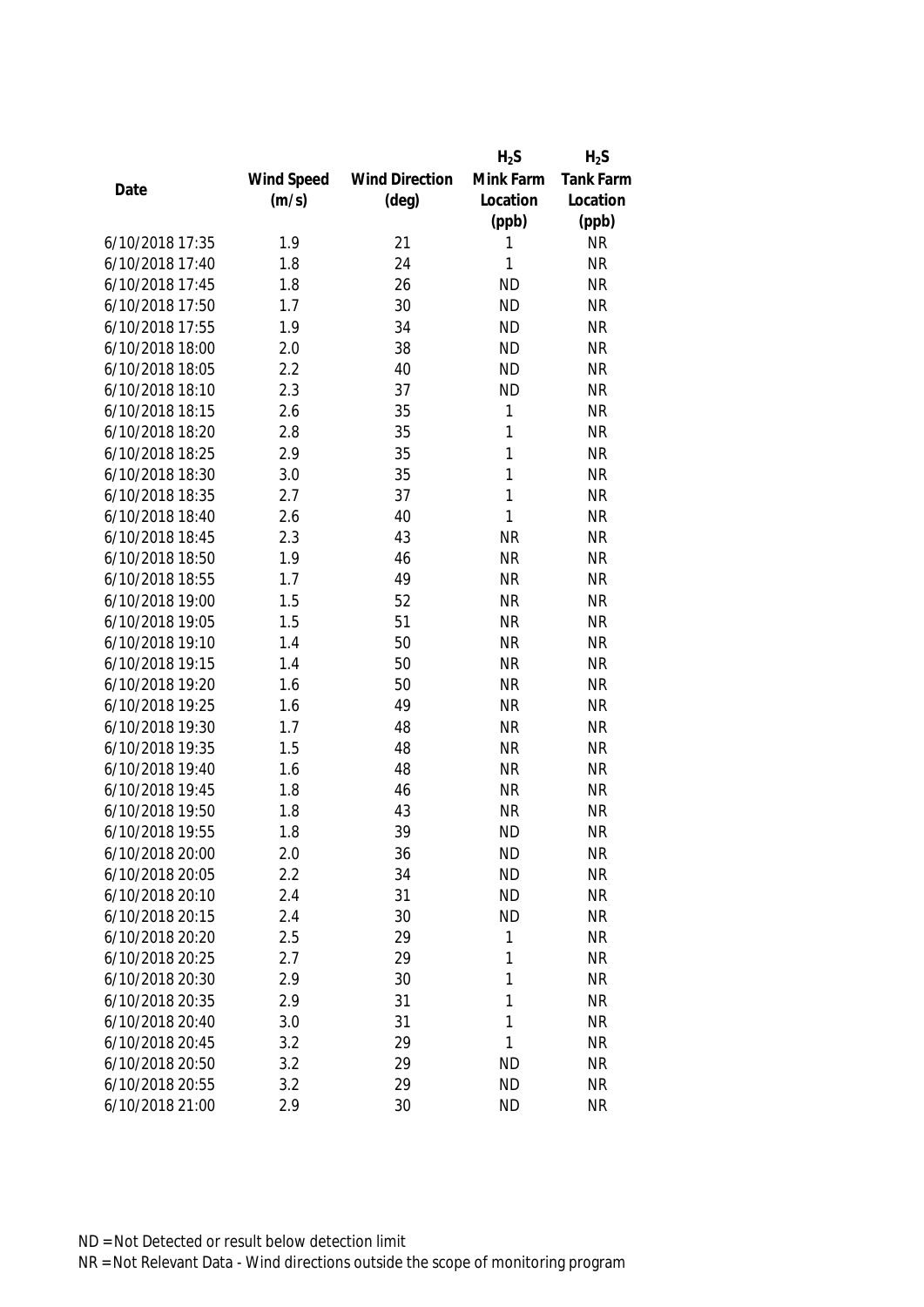|                 |            |                       | $H_2S$    | $H_2S$           |
|-----------------|------------|-----------------------|-----------|------------------|
|                 | Wind Speed | <b>Wind Direction</b> | Mink Farm | <b>Tank Farm</b> |
| Date            | (m/s)      | $(\text{deg})$        | Location  | Location         |
|                 |            |                       | (ppb)     | (ppb)            |
| 6/10/2018 21:05 | 2.8        | 29                    | <b>ND</b> | <b>NR</b>        |
| 6/10/2018 21:10 | 2.6        | 30                    | 1         | <b>NR</b>        |
| 6/10/2018 21:15 | 2.2        | 32                    | 1         | <b>NR</b>        |
| 6/10/2018 21:20 | 2.1        | 32                    | 1         | <b>NR</b>        |
| 6/10/2018 21:25 | 2.1        | 30                    | 1         | <b>NR</b>        |
| 6/10/2018 21:30 | 2.1        | 29                    | 1         | <b>NR</b>        |
| 6/10/2018 21:35 | 2.1        | 28                    | 1         | <b>NR</b>        |
| 6/10/2018 21:40 | 2.2        | 25                    | 1         | <b>NR</b>        |
| 6/10/2018 21:45 | 2.3        | 25                    | 1         | <b>NR</b>        |
| 6/10/2018 21:50 | 2.3        | 25                    | 1         | <b>NR</b>        |
| 6/10/2018 21:55 | 2.2        | 26                    | 1         | <b>NR</b>        |
| 6/10/2018 22:00 | 2.2        | 26                    | 1         | <b>NR</b>        |
| 6/10/2018 22:05 | 2.1        | 27                    | 1         | <b>NR</b>        |
| 6/10/2018 22:10 | 2.0        | 27                    | 1         | <b>NR</b>        |
| 6/10/2018 22:15 | 2.1        | 27                    | 1         | <b>NR</b>        |
| 6/10/2018 22:20 | 2.1        | 26                    | 1         | <b>NR</b>        |
| 6/10/2018 22:25 | 2.2        | 26                    | 1         | <b>NR</b>        |
| 6/10/2018 22:30 | 2.2        | 26                    | 1         | <b>NR</b>        |
| 6/10/2018 22:35 | 2.3        | 25                    | 1         | <b>NR</b>        |
| 6/10/2018 22:40 | 2.3        | 25                    | 1         | <b>NR</b>        |
| 6/10/2018 22:45 | 2.1        | 25                    | 1         | <b>NR</b>        |
| 6/10/2018 22:50 | 1.9        | 25                    | 1         | <b>NR</b>        |
| 6/10/2018 22:55 | 1.7        | 25                    | 1         | <b>NR</b>        |
| 6/10/2018 23:00 | 1.5        | 26                    | 1         | <b>NR</b>        |
| 6/10/2018 23:05 | 1.5        | 27                    | 1         | <b>NR</b>        |
| 6/10/2018 23:10 | 1.7        | 27                    | 1         | <b>NR</b>        |
| 6/10/2018 23:15 | 1.9        | 28                    | 1         | <b>NR</b>        |
| 6/10/2018 23:20 | 2.0        | 29                    | 1         | <b>NR</b>        |
| 6/10/2018 23:25 | 2.3        | 29                    | 1         | <b>NR</b>        |
| 6/10/2018 23:30 | 2.4        | 30                    | <b>ND</b> | <b>NR</b>        |
| 6/10/2018 23:35 | 2.4        | 30                    | 1         | <b>NR</b>        |
| 6/10/2018 23:40 | 2.2        | 31                    | 1         | <b>NR</b>        |
| 6/10/2018 23:45 | 2.2        | 31                    | 1         | <b>NR</b>        |
| 6/10/2018 23:50 | 2.2        | 30                    | 1         | <b>NR</b>        |
| 6/10/2018 23:55 | 2.1        | 30                    | 1         | <b>NR</b>        |
| 6/10/2018 24:00 | 2.1        | 30                    | 1         | <b>NR</b>        |
| 6/11/2018 00:05 | 2.1        | 32                    | 1         | <b>NR</b>        |
| 6/11/2018 00:10 | 2.1        |                       | 1         | <b>NR</b>        |
| 6/11/2018 00:15 | 2.2        | 33<br>35              | <b>ND</b> | <b>NR</b>        |
| 6/11/2018 00:20 | 2.2        | 38                    | <b>ND</b> | <b>NR</b>        |
|                 |            |                       |           |                  |
| 6/11/2018 00:25 | 2.2        | 39                    | <b>ND</b> | NR               |
| 6/11/2018 00:30 | 2.2        | 39                    | <b>ND</b> | <b>NR</b>        |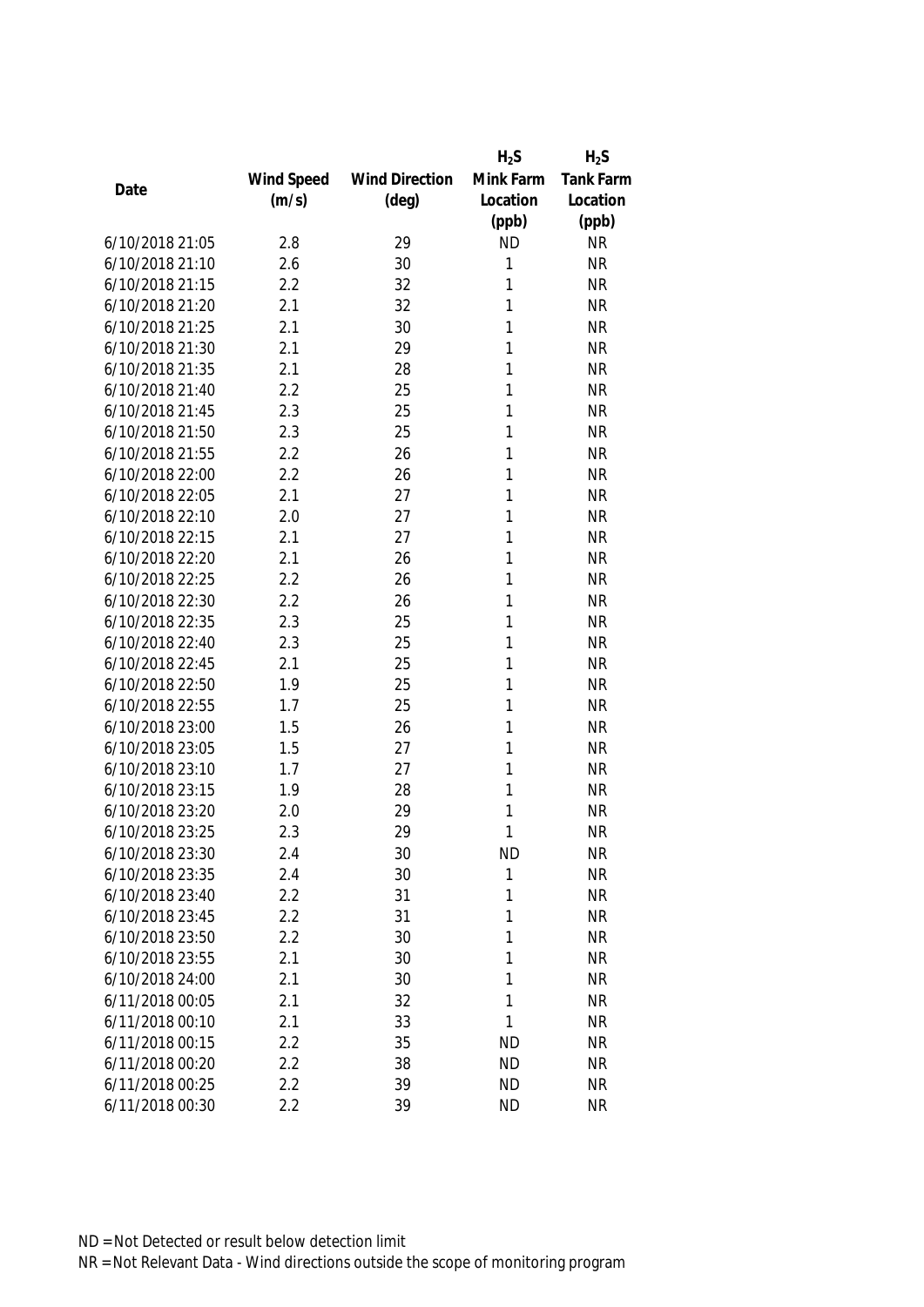|                 |            |                       | $H_2S$    | $H_2S$           |
|-----------------|------------|-----------------------|-----------|------------------|
|                 | Wind Speed | <b>Wind Direction</b> | Mink Farm | <b>Tank Farm</b> |
| Date            | (m/s)      | $(\text{deg})$        | Location  | Location         |
|                 |            |                       | (ppb)     | (ppb)            |
| 6/11/2018 00:35 | 2.2        | 39                    | <b>ND</b> | <b>NR</b>        |
| 6/11/2018 00:40 | 2.2        | 39                    | <b>ND</b> | <b>NR</b>        |
| 6/11/2018 00:45 | 2.3        | 37                    | 1         | <b>NR</b>        |
| 6/11/2018 00:50 | 2.4        | 36                    | 1         | <b>NR</b>        |
| 6/11/2018 00:55 | 2.5        | 35                    | 1         | <b>NR</b>        |
| 6/11/2018 01:00 | 2.6        | 35                    | 1         | <b>NR</b>        |
| 6/11/2018 01:05 | 2.8        | 35                    | 1         | <b>NR</b>        |
| 6/11/2018 01:10 | 2.8        | 34                    | 1         | <b>NR</b>        |
| 6/11/2018 01:15 | 2.7        | 34                    | 1         | <b>NR</b>        |
| 6/11/2018 01:20 | 2.7        | 34                    | 1         | <b>NR</b>        |
| 6/11/2018 01:25 | 2.6        | 36                    | 1         | <b>NR</b>        |
| 6/11/2018 01:30 | 2.5        | 37                    | 1         | <b>NR</b>        |
| 6/11/2018 01:35 | 2.4        | 38                    | 1         | <b>NR</b>        |
| 6/11/2018 01:40 | 2.3        | 41                    | <b>NR</b> | <b>NR</b>        |
| 6/11/2018 01:45 | 2.3        | 43                    | <b>NR</b> | <b>NR</b>        |
| 6/11/2018 01:50 | 2.3        | 43                    | <b>NR</b> | <b>NR</b>        |
| 6/11/2018 01:55 | 2.1        | 44                    | <b>NR</b> | <b>NR</b>        |
| 6/11/2018 02:00 | 2.1        | 47                    | <b>NR</b> | <b>NR</b>        |
| 6/11/2018 02:05 | 2.0        | 50                    | <b>NR</b> | <b>NR</b>        |
| 6/11/2018 02:10 | 1.9        | 50                    | <b>NR</b> | <b>NR</b>        |
| 6/11/2018 02:15 | 1.7        | 52                    | <b>NR</b> | <b>NR</b>        |
| 6/11/2018 02:20 | 1.6        | 55                    | <b>NR</b> | <b>NR</b>        |
| 6/11/2018 02:25 | 1.6        | 56                    | <b>NR</b> | <b>NR</b>        |
| 6/11/2018 02:30 | 1.6        | 52                    | <b>NR</b> | <b>NR</b>        |
| 6/11/2018 02:35 | 1.6        | 51                    | <b>NR</b> | <b>NR</b>        |
| 6/11/2018 02:40 | 1.7        | 50                    | <b>NR</b> | <b>NR</b>        |
| 6/11/2018 02:45 | 2.0        | 50                    | <b>NR</b> | <b>NR</b>        |
| 6/11/2018 02:50 | 2.0        | 50                    | <b>NR</b> | <b>NR</b>        |
| 6/11/2018 02:55 | 2.0        | 51                    | <b>NR</b> | <b>NR</b>        |
| 6/11/2018 03:00 | 2.1        | 53                    | <b>NR</b> | <b>NR</b>        |
| 6/11/2018 03:05 | 2.0        | 53                    | <b>NR</b> | <b>NR</b>        |
| 6/11/2018 03:10 | 2.1        | 55                    | <b>NR</b> | <b>NR</b>        |
| 6/11/2018 03:15 | 2.1        | 56                    | <b>NR</b> | <b>NR</b>        |
| 6/11/2018 03:20 | 2.2        | 56                    | <b>NR</b> | <b>NR</b>        |
| 6/11/2018 03:25 | 2.2        | 57                    | <b>NR</b> | <b>NR</b>        |
| 6/11/2018 03:30 | 2.1        | 57                    | <b>NR</b> | <b>NR</b>        |
| 6/11/2018 03:35 | 2.1        | 61                    | <b>NR</b> | <b>NR</b>        |
| 6/11/2018 03:40 | 2.0        | 64                    | <b>NR</b> | <b>NR</b>        |
| 6/11/2018 03:45 | 1.9        | 68                    | <b>NR</b> | <b>NR</b>        |
| 6/11/2018 03:50 | 1.8        | 72                    | <b>NR</b> | <b>NR</b>        |
|                 |            |                       |           |                  |
| 6/11/2018 03:55 | 1.7        | 72                    | <b>NR</b> | <b>NR</b>        |
| 6/11/2018 04:00 | 1.8        | 72                    | <b>NR</b> | <b>NR</b>        |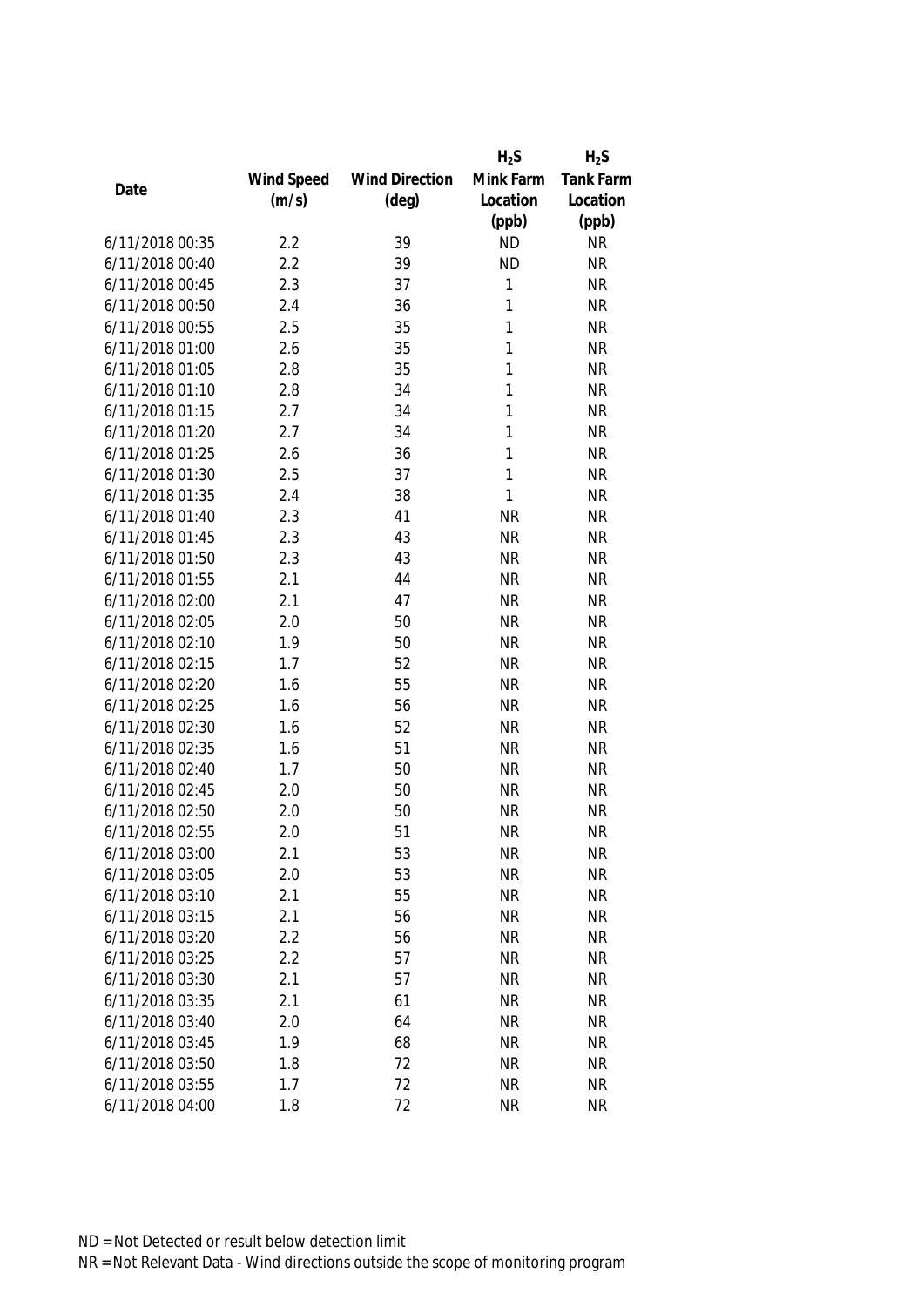|                 |            |                       | $H_2S$    | $H_2S$           |
|-----------------|------------|-----------------------|-----------|------------------|
|                 | Wind Speed | <b>Wind Direction</b> | Mink Farm | <b>Tank Farm</b> |
| Date            | (m/s)      | $(\text{deg})$        | Location  | Location         |
|                 |            |                       | (ppb)     | (ppb)            |
| 6/11/2018 04:05 | 1.7        | 69                    | <b>NR</b> | <b>NR</b>        |
| 6/11/2018 04:10 | 1.7        | 64                    | <b>NR</b> | <b>NR</b>        |
| 6/11/2018 04:15 | 1.7        | 60                    | <b>NR</b> | <b>NR</b>        |
| 6/11/2018 04:20 | 1.7        | 56                    | <b>NR</b> | <b>NR</b>        |
| 6/11/2018 04:25 | 1.9        | 56                    | <b>NR</b> | <b>NR</b>        |
| 6/11/2018 04:30 | 1.9        | 57                    | <b>NR</b> | <b>NR</b>        |
| 6/11/2018 04:35 | 1.9        | 59                    | <b>NR</b> | <b>NR</b>        |
| 6/11/2018 04:40 | 1.8        | 62                    | <b>NR</b> | <b>NR</b>        |
| 6/11/2018 04:45 | 1.7        | 66                    | <b>NR</b> | <b>NR</b>        |
| 6/11/2018 04:50 | 1.7        | 67                    | <b>NR</b> | <b>NR</b>        |
| 6/11/2018 04:55 | 1.7        | 67                    | <b>NR</b> | <b>NR</b>        |
| 6/11/2018 05:00 | 1.6        | 67                    | <b>NR</b> | <b>NR</b>        |
| 6/11/2018 05:05 | 1.6        | 65                    | <b>NR</b> | <b>NR</b>        |
| 6/11/2018 05:10 | 1.7        | 64                    | <b>NR</b> | <b>NR</b>        |
| 6/11/2018 05:15 | 1.8        | 62                    | <b>NR</b> | <b>NR</b>        |
| 6/11/2018 05:20 | 1.8        | 61                    | <b>NR</b> | <b>NR</b>        |
| 6/11/2018 05:25 | 1.8        | 59                    | <b>NR</b> | <b>NR</b>        |
| 6/11/2018 05:30 | 2.0        | 58                    | <b>NR</b> | <b>NR</b>        |
| 6/11/2018 05:35 | 2.1        | 56                    | <b>NR</b> | <b>NR</b>        |
| 6/11/2018 05:40 | 2.3        | 54                    | <b>NR</b> | <b>NR</b>        |
| 6/11/2018 05:45 | 2.3        | 53                    | <b>NR</b> | <b>NR</b>        |
| 6/11/2018 05:50 | 2.4        | 52                    | <b>NR</b> | <b>NR</b>        |
| 6/11/2018 05:55 | 2.5        | 52                    | <b>NR</b> | <b>NR</b>        |
| 6/11/2018 06:00 | 2.4        | 50                    | <b>NR</b> | <b>NR</b>        |
| 6/11/2018 06:05 | 2.4        | 50                    | <b>NR</b> | <b>NR</b>        |
| 6/11/2018 06:10 | 2.3        | 52                    | <b>NR</b> | <b>NR</b>        |
| 6/11/2018 06:15 | 2.3        | 54                    | <b>NR</b> | <b>NR</b>        |
| 6/11/2018 06:20 | 2.2        | 55                    | <b>NR</b> | <b>NR</b>        |
| 6/11/2018 06:25 | 2.1        | 55                    | <b>NR</b> | <b>NR</b>        |
| 6/11/2018 06:30 | 2.0        | 57                    | <b>NR</b> | <b>NR</b>        |
| 6/11/2018 06:35 | 1.9        | 58                    | <b>NR</b> | <b>NR</b>        |
| 6/11/2018 06:40 | 1.8        | 59                    | <b>NR</b> | <b>NR</b>        |
| 6/11/2018 06:45 | 1.7        | 57                    | <b>NR</b> | <b>NR</b>        |
| 6/11/2018 06:50 | 1.6        | 58                    | <b>NR</b> | <b>NR</b>        |
| 6/11/2018 06:55 | 1.5        | 59                    | <b>NR</b> | <b>NR</b>        |
| 6/11/2018 07:00 | 1.4        | 59                    | <b>NR</b> | <b>NR</b>        |
| 6/11/2018 07:05 | 1.4        | 62                    | <b>NR</b> | <b>NR</b>        |
| 6/11/2018 07:10 | 1.4        | 61                    | <b>NR</b> | <b>NR</b>        |
| 6/11/2018 07:15 | 1.5        | 65                    | <b>NR</b> | <b>NR</b>        |
| 6/11/2018 07:20 | 1.4        | 66                    | <b>NR</b> | <b>NR</b>        |
| 6/11/2018 07:25 | 1.5        | 63                    | <b>NR</b> | <b>NR</b>        |
| 6/11/2018 07:30 | 1.6        | 63                    | <b>NR</b> | <b>NR</b>        |
|                 |            |                       |           |                  |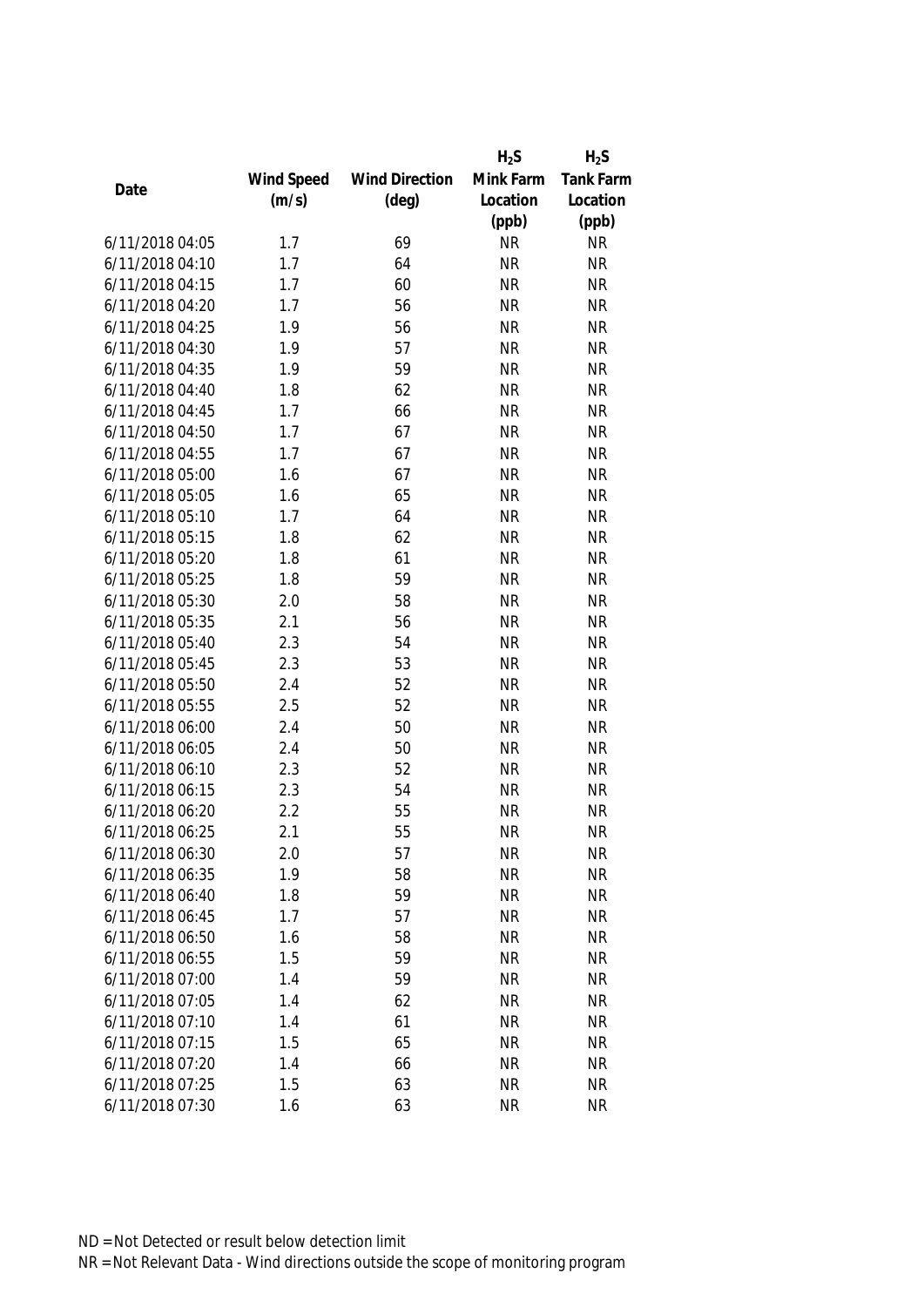|                 |            |                       | $H_2S$    | $H_2S$           |
|-----------------|------------|-----------------------|-----------|------------------|
|                 | Wind Speed | <b>Wind Direction</b> | Mink Farm | <b>Tank Farm</b> |
| Date            | (m/s)      | $(\text{deg})$        | Location  | Location         |
|                 |            |                       | (ppb)     | (ppb)            |
| 6/11/2018 07:35 | 1.7        | 59                    | <b>NR</b> | <b>NR</b>        |
| 6/11/2018 07:40 | 1.7        | 57                    | <b>NR</b> | <b>NR</b>        |
| 6/11/2018 07:45 | 1.7        | 53                    | <b>NR</b> | <b>NR</b>        |
| 6/11/2018 07:50 | 1.8        | 51                    | <b>NR</b> | <b>NR</b>        |
| 6/11/2018 07:55 | 1.9        | 49                    | <b>NR</b> | <b>NR</b>        |
| 6/11/2018 08:00 | 2.0        | 47                    | <b>NR</b> | <b>NR</b>        |
| 6/11/2018 08:05 | 1.9        | 46                    | <b>NR</b> | <b>NR</b>        |
| 6/11/2018 08:10 | 2.0        | 45                    | <b>NR</b> | <b>NR</b>        |
| 6/11/2018 08:15 | 2.1        | 45                    | <b>NR</b> | <b>NR</b>        |
| 6/11/2018 08:20 | 2.0        | 44                    | <b>NR</b> | <b>NR</b>        |
| 6/11/2018 08:25 | 1.9        | 46                    | <b>NR</b> | <b>NR</b>        |
| 6/11/2018 08:30 | 1.8        | 46                    | <b>NR</b> | <b>NR</b>        |
| 6/11/2018 08:35 | 1.8        | 47                    | <b>NR</b> | <b>NR</b>        |
| 6/11/2018 08:40 | 1.7        | 49                    | <b>NR</b> | <b>NR</b>        |
| 6/11/2018 08:45 | 1.5        | 51                    | <b>NR</b> | <b>NR</b>        |
| 6/11/2018 08:50 | 1.4        | 51                    | <b>NR</b> | <b>NR</b>        |
| 6/11/2018 08:55 | 1.4        | 49                    | <b>NR</b> | <b>NR</b>        |
| 6/11/2018 09:00 | 1.4        | 49                    | <b>NR</b> | <b>NR</b>        |
| 6/11/2018 09:05 | 1.5        | 48                    | <b>NR</b> | <b>NR</b>        |
| 6/11/2018 09:10 | 1.5        | 45                    | <b>NR</b> | <b>NR</b>        |
| 6/11/2018 09:15 | 1.4        | 41                    | <b>NR</b> | <b>NR</b>        |
| 6/11/2018 09:20 | 1.5        | 41                    | <b>NR</b> | <b>NR</b>        |
| 6/11/2018 09:25 | 1.4        | 42                    | <b>NR</b> | <b>NR</b>        |
| 6/11/2018 09:30 | 1.3        | 43                    | <b>NR</b> | <b>NR</b>        |
| 6/11/2018 09:35 | 1.3        | 44                    | <b>NR</b> | <b>NR</b>        |
| 6/11/2018 09:40 | 1.4        | 45                    | <b>NR</b> | <b>NR</b>        |
| 6/11/2018 09:45 | 1.4        | 47                    | <b>NR</b> | <b>NR</b>        |
| 6/11/2018 09:50 | 1.4        | 46                    | <b>NR</b> | <b>NR</b>        |
| 6/11/2018 09:55 | 1.6        | 46                    | <b>NR</b> | <b>NR</b>        |
| 6/11/2018 10:00 | 1.7        | 48                    | <b>NR</b> | <b>NR</b>        |
| 6/11/2018 10:05 | 1.5        | 50                    | <b>NR</b> | <b>NR</b>        |
| 6/11/2018 10:10 | 1.5        | 50                    | <b>NR</b> | <b>NR</b>        |
| 6/11/2018 10:15 | 1.6        | 51                    | <b>NR</b> | <b>NR</b>        |
| 6/11/2018 10:20 | 1.6        | 56                    | <b>NR</b> | <b>NR</b>        |
| 6/11/2018 10:25 | 1.6        | 59                    | <b>NR</b> | <b>NR</b>        |
| 6/11/2018 10:30 | 1.6        | 62                    | <b>NR</b> | <b>NR</b>        |
| 6/11/2018 10:35 | 1.7        | 68                    | <b>NR</b> | <b>NR</b>        |
| 6/11/2018 10:40 | 1.7        | 76                    | <b>NR</b> | <b>NR</b>        |
| 6/11/2018 10:45 | 1.7        | 78                    | <b>NR</b> | <b>NR</b>        |
| 6/11/2018 10:50 | 1.7        | 78                    | <b>NR</b> | <b>NR</b>        |
| 6/11/2018 10:55 | 1.7        | 77                    | <b>NR</b> | <b>NR</b>        |
| 6/11/2018 11:00 | 1.8        | 73                    | <b>NR</b> | <b>NR</b>        |
|                 |            |                       |           |                  |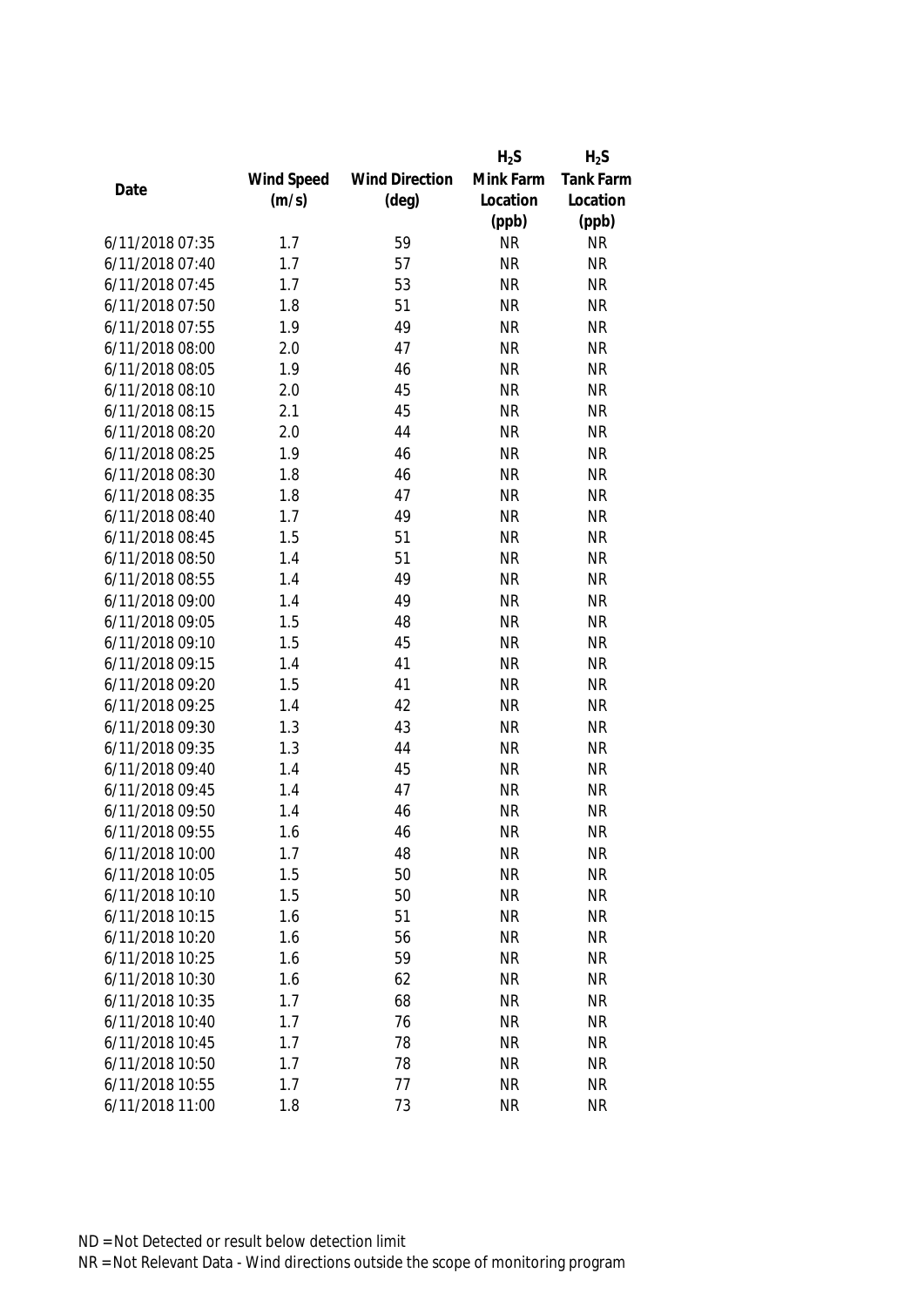|                 |            |                       | $H_2S$    | $H_2S$           |
|-----------------|------------|-----------------------|-----------|------------------|
|                 | Wind Speed | <b>Wind Direction</b> | Mink Farm | <b>Tank Farm</b> |
| Date            | (m/s)      | $(\text{deg})$        | Location  | Location         |
|                 |            |                       | (ppb)     | (ppb)            |
| 6/11/2018 11:05 | 1.8        | 68                    | <b>NR</b> | <b>NR</b>        |
| 6/11/2018 11:10 | 1.7        | 63                    | <b>NR</b> | <b>NR</b>        |
| 6/11/2018 11:15 | 1.7        | 65                    | <b>NR</b> | <b>NR</b>        |
| 6/11/2018 11:20 | 1.7        | 67                    | <b>NR</b> | <b>NR</b>        |
| 6/11/2018 11:25 | 1.6        | 70                    | <b>NR</b> | <b>NR</b>        |
| 6/11/2018 11:30 | 1.7        | 76                    | <b>NR</b> | <b>NR</b>        |
| 6/11/2018 11:35 | 1.9        | 81                    | <b>NR</b> | <b>NR</b>        |
| 6/11/2018 11:40 | 1.9        | 86                    | <b>NR</b> | <b>NR</b>        |
| 6/11/2018 11:45 | 2.0        | 87                    | <b>NR</b> | <b>NR</b>        |
| 6/11/2018 11:50 | 2.0        | 84                    | <b>NR</b> | <b>NR</b>        |
| 6/11/2018 11:55 | 2.0        | 81                    | <b>NR</b> | <b>NR</b>        |
| 6/11/2018 12:00 | 1.8        | 79                    | <b>NR</b> | <b>NR</b>        |
| 6/11/2018 12:05 | 1.7        | 80                    | <b>NR</b> | <b>NR</b>        |
| 6/11/2018 12:10 | 1.6        | 76                    | <b>NR</b> | <b>NR</b>        |
| 6/11/2018 12:15 | 1.5        | 75                    | <b>NR</b> | <b>NR</b>        |
| 6/11/2018 12:20 | 1.5        | 75                    | <b>NR</b> | <b>NR</b>        |
| 6/11/2018 12:25 | 1.6        | 78                    | <b>NR</b> | <b>NR</b>        |
| 6/11/2018 12:30 | 1.7        | 76                    | <b>NR</b> | <b>NR</b>        |
| 6/11/2018 12:35 | 1.5        | 71                    | <b>NR</b> | <b>NR</b>        |
| 6/11/2018 12:40 | 1.6        | 70                    | <b>NR</b> | <b>NR</b>        |
| 6/11/2018 12:45 | 1.7        | 67                    | <b>NR</b> | <b>NR</b>        |
| 6/11/2018 12:50 | 1.8        | 62                    | <b>NR</b> | <b>NR</b>        |
| 6/11/2018 12:55 | 1.8        | 57                    | <b>NR</b> | <b>NR</b>        |
| 6/11/2018 13:00 | 2.1        | 50                    | <b>NR</b> | <b>NR</b>        |
| 6/11/2018 13:05 | 2.4        | 48                    | <b>NR</b> | <b>NR</b>        |
| 6/11/2018 13:10 | 2.8        | 47                    | <b>NR</b> | <b>NR</b>        |
| 6/11/2018 13:15 | 3.1        | 43                    | <b>NR</b> | <b>NR</b>        |
| 6/11/2018 13:20 | 3.1        | 45                    | <b>NR</b> | <b>NR</b>        |
| 6/11/2018 13:25 | 3.0        | 45                    | <b>NR</b> | <b>NR</b>        |
| 6/11/2018 13:30 | 2.9        | 49                    | <b>NR</b> | <b>NR</b>        |
| 6/11/2018 13:35 | 2.9        | 50                    | <b>NR</b> | <b>NR</b>        |
| 6/11/2018 13:40 | 2.6        | 51                    | <b>NR</b> | <b>NR</b>        |
| 6/11/2018 13:45 | 2.4        | 56                    | <b>NR</b> | <b>NR</b>        |
| 6/11/2018 13:50 | 2.4        | 58                    | <b>NR</b> | <b>NR</b>        |
| 6/11/2018 13:55 | 2.4        | 60                    | <b>NR</b> | <b>NR</b>        |
| 6/11/2018 14:00 | 2.3        | 62                    | <b>NR</b> | <b>NR</b>        |
| 6/11/2018 14:05 | 2.2        | 65                    | <b>NR</b> | <b>NR</b>        |
| 6/11/2018 14:10 | 2.3        | 66                    | <b>NR</b> | <b>NR</b>        |
| 6/11/2018 14:15 | 2.2        | 63                    | <b>NR</b> | <b>NR</b>        |
| 6/11/2018 14:20 | 2.1        | 61                    | <b>NR</b> | <b>NR</b>        |
| 6/11/2018 14:25 | 2.3        | 61                    | <b>NR</b> | <b>NR</b>        |
| 6/11/2018 14:30 | 2.4        | 60                    | <b>NR</b> | <b>NR</b>        |
|                 |            |                       |           |                  |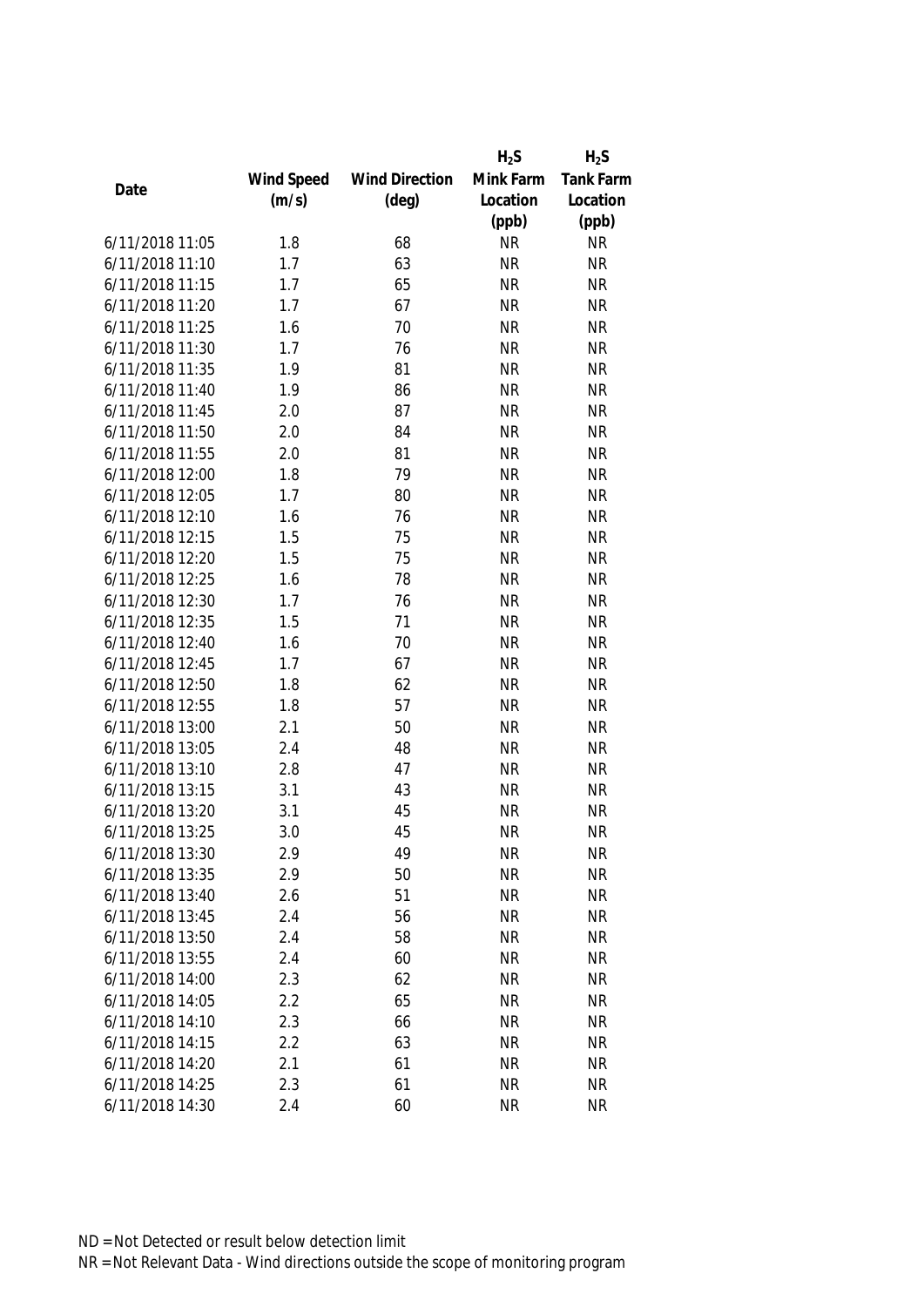|                 |            |                       | $H_2S$    | $H_2S$           |
|-----------------|------------|-----------------------|-----------|------------------|
|                 | Wind Speed | <b>Wind Direction</b> | Mink Farm | <b>Tank Farm</b> |
| Date            | (m/s)      | $(\text{deg})$        | Location  | Location         |
|                 |            |                       | (ppb)     | (ppb)            |
| 6/11/2018 14:35 | 2.4        | 57                    | <b>NR</b> | <b>NR</b>        |
| 6/11/2018 14:40 | 2.3        | 59                    | <b>NR</b> | <b>NR</b>        |
| 6/11/2018 14:45 | 2.4        | 64                    | <b>NR</b> | <b>NR</b>        |
| 6/11/2018 14:50 | 2.3        | 67                    | <b>NR</b> | <b>NR</b>        |
| 6/11/2018 14:55 | 2.2        | 68                    | <b>NR</b> | <b>NR</b>        |
| 6/11/2018 15:00 | 2.0        | 72                    | <b>NR</b> | <b>NR</b>        |
| 6/11/2018 15:05 | 2.0        | 74                    | <b>NR</b> | <b>NR</b>        |
| 6/11/2018 15:10 | 2.1        | 76                    | <b>NR</b> | <b>NR</b>        |
| 6/11/2018 15:15 | 2.0        | 76                    | <b>NR</b> | <b>NR</b>        |
| 6/11/2018 15:20 | 2.0        | 79                    | <b>NR</b> | <b>NR</b>        |
| 6/11/2018 15:25 | 1.9        | 81                    | <b>NR</b> | <b>NR</b>        |
| 6/11/2018 15:30 | 1.9        | 78                    | <b>NR</b> | <b>NR</b>        |
| 6/11/2018 15:35 | 1.8        | 80                    | <b>NR</b> | <b>NR</b>        |
| 6/11/2018 15:40 | 1.7        | 76                    | <b>NR</b> | <b>NR</b>        |
| 6/11/2018 15:45 | 1.7        | 74                    | <b>NR</b> | <b>NR</b>        |
| 6/11/2018 15:50 | 1.7        | 69                    | <b>NR</b> | <b>NR</b>        |
| 6/11/2018 15:55 | 1.7        | 68                    | <b>NR</b> | <b>NR</b>        |
| 6/11/2018 16:00 | 1.8        | 67                    | <b>NR</b> | <b>NR</b>        |
| 6/11/2018 16:05 | 1.9        | 64                    | <b>NR</b> | <b>NR</b>        |
| 6/11/2018 16:10 | 1.8        | 67                    | <b>NR</b> | <b>NR</b>        |
| 6/11/2018 16:15 | 2.0        | 68                    | <b>NR</b> | <b>NR</b>        |
| 6/11/2018 16:20 | 2.1        | 75                    | <b>NR</b> | <b>NR</b>        |
| 6/11/2018 16:25 | 2.1        | 75                    | <b>NR</b> | <b>NR</b>        |
| 6/11/2018 16:30 | 2.0        | 79                    | <b>NR</b> | <b>NR</b>        |
| 6/11/2018 16:35 | 1.9        | 80                    | <b>NR</b> | <b>NR</b>        |
| 6/11/2018 16:40 | 1.8        | 75                    | <b>NR</b> | <b>NR</b>        |
| 6/11/2018 16:45 | 1.7        | 73                    | <b>NR</b> | <b>NR</b>        |
| 6/11/2018 16:50 | 1.6        | 66                    | <b>NR</b> | <b>NR</b>        |
| 6/11/2018 16:55 | 1.7        | 61                    | <b>NR</b> | <b>NR</b>        |
| 6/11/2018 17:00 | 1.8        | 53                    | <b>NR</b> | <b>NR</b>        |
| 6/11/2018 17:05 | 1.9        | 50                    | <b>NR</b> | <b>NR</b>        |
| 6/11/2018 17:10 | 1.9        | 49                    | <b>NR</b> | <b>NR</b>        |
| 6/11/2018 17:15 | 1.9        | 44                    | <b>NR</b> | <b>NR</b>        |
| 6/11/2018 17:20 | 2.0        | 42                    | <b>NR</b> | <b>NR</b>        |
| 6/11/2018 17:25 | 1.9        | 42                    | <b>NR</b> | <b>NR</b>        |
| 6/11/2018 17:30 | 1.8        | 42                    | <b>NR</b> | <b>NR</b>        |
| 6/11/2018 17:35 | 1.7        | 42                    | <b>NR</b> | <b>NR</b>        |
| 6/11/2018 17:40 | 1.6        | 43                    | <b>NR</b> | <b>NR</b>        |
| 6/11/2018 17:45 | 1.6        | 43                    | <b>NR</b> | <b>NR</b>        |
| 6/11/2018 17:50 | 1.5        | 43                    | <b>NR</b> | <b>NR</b>        |
|                 |            |                       |           |                  |
| 6/11/2018 17:55 | 1.6        | 41                    | <b>NR</b> | <b>NR</b>        |
| 6/11/2018 18:00 | 1.7        | 43                    | <b>NR</b> | <b>NR</b>        |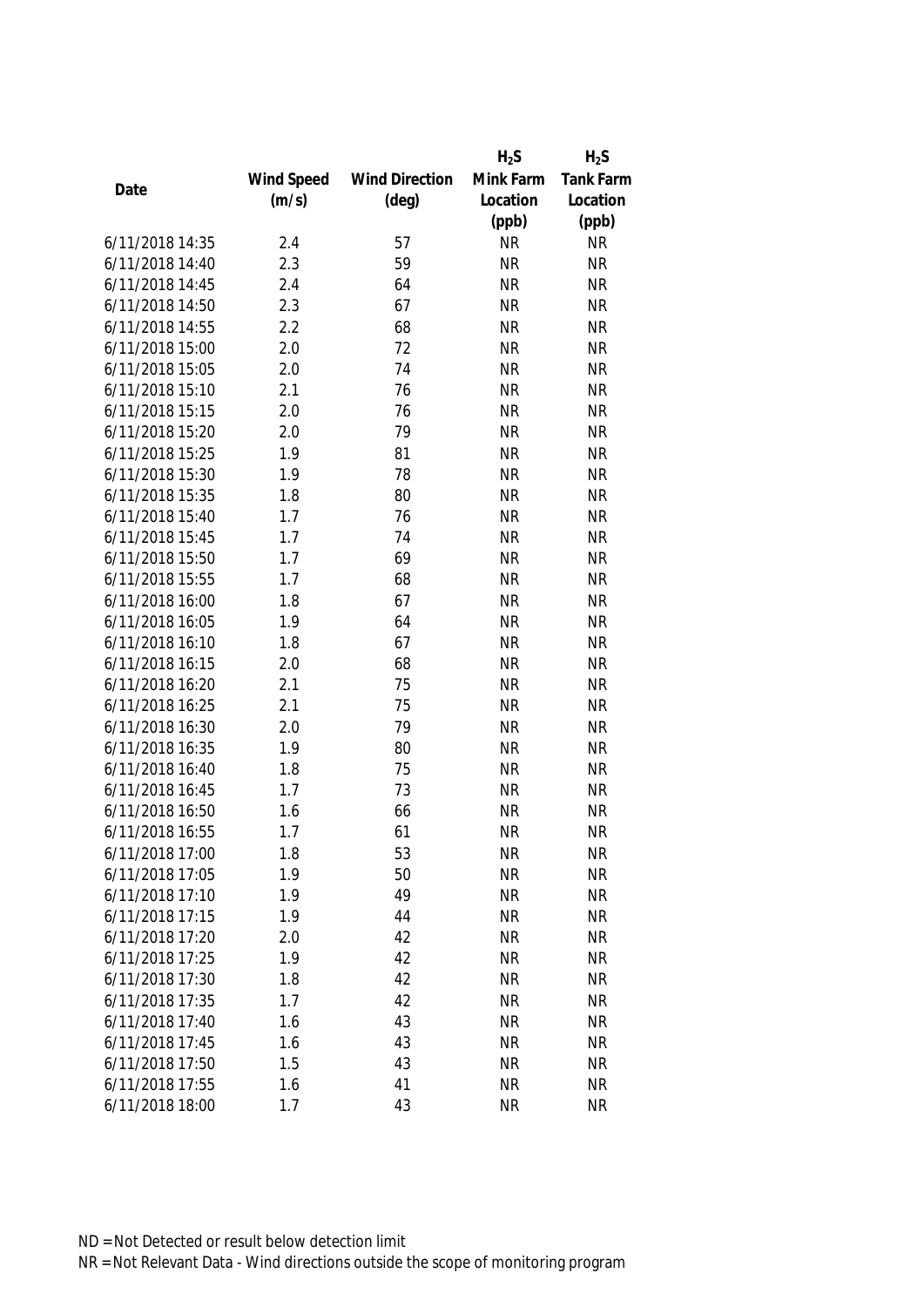|                 |            |                       | $H_2S$    | $H_2S$           |
|-----------------|------------|-----------------------|-----------|------------------|
|                 | Wind Speed | <b>Wind Direction</b> | Mink Farm | <b>Tank Farm</b> |
| Date            | (m/s)      | $(\text{deg})$        | Location  | Location         |
|                 |            |                       | (ppb)     | (ppb)            |
| 6/11/2018 18:05 | 1.8        | 44                    | <b>NR</b> | <b>NR</b>        |
| 6/11/2018 18:10 | 2.0        | 44                    | <b>NR</b> | <b>NR</b>        |
| 6/11/2018 18:15 | 2.0        | 46                    | <b>NR</b> | <b>NR</b>        |
| 6/11/2018 18:20 | 2.2        | 47                    | <b>NR</b> | <b>NR</b>        |
| 6/11/2018 18:25 | 2.3        | 47                    | <b>NR</b> | <b>NR</b>        |
| 6/11/2018 18:30 | 2.3        | 47                    | <b>NR</b> | <b>NR</b>        |
| 6/11/2018 18:35 | 2.3        | 46                    | <b>NR</b> | <b>NR</b>        |
| 6/11/2018 18:40 | 2.4        | 46                    | <b>NR</b> | <b>NR</b>        |
| 6/11/2018 18:45 | 2.5        | 46                    | <b>NR</b> | <b>NR</b>        |
| 6/11/2018 18:50 | 2.5        | 46                    | <b>NR</b> | <b>NR</b>        |
| 6/11/2018 18:55 | 2.3        | 47                    | <b>NR</b> | <b>NR</b>        |
| 6/11/2018 19:00 | 2.4        | 48                    | <b>NR</b> | <b>NR</b>        |
| 6/11/2018 19:05 | 2.3        | 51                    | <b>NR</b> | <b>NR</b>        |
| 6/11/2018 19:10 | 2.2        | 51                    | <b>NR</b> | <b>NR</b>        |
| 6/11/2018 19:15 | 2.2        | 50                    | <b>NR</b> | <b>NR</b>        |
| 6/11/2018 19:20 | 2.0        | 52                    | <b>NR</b> | <b>NR</b>        |
| 6/11/2018 19:25 | 2.1        | 52                    | <b>NR</b> | <b>NR</b>        |
| 6/11/2018 19:30 | 2.1        | 50                    | <b>NR</b> | <b>NR</b>        |
| 6/11/2018 19:35 | 2.0        | 49                    | <b>NR</b> | <b>NR</b>        |
| 6/11/2018 19:40 | 1.9        | 50                    | <b>NR</b> | <b>NR</b>        |
| 6/11/2018 19:45 | 1.9        | 52                    | <b>NR</b> | <b>NR</b>        |
| 6/11/2018 19:50 | 1.8        | 52                    | <b>NR</b> | <b>NR</b>        |
| 6/11/2018 19:55 | 1.7        | 53                    | <b>NR</b> | <b>NR</b>        |
| 6/11/2018 20:00 | 1.6        | 52                    | <b>NR</b> | <b>NR</b>        |
| 6/11/2018 20:05 | 1.7        | 52                    | <b>NR</b> | <b>NR</b>        |
| 6/11/2018 20:10 | 1.8        | 51                    | <b>NR</b> | <b>NR</b>        |
| 6/11/2018 20:15 | 1.8        | 50                    | <b>NR</b> | <b>NR</b>        |
| 6/11/2018 20:20 | 1.9        | 48                    | <b>NR</b> | <b>NR</b>        |
| 6/11/2018 20:25 | 2.1        | 47                    | <b>NR</b> | <b>NR</b>        |
| 6/11/2018 20:30 | 2.2        | 47                    | <b>NR</b> | <b>NR</b>        |
| 6/11/2018 20:35 | 2.2        | 49                    | <b>NR</b> | <b>NR</b>        |
| 6/11/2018 20:40 | 2.2        | 52                    | <b>NR</b> | <b>NR</b>        |
| 6/11/2018 20:45 | 2.2        | 54                    | <b>NR</b> | <b>NR</b>        |
| 6/11/2018 20:50 | 2.2        | 56                    | <b>NR</b> | <b>NR</b>        |
| 6/11/2018 20:55 | 2.2        | 59                    | <b>NR</b> | <b>NR</b>        |
| 6/11/2018 21:00 | 2.1        | 62                    | <b>NR</b> | <b>NR</b>        |
| 6/11/2018 21:05 | 2.1        | 64                    | <b>NR</b> | <b>NR</b>        |
| 6/11/2018 21:10 | 2.0        | 62                    | <b>NR</b> | <b>NR</b>        |
| 6/11/2018 21:15 | 2.0        | 61                    | <b>NR</b> | <b>NR</b>        |
| 6/11/2018 21:20 | 2.0        | 61                    | <b>NR</b> | <b>NR</b>        |
| 6/11/2018 21:25 | 1.9        | 61                    | <b>NR</b> | <b>NR</b>        |
| 6/11/2018 21:30 | 1.9        | 63                    | <b>NR</b> | <b>NR</b>        |
|                 |            |                       |           |                  |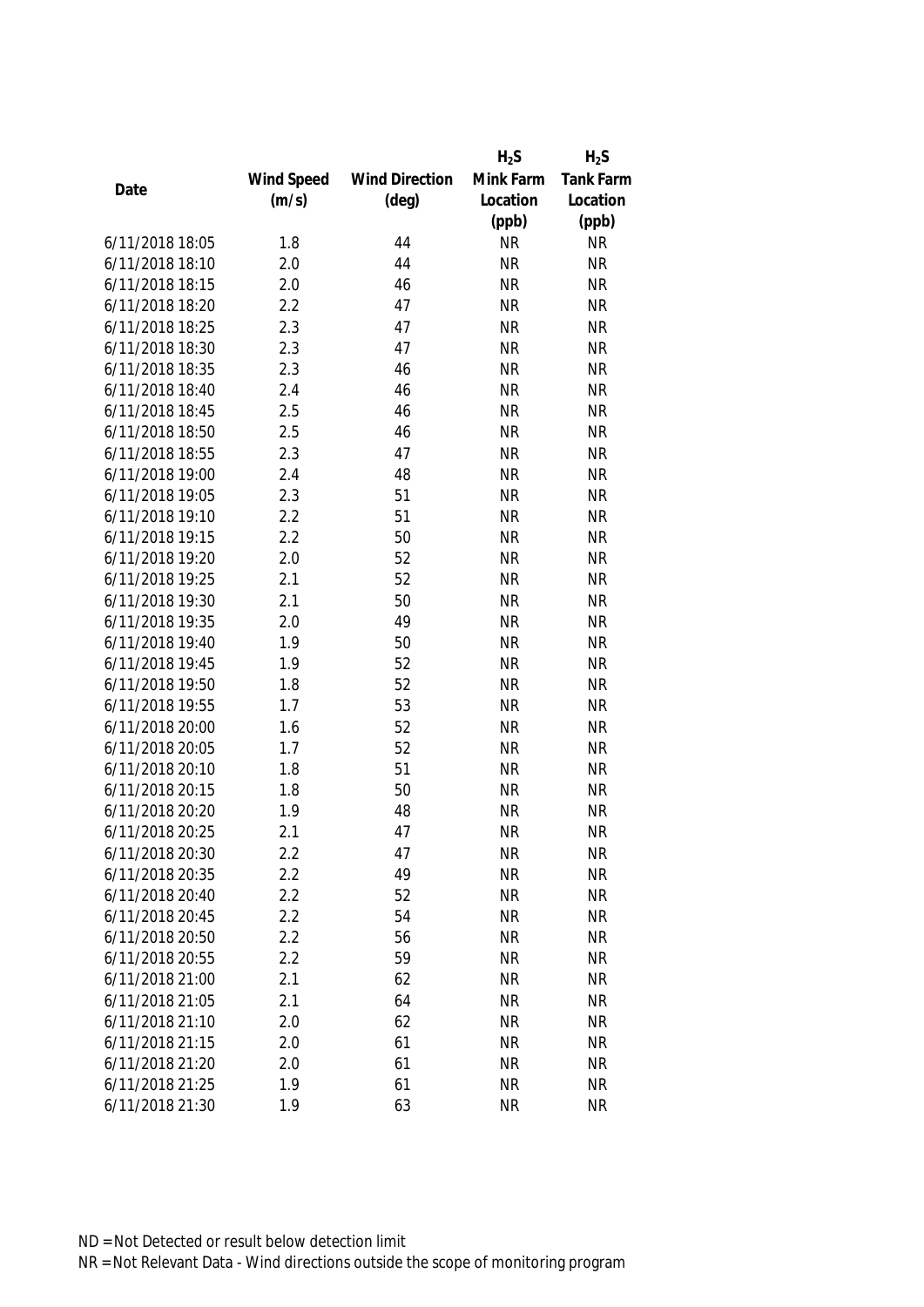|                 |            |                       | $H_2S$    | $H_2S$           |
|-----------------|------------|-----------------------|-----------|------------------|
|                 | Wind Speed | <b>Wind Direction</b> | Mink Farm | <b>Tank Farm</b> |
| Date            | (m/s)      | $(\text{deg})$        | Location  | Location         |
|                 |            |                       | (ppb)     | (ppb)            |
| 6/11/2018 21:35 | 1.7        | 63                    | <b>NR</b> | <b>NR</b>        |
| 6/11/2018 21:40 | 1.6        | 67                    | <b>NR</b> | <b>NR</b>        |
| 6/11/2018 21:45 | 1.4        | 68                    | <b>NR</b> | <b>NR</b>        |
| 6/11/2018 21:50 | 1.4        | 68                    | <b>NR</b> | <b>NR</b>        |
| 6/11/2018 21:55 | 1.3        | 74                    | <b>NR</b> | <b>NR</b>        |
| 6/11/2018 22:00 | 1.3        | 76                    | <b>NR</b> | <b>NR</b>        |
| 6/11/2018 22:05 | 1.3        | 76                    | <b>NR</b> | <b>NR</b>        |
| 6/11/2018 22:10 | 1.3        | 76                    | <b>NR</b> | <b>NR</b>        |
| 6/11/2018 22:15 | 1.2        | 79                    | <b>NR</b> | <b>NR</b>        |
| 6/11/2018 22:20 | 1.2        | 80                    | <b>NR</b> | <b>NR</b>        |
| 6/11/2018 22:25 | 1.2        | 80                    | <b>NR</b> | <b>NR</b>        |
| 6/11/2018 22:30 | 1.3        | 78                    | <b>NR</b> | <b>NR</b>        |
| 6/11/2018 22:35 | 1.2        | 73                    | <b>NR</b> | <b>NR</b>        |
| 6/11/2018 22:40 | 1.2        | 71                    | <b>NR</b> | <b>NR</b>        |
| 6/11/2018 22:45 | 1.2        | 70                    | <b>NR</b> | <b>NR</b>        |
| 6/11/2018 22:50 | 1.1        | 69                    | <b>NR</b> | <b>NR</b>        |
| 6/11/2018 22:55 | 1.0        | 64                    | <b>NR</b> | <b>NR</b>        |
| 6/11/2018 23:00 | 0.9        | 61                    | <b>NR</b> | <b>NR</b>        |
| 6/11/2018 23:05 | 1.0        | 59                    | <b>NR</b> | <b>NR</b>        |
| 6/11/2018 23:10 | 1.2        | 52                    | <b>NR</b> | <b>NR</b>        |
| 6/11/2018 23:15 | 1.3        | 48                    | <b>NR</b> | <b>NR</b>        |
| 6/11/2018 23:20 | 1.4        | 46                    | <b>NR</b> | <b>NR</b>        |
| 6/11/2018 23:25 | 1.5        | 43                    | <b>NR</b> | <b>NR</b>        |
| 6/11/2018 23:30 | 1.6        | 42                    | <b>NR</b> | <b>NR</b>        |
| 6/11/2018 23:35 | 1.7        | 43                    | <b>NR</b> | <b>NR</b>        |
| 6/11/2018 23:40 | 1.6        | 46                    | <b>NR</b> | <b>NR</b>        |
| 6/11/2018 23:45 | 1.5        | 48                    | <b>NR</b> | <b>NR</b>        |
| 6/11/2018 23:50 | 1.5        | 47                    | <b>NR</b> | <b>NR</b>        |
| 6/11/2018 23:55 | 1.6        | 47                    | <b>NR</b> | <b>NR</b>        |
| 6/11/2018 24:00 | 1.6        | 47                    | <b>NR</b> | <b>NR</b>        |
| 6/12/2018 00:05 | 1.6        | 45                    | <b>NR</b> | <b>NR</b>        |
| 6/12/2018 00:10 | 1.6        | 47                    | <b>NR</b> | <b>NR</b>        |
| 6/12/2018 00:15 | 1.7        | 46                    | <b>NR</b> | <b>NR</b>        |
| 6/12/2018 00:20 | 1.8        | 47                    | <b>NR</b> | <b>NR</b>        |
| 6/12/2018 00:25 | 1.7        | 49                    | <b>NR</b> | <b>NR</b>        |
| 6/12/2018 00:30 | 1.7        | 49                    | <b>NR</b> | <b>NR</b>        |
| 6/12/2018 00:35 | 1.8        | 47                    | <b>NR</b> | <b>NR</b>        |
| 6/12/2018 00:40 | 1.9        | 44                    | <b>NR</b> | <b>NR</b>        |
| 6/12/2018 00:45 | 1.8        | 43                    | <b>NR</b> | <b>NR</b>        |
| 6/12/2018 00:50 | 1.8        | 43                    | <b>NR</b> | <b>NR</b>        |
|                 |            |                       |           |                  |
| 6/12/2018 00:55 | 1.8        | 45                    | <b>NR</b> | <b>NR</b>        |
| 6/12/2018 01:00 | 1.8        | 47                    | <b>NR</b> | <b>NR</b>        |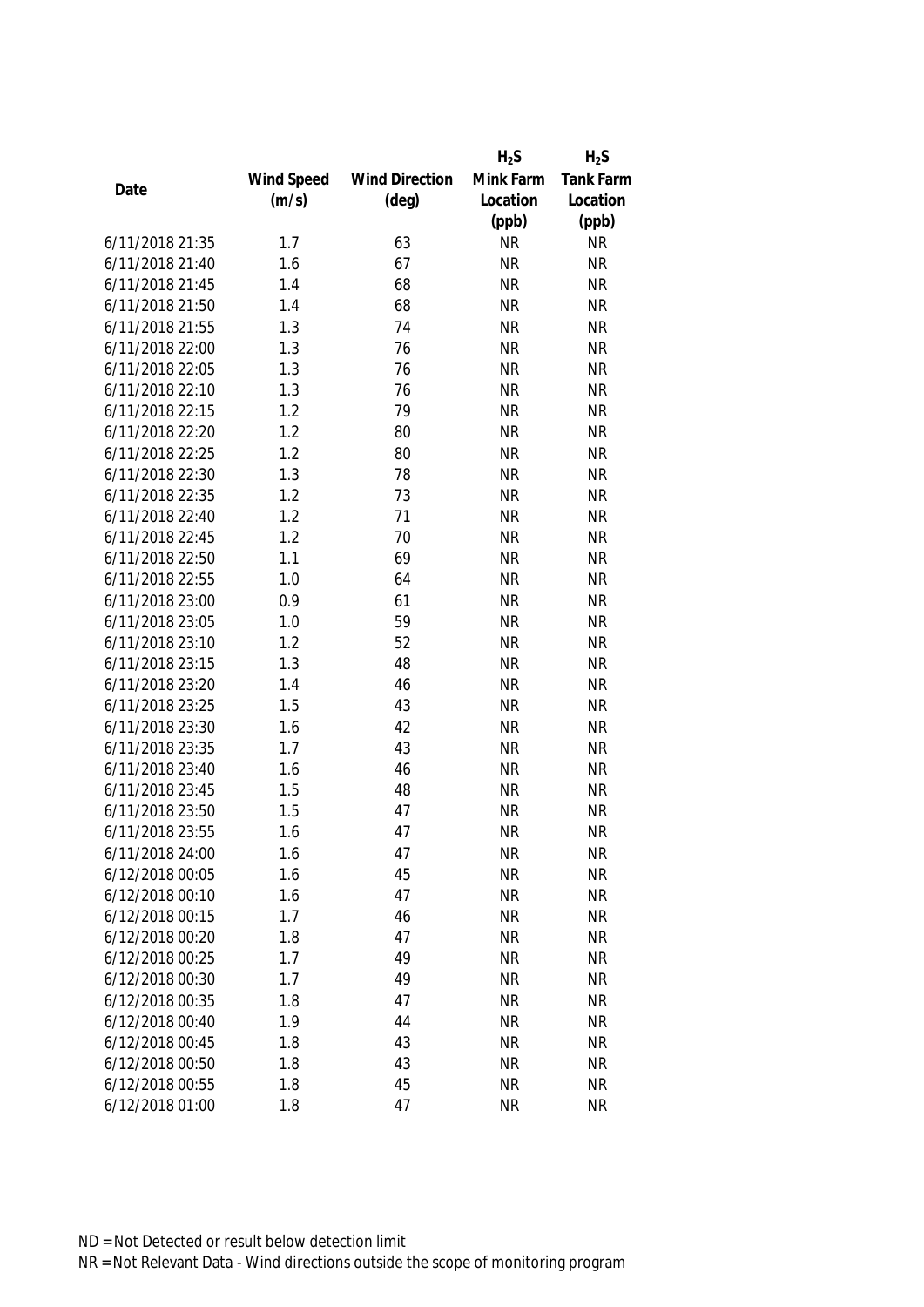|                 |            |                       | $H_2S$    | $H_2S$           |
|-----------------|------------|-----------------------|-----------|------------------|
|                 | Wind Speed | <b>Wind Direction</b> | Mink Farm | <b>Tank Farm</b> |
| Date            | (m/s)      | $(\text{deg})$        | Location  | Location         |
|                 |            |                       | (ppb)     | (ppb)            |
| 6/12/2018 01:05 | 1.6        | 50                    | <b>NR</b> | <b>NR</b>        |
| 6/12/2018 01:10 | 1.6        | 55                    | <b>NR</b> | <b>NR</b>        |
| 6/12/2018 01:15 | 1.6        | 61                    | <b>NR</b> | <b>NR</b>        |
| 6/12/2018 01:20 | 1.6        | 65                    | <b>NR</b> | <b>NR</b>        |
| 6/12/2018 01:25 | 1.6        | 67                    | <b>NR</b> | <b>NR</b>        |
| 6/12/2018 01:30 | 1.6        | 69                    | <b>NR</b> | <b>NR</b>        |
| 6/12/2018 01:35 | 1.7        | 74                    | <b>NR</b> | <b>NR</b>        |
| 6/12/2018 01:40 | 1.7        | 74                    | <b>NR</b> | <b>NR</b>        |
| 6/12/2018 01:45 | 1.7        | 76                    | <b>NR</b> | <b>NR</b>        |
| 6/12/2018 01:50 | 1.8        | 79                    | <b>NR</b> | <b>NR</b>        |
| 6/12/2018 01:55 | 1.8        | 81                    | <b>NR</b> | <b>NR</b>        |
| 6/12/2018 02:00 | 1.9        | 84                    | <b>NR</b> | <b>NR</b>        |
| 6/12/2018 02:05 | 2.0        | 85                    | <b>NR</b> | <b>NR</b>        |
| 6/12/2018 02:10 | 1.9        | 88                    | <b>NR</b> | <b>NR</b>        |
| 6/12/2018 02:15 | 2.0        | 89                    | <b>NR</b> | <b>NR</b>        |
| 6/12/2018 02:20 | 1.9        | 92                    | <b>NR</b> | <b>NR</b>        |
| 6/12/2018 02:25 | 1.9        | 95                    | <b>NR</b> | <b>NR</b>        |
| 6/12/2018 02:30 | 1.9        | 98                    | <b>NR</b> | <b>NR</b>        |
| 6/12/2018 02:35 | 1.9        | 102                   | <b>NR</b> | <b>NR</b>        |
| 6/12/2018 02:40 | 2.1        | 105                   | <b>NR</b> | <b>NR</b>        |
| 6/12/2018 02:45 | 2.1        | 109                   | <b>NR</b> | <b>NR</b>        |
| 6/12/2018 02:50 | 2.2        | 109                   | <b>NR</b> | <b>NR</b>        |
| 6/12/2018 02:55 | 2.2        | 109                   | <b>NR</b> | <b>NR</b>        |
| 6/12/2018 03:00 | 2.2        | 107                   | <b>NR</b> | <b>NR</b>        |
| 6/12/2018 03:05 | 2.3        | 106                   | <b>NR</b> | <b>NR</b>        |
| 6/12/2018 03:10 | 2.1        | 103                   | <b>NR</b> | <b>NR</b>        |
| 6/12/2018 03:15 | 2.0        | 101                   | <b>NR</b> | <b>NR</b>        |
| 6/12/2018 03:20 | 1.9        | 101                   | <b>NR</b> | <b>NR</b>        |
| 6/12/2018 03:25 | 1.8        | 101                   | <b>NR</b> | <b>NR</b>        |
| 6/12/2018 03:30 | 1.8        | 102                   | <b>NR</b> | <b>NR</b>        |
| 6/12/2018 03:35 | 1.6        | 102                   | <b>NR</b> | <b>NR</b>        |
| 6/12/2018 03:40 | 1.5        | 103                   | <b>NR</b> | <b>NR</b>        |
| 6/12/2018 03:45 | 1.4        | 105                   | <b>NR</b> | <b>NR</b>        |
| 6/12/2018 03:50 | 1.4        | 105                   | <b>NR</b> | <b>NR</b>        |
| 6/12/2018 03:55 | 1.5        | 106                   | <b>NR</b> | <b>NR</b>        |
| 6/12/2018 04:00 | 1.6        | 106                   | <b>NR</b> | <b>NR</b>        |
| 6/12/2018 04:05 | 1.6        | 105                   | <b>NR</b> | <b>NR</b>        |
| 6/12/2018 04:10 | 1.6        | 105                   | <b>NR</b> | <b>NR</b>        |
| 6/12/2018 04:15 | 1.8        | 103                   | <b>NR</b> | <b>NR</b>        |
| 6/12/2018 04:20 | 1.9        | 104                   | <b>NR</b> | <b>NR</b>        |
|                 |            |                       |           |                  |
| 6/12/2018 04:25 | 2.0        | 104                   | <b>NR</b> | <b>NR</b>        |
| 6/12/2018 04:30 | 2.2        | 107                   | <b>NR</b> | <b>NR</b>        |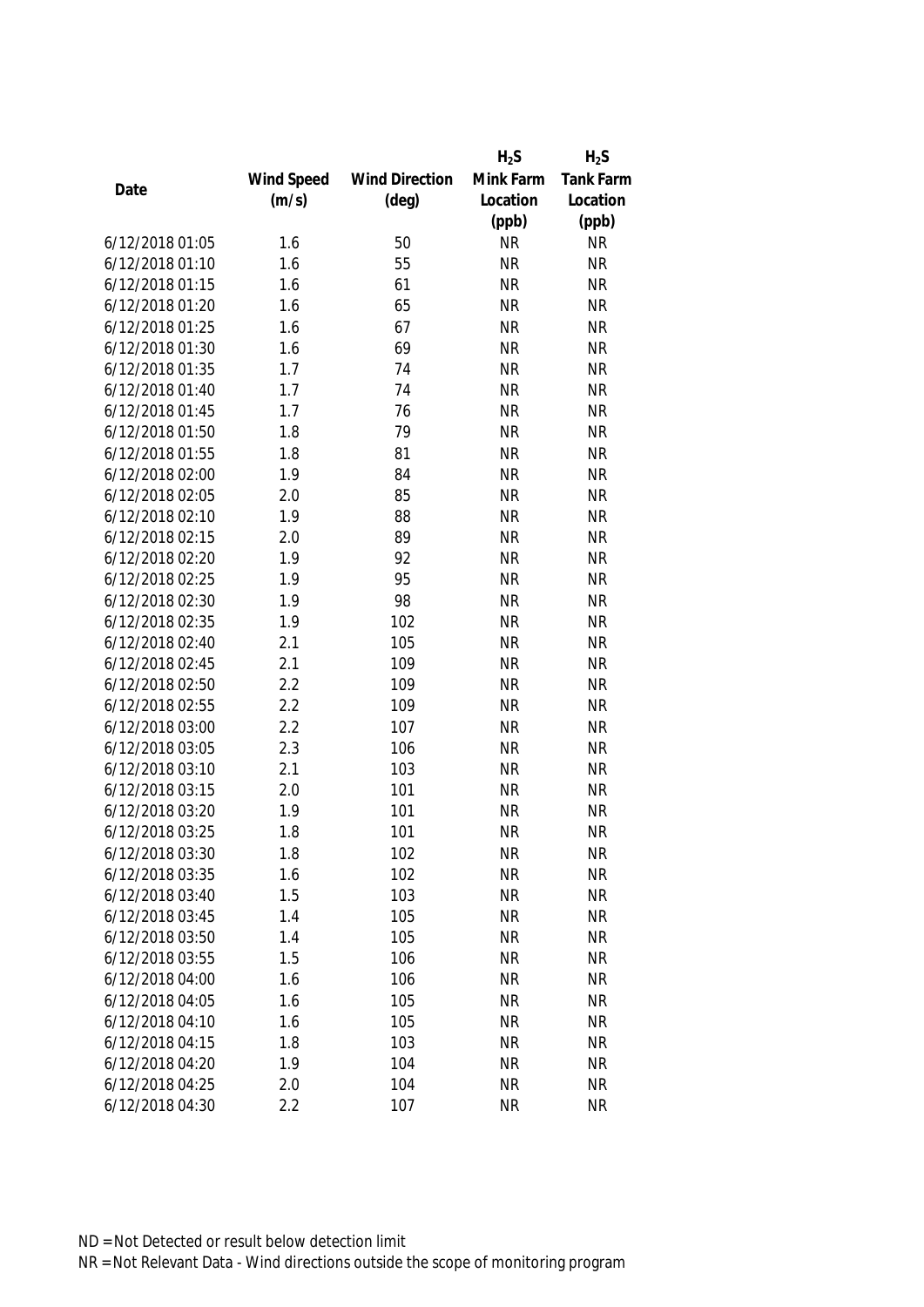|                 |            |                       | $H_2S$    | $H_2S$    |
|-----------------|------------|-----------------------|-----------|-----------|
|                 | Wind Speed | <b>Wind Direction</b> | Mink Farm | Tank Farm |
| Date            | (m/s)      | $(\text{deg})$        | Location  | Location  |
|                 |            |                       | (ppb)     | (ppb)     |
| 6/12/2018 04:35 | 2.4        | 111                   | <b>NR</b> | <b>NR</b> |
| 6/12/2018 04:40 | 2.6        | 115                   | <b>NR</b> | <b>NR</b> |
| 6/12/2018 04:45 | 2.7        | 118                   | <b>NR</b> | <b>NR</b> |
| 6/12/2018 04:50 | 2.9        | 123                   | <b>NR</b> | <b>NR</b> |
| 6/12/2018 04:55 | 3.0        | 127                   | <b>NR</b> | <b>NR</b> |
| 6/12/2018 05:00 | 3.0        | 129                   | <b>NR</b> | <b>NR</b> |
| 6/12/2018 05:05 | 2.9        | 132                   | <b>NR</b> | <b>NR</b> |
| 6/12/2018 05:10 | 3.0        | 134                   | <b>NR</b> | <b>NR</b> |
| 6/12/2018 05:15 | 3.2        | 136                   | <b>NR</b> | <b>NR</b> |
| 6/12/2018 05:20 | 3.2        | 137                   | <b>NR</b> | <b>NR</b> |
| 6/12/2018 05:25 | 3.2        | 137                   | <b>NR</b> | <b>NR</b> |
| 6/12/2018 05:30 | 3.4        | 136                   | <b>NR</b> | <b>NR</b> |
| 6/12/2018 05:35 | 3.5        | 134                   | <b>NR</b> | <b>NR</b> |
| 6/12/2018 05:40 | 3.5        | 133                   | <b>NR</b> | <b>NR</b> |
| 6/12/2018 05:45 | 3.3        | 132                   | <b>NR</b> | <b>NR</b> |
| 6/12/2018 05:50 | 3.2        | 131                   | <b>NR</b> | <b>NR</b> |
| 6/12/2018 05:55 | 3.2        | 131                   | <b>NR</b> | <b>NR</b> |
| 6/12/2018 06:00 | 3.1        | 132                   | <b>NR</b> | <b>NR</b> |
| 6/12/2018 06:05 | 2.9        | 133                   | <b>NR</b> | <b>NR</b> |
| 6/12/2018 06:10 | 2.8        | 133                   | <b>NR</b> | <b>NR</b> |
| 6/12/2018 06:15 | 2.7        | 134                   | <b>NR</b> | <b>NR</b> |
| 6/12/2018 06:20 | 2.6        | 133                   | <b>NR</b> | <b>NR</b> |
| 6/12/2018 06:25 | 2.5        | 132                   | <b>NR</b> | <b>NR</b> |
| 6/12/2018 06:30 | 2.4        | 131                   | <b>NR</b> | <b>NR</b> |
| 6/12/2018 06:35 | 2.6        | 130                   | <b>NR</b> | <b>NR</b> |
| 6/12/2018 06:40 | 2.6        | 130                   | <b>NR</b> | <b>NR</b> |
| 6/12/2018 06:45 | 2.7        | 130                   | <b>NR</b> | <b>NR</b> |
| 6/12/2018 06:50 | 2.7        | 130                   | <b>NR</b> | <b>NR</b> |
| 6/12/2018 06:55 | 2.7        | 131                   | <b>NR</b> | <b>NR</b> |
| 6/12/2018 07:00 | 2.6        | 132                   | <b>NR</b> | <b>NR</b> |
| 6/12/2018 07:05 | 2.4        | 134                   | <b>NR</b> | <b>NR</b> |
| 6/12/2018 07:10 | 2.2        | 135                   | <b>NR</b> | <b>NR</b> |
| 6/12/2018 07:15 | 2.0        | 140                   | <b>NR</b> | <b>NR</b> |
| 6/12/2018 07:20 | 1.8        | 145                   | <b>NR</b> | <b>NR</b> |
| 6/12/2018 07:25 | 1.8        | 148                   | <b>NR</b> | <b>NR</b> |
| 6/12/2018 07:30 | 1.8        | 151                   | <b>NR</b> | <b>NR</b> |
| 6/12/2018 07:35 | 1.9        | 151                   | <b>NR</b> | <b>NR</b> |
| 6/12/2018 07:40 | 1.9        | 150                   | <b>NR</b> | <b>NR</b> |
| 6/12/2018 07:45 | 2.1        | 149                   | <b>NR</b> | <b>NR</b> |
| 6/12/2018 07:50 | 2.2        | 149                   | <b>NR</b> | <b>NR</b> |
| 6/12/2018 07:55 | 2.2        | 149                   | <b>NR</b> | <b>NR</b> |
| 6/12/2018 08:00 | 2.1        | 149                   | <b>NR</b> | <b>NR</b> |
|                 |            |                       |           |           |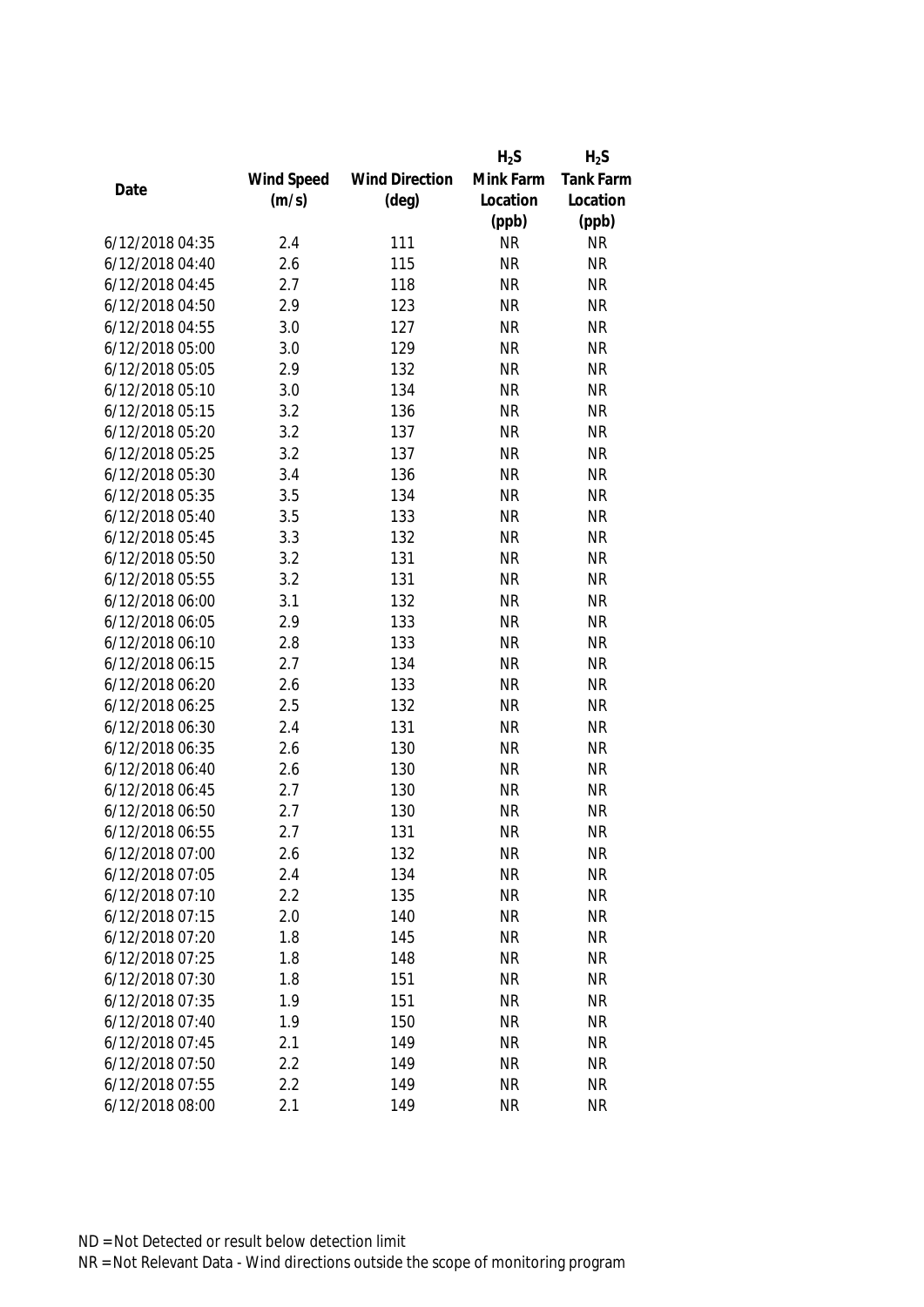|                 |            |                       | $H_2S$    | $H_2S$    |
|-----------------|------------|-----------------------|-----------|-----------|
|                 | Wind Speed | <b>Wind Direction</b> | Mink Farm | Tank Farm |
| Date            | (m/s)      | $(\text{deg})$        | Location  | Location  |
|                 |            |                       | (ppb)     | (ppb)     |
| 6/12/2018 08:05 | 2.2        | 148                   | <b>NR</b> | <b>NR</b> |
| 6/12/2018 08:10 | 2.3        | 148                   | <b>NR</b> | <b>NR</b> |
| 6/12/2018 08:15 | 2.3        | 143                   | <b>NR</b> | <b>NR</b> |
| 6/12/2018 08:20 | 2.5        | 139                   | <b>NR</b> | <b>NR</b> |
| 6/12/2018 08:25 | 2.7        | 134                   | <b>NR</b> | <b>NR</b> |
| 6/12/2018 08:30 | 2.8        | 130                   | <b>NR</b> | <b>NR</b> |
| 6/12/2018 08:35 | 2.9        | 130                   | <b>NR</b> | <b>NR</b> |
| 6/12/2018 08:40 | 2.8        | 131                   | <b>NR</b> | <b>NR</b> |
| 6/12/2018 08:45 | 2.9        | 134                   | <b>NR</b> | <b>NR</b> |
| 6/12/2018 08:50 | 3.0        | 138                   | <b>NR</b> | <b>NR</b> |
| 6/12/2018 08:55 | 3.0        | 144                   | <b>NR</b> | <b>NR</b> |
| 6/12/2018 09:00 | 3.0        | 150                   | <b>NR</b> | <b>NR</b> |
| 6/12/2018 09:05 | 2.9        | 154                   | <b>NR</b> | <b>NR</b> |
| 6/12/2018 09:10 | 2.9        | 159                   | <b>NR</b> | <b>NR</b> |
| 6/12/2018 09:15 | 2.7        | 165                   | <b>NR</b> | <b>NR</b> |
| 6/12/2018 09:20 | 2.4        | 167                   | <b>NR</b> | <b>NR</b> |
| 6/12/2018 09:25 | 2.2        | 168                   | <b>NR</b> | <b>NR</b> |
| 6/12/2018 09:30 | 2.2        | 167                   | <b>NR</b> | <b>NR</b> |
| 6/12/2018 09:35 | 2.1        | 165                   | <b>NR</b> | <b>NR</b> |
| 6/12/2018 09:40 | 2.0        | 163                   | <b>NR</b> | <b>NR</b> |
| 6/12/2018 09:45 | 2.0        | 151                   | <b>NR</b> | <b>NR</b> |
| 6/12/2018 09:50 | 2.1        | 144                   | <b>NR</b> | <b>NR</b> |
| 6/12/2018 09:55 | 2.0        | 138                   | <b>NR</b> | <b>NR</b> |
| 6/12/2018 10:00 | 2.0        | 130                   | <b>NR</b> | <b>NR</b> |
| 6/12/2018 10:05 | 2.0        | 129                   | <b>NR</b> | <b>NR</b> |
| 6/12/2018 10:10 | 2.0        | 129                   | <b>NR</b> | <b>NR</b> |
| 6/12/2018 10:15 | 2.1        | 136                   | <b>NR</b> | <b>NR</b> |
| 6/12/2018 10:20 | 2.3        | 143                   | <b>NR</b> | <b>NR</b> |
| 6/12/2018 10:25 | 2.5        | 148                   | <b>NR</b> | <b>NR</b> |
| 6/12/2018 10:30 | 2.6        | 154                   | <b>NR</b> | <b>NR</b> |
| 6/12/2018 10:35 | 2.7        | 156                   | <b>NR</b> | <b>NR</b> |
| 6/12/2018 10:40 | 2.7        | 157                   | <b>NR</b> | <b>NR</b> |
| 6/12/2018 10:45 | 2.7        | 157                   | <b>NR</b> | <b>NR</b> |
| 6/12/2018 10:50 | 2.5        | 157                   | <b>NR</b> | <b>NR</b> |
| 6/12/2018 10:55 | 2.4        | 156                   | <b>NR</b> | <b>NR</b> |
| 6/12/2018 11:00 | 2.2        | 156                   | <b>NR</b> | <b>NR</b> |
| 6/12/2018 11:05 | 2.1        | 161                   | <b>NR</b> | <b>NR</b> |
| 6/12/2018 11:10 | 2.1        | 165                   | <b>NR</b> | <b>NR</b> |
| 6/12/2018 11:15 | 2.0        | 168                   | <b>NR</b> | <b>NR</b> |
| 6/12/2018 11:20 | 1.8        | 173                   | <b>NR</b> | 1         |
| 6/12/2018 11:25 | 1.7        | 178                   | <b>NR</b> | 1         |
|                 |            |                       |           | 1         |
| 6/12/2018 11:30 | 1.6        | 183                   | <b>NR</b> |           |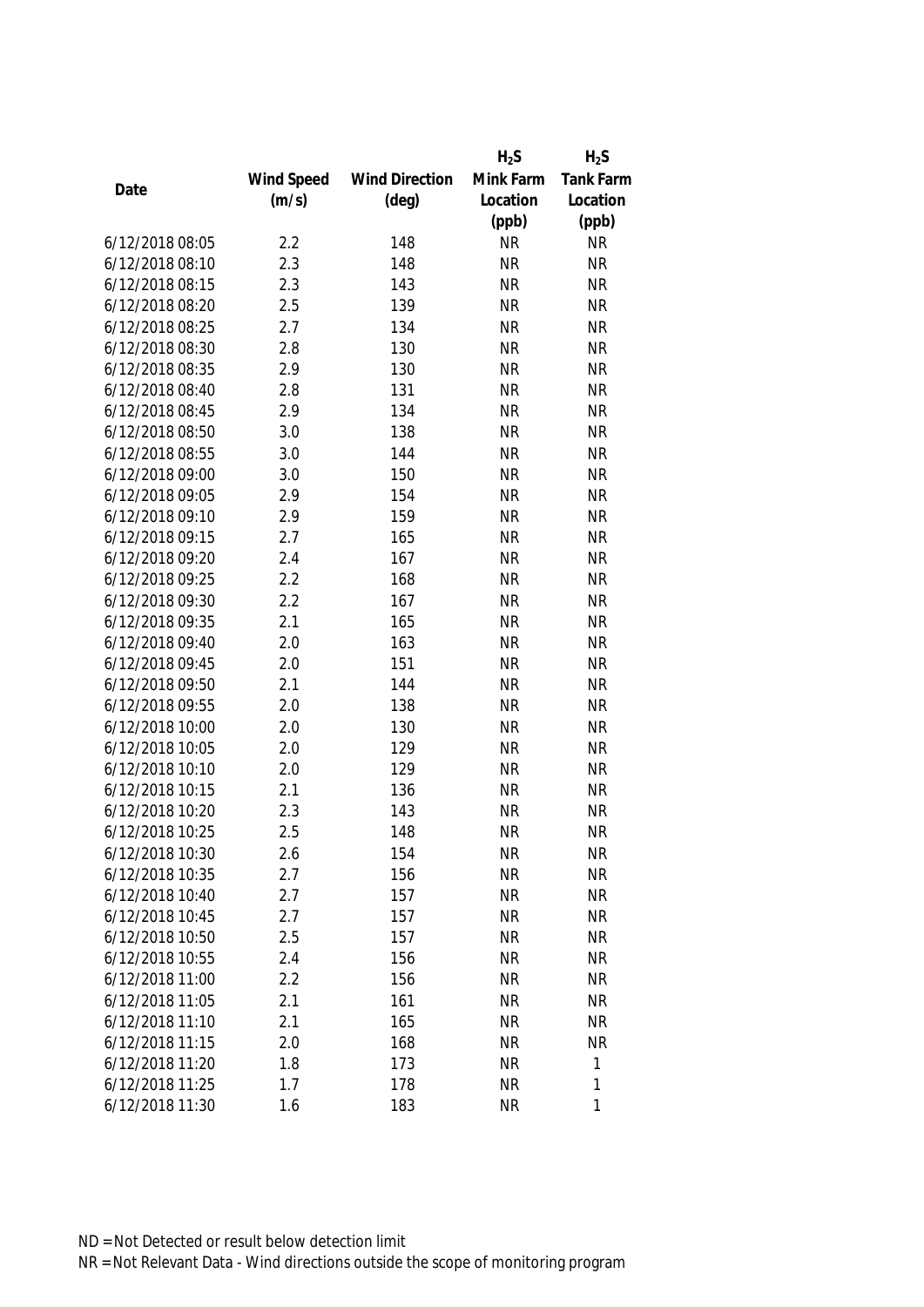|                 |            |                       | $H_2S$    | $H_2S$         |
|-----------------|------------|-----------------------|-----------|----------------|
|                 | Wind Speed | <b>Wind Direction</b> | Mink Farm | Tank Farm      |
| Date            | (m/s)      | $(\text{deg})$        | Location  | Location       |
|                 |            |                       | (ppb)     | (ppb)          |
| 6/12/2018 11:35 | 1.5        | 183                   | <b>NR</b> | 1              |
| 6/12/2018 11:40 | 1.4        | 182                   | <b>NR</b> | 1              |
| 6/12/2018 11:45 | 1.4        | 185                   | <b>NR</b> | 1              |
| 6/12/2018 11:50 | 1.4        | 184                   | <b>NR</b> | 1              |
| 6/12/2018 11:55 | 1.5        | 185                   | <b>NR</b> | 1              |
| 6/12/2018 12:00 | 1.5        | 184                   | <b>NR</b> | 1              |
| 6/12/2018 12:05 | 1.6        | 183                   | <b>NR</b> | 1              |
| 6/12/2018 12:10 | 1.8        | 186                   | <b>NR</b> | $\mathbf{1}$   |
| 6/12/2018 12:15 | 2.0        | 190                   | <b>NR</b> | 1              |
| 6/12/2018 12:20 | 2.2        | 197                   | <b>NR</b> | $\mathbf{1}$   |
| 6/12/2018 12:25 | 2.3        | 204                   | <b>NR</b> | 1              |
| 6/12/2018 12:30 | 2.4        | 215                   | <b>NR</b> | 1              |
| 6/12/2018 12:35 | 2.4        | 223                   | <b>NR</b> | 1              |
| 6/12/2018 12:40 | 2.3        | 226                   | <b>NR</b> | 1              |
| 6/12/2018 12:45 | 2.1        | 230                   | <b>ND</b> | 1              |
| 6/12/2018 12:50 | 2.0        | 230                   | <b>ND</b> | $\mathbf{1}$   |
| 6/12/2018 12:55 | 2.0        | 230                   | <b>ND</b> | $\overline{2}$ |
| 6/12/2018 13:00 | 1.9        | 232                   | <b>ND</b> | 1              |
| 6/12/2018 13:05 | 2.0        | 235                   | <b>ND</b> | 1              |
| 6/12/2018 13:10 | 2.1        | 242                   | <b>ND</b> | 1              |
| 6/12/2018 13:15 | 2.2        | 246                   | <b>ND</b> | 1              |
| 6/12/2018 13:20 | 2.3        | 251                   | 1         | $\mathbf{1}$   |
| 6/12/2018 13:25 | 2.4        | 254                   | <b>ND</b> | 1              |
| 6/12/2018 13:30 | 2.4        | 258                   | <b>ND</b> | 1              |
| 6/12/2018 13:35 | 2.4        | 268                   | <b>ND</b> | 1              |
| 6/12/2018 13:40 | 2.2        | 268                   | <b>ND</b> | 1              |
| 6/12/2018 13:45 | 2.2        | 266                   | <b>ND</b> | 1              |
| 6/12/2018 13:50 | 2.1        | 276                   | <b>ND</b> | <b>NR</b>      |
| 6/12/2018 13:55 | 2.1        | 282                   | <b>ND</b> | <b>NR</b>      |
| 6/12/2018 14:00 | 2.0        | 285                   | <b>ND</b> | <b>NR</b>      |
| 6/12/2018 14:05 | 2.0        | 280                   | <b>ND</b> | <b>NR</b>      |
| 6/12/2018 14:10 | 1.9        | 285                   | <b>ND</b> | <b>NR</b>      |
| 6/12/2018 14:15 | 1.8        | 289                   | <b>ND</b> | <b>NR</b>      |
| 6/12/2018 14:20 | 1.9        | 286                   | <b>ND</b> | <b>NR</b>      |
| 6/12/2018 14:25 | 1.9        | 288                   | <b>ND</b> | <b>NR</b>      |
| 6/12/2018 14:30 | 2.0        | 284                   | 1         | <b>NR</b>      |
| 6/12/2018 14:35 | 2.1        | 281                   | <b>ND</b> | <b>NR</b>      |
| 6/12/2018 14:40 | 2.4        | 276                   | 1         | <b>NR</b>      |
| 6/12/2018 14:45 | 2.6        | 279                   | 1         | <b>NR</b>      |
| 6/12/2018 14:50 | 2.5        | 276                   | <b>ND</b> | <b>NR</b>      |
| 6/12/2018 14:55 | 2.5        | 275                   | 1         | $\mathbf{1}$   |
| 6/12/2018 15:00 | 2.4        | 276                   | 1         | <b>NR</b>      |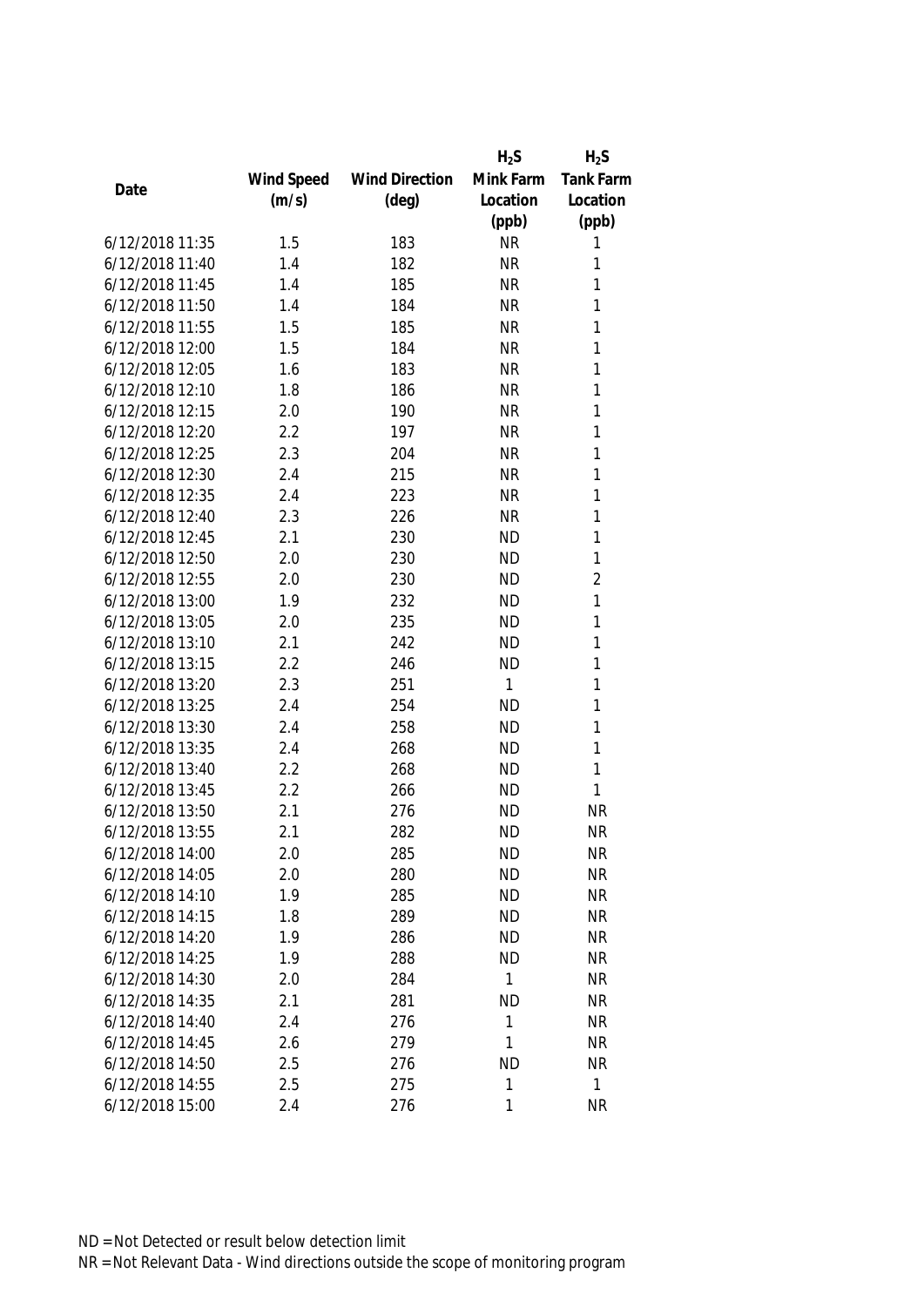|                 |            |                       | $H_2S$    | $H_2S$           |
|-----------------|------------|-----------------------|-----------|------------------|
|                 | Wind Speed | <b>Wind Direction</b> | Mink Farm | <b>Tank Farm</b> |
| Date            | (m/s)      | $(\text{deg})$        | Location  | Location         |
|                 |            |                       | (ppb)     | (ppb)            |
| 6/12/2018 15:05 | 2.3        | 277                   | <b>ND</b> | <b>NR</b>        |
| 6/12/2018 15:10 | 2.1        | 285                   | <b>ND</b> | <b>NR</b>        |
| 6/12/2018 15:15 | 2.0        | 284                   | <b>ND</b> | <b>NR</b>        |
| 6/12/2018 15:20 | 2.1        | 288                   | <b>ND</b> | <b>NR</b>        |
| 6/12/2018 15:25 | 2.1        | 289                   | <b>ND</b> | <b>NR</b>        |
| 6/12/2018 15:30 | 2.1        | 291                   | <b>ND</b> | <b>NR</b>        |
| 6/12/2018 15:35 | 2.1        | 290                   | <b>ND</b> | <b>NR</b>        |
| 6/12/2018 15:40 | 1.9        | 285                   | <b>ND</b> | <b>NR</b>        |
| 6/12/2018 15:45 | 1.7        | 284                   | <b>ND</b> | <b>NR</b>        |
| 6/12/2018 15:50 | 1.6        | 281                   | <b>ND</b> | <b>NR</b>        |
| 6/12/2018 15:55 | 1.4        | 277                   | <b>ND</b> | <b>NR</b>        |
| 6/12/2018 16:00 | 1.4        | 283                   | 1         | <b>NR</b>        |
| 6/12/2018 16:05 | 1.3        | 298                   | 1         | <b>NR</b>        |
| 6/12/2018 16:10 | 1.4        | 310                   | <b>ND</b> | <b>NR</b>        |
| 6/12/2018 16:15 | 1.4        | 322                   | <b>ND</b> | <b>NR</b>        |
| 6/12/2018 16:20 | 1.3        | 330                   | <b>ND</b> | <b>NR</b>        |
| 6/12/2018 16:25 | 1.3        | 336                   | <b>ND</b> | <b>NR</b>        |
| 6/12/2018 16:30 | 1.2        | 335                   | <b>ND</b> | <b>NR</b>        |
| 6/12/2018 16:35 | 1.1        | 329                   | <b>ND</b> | <b>NR</b>        |
| 6/12/2018 16:40 | 1.0        | 319                   | <b>ND</b> | <b>NR</b>        |
| 6/12/2018 16:45 | 1.1        | 302                   | <b>ND</b> | <b>NR</b>        |
| 6/12/2018 16:50 | 1.0        | 301                   | 1         | <b>NR</b>        |
| 6/12/2018 16:55 | 0.9        | 304                   | 1         | <b>NR</b>        |
| 6/12/2018 17:00 | 0.7        | 301                   | 1         | <b>NR</b>        |
| 6/12/2018 17:05 | 0.7        | 302                   | 1         | <b>NR</b>        |
| 6/12/2018 17:10 | 0.6        | 301                   | 1         | <b>NR</b>        |
| 6/12/2018 17:15 | 0.6        | 312                   | 1         | <b>NR</b>        |
| 6/12/2018 17:20 | 0.8        | 305                   | 1         | <b>NR</b>        |
| 6/12/2018 17:25 | 0.8        | 293                   | 1         | <b>NR</b>        |
| 6/12/2018 17:30 | 0.9        | 284                   | 1         | <b>NR</b>        |
| 6/12/2018 17:35 | 0.9        | 285                   | <b>ND</b> | <b>NR</b>        |
| 6/12/2018 17:40 | 0.8        | 284                   | <b>ND</b> | <b>NR</b>        |
| 6/12/2018 17:45 | 0.6        | 275                   | <b>ND</b> | 1                |
| 6/12/2018 17:50 | 0.4        | 271                   | 1         | 1                |
| 6/12/2018 17:55 | 0.3        | 274                   | 1         | 1                |
| 6/12/2018 18:00 | 0.1        | 308                   | 1         | <b>NR</b>        |
| 6/12/2018 18:05 | 0.1        | 314                   | 1         | <b>NR</b>        |
| 6/12/2018 18:10 | 0.1        | 311                   | 1         | <b>NR</b>        |
| 6/12/2018 18:15 | 0.1        | 312                   | 1         | <b>NR</b>        |
| 6/12/2018 18:20 | 0.0        | CALM                  | <b>NR</b> | <b>NR</b>        |
| 6/12/2018 18:25 | 0.0        | CALM                  | <b>NR</b> | <b>NR</b>        |
| 6/12/2018 18:30 | 0.0        | CALM                  | <b>NR</b> | <b>NR</b>        |
|                 |            |                       |           |                  |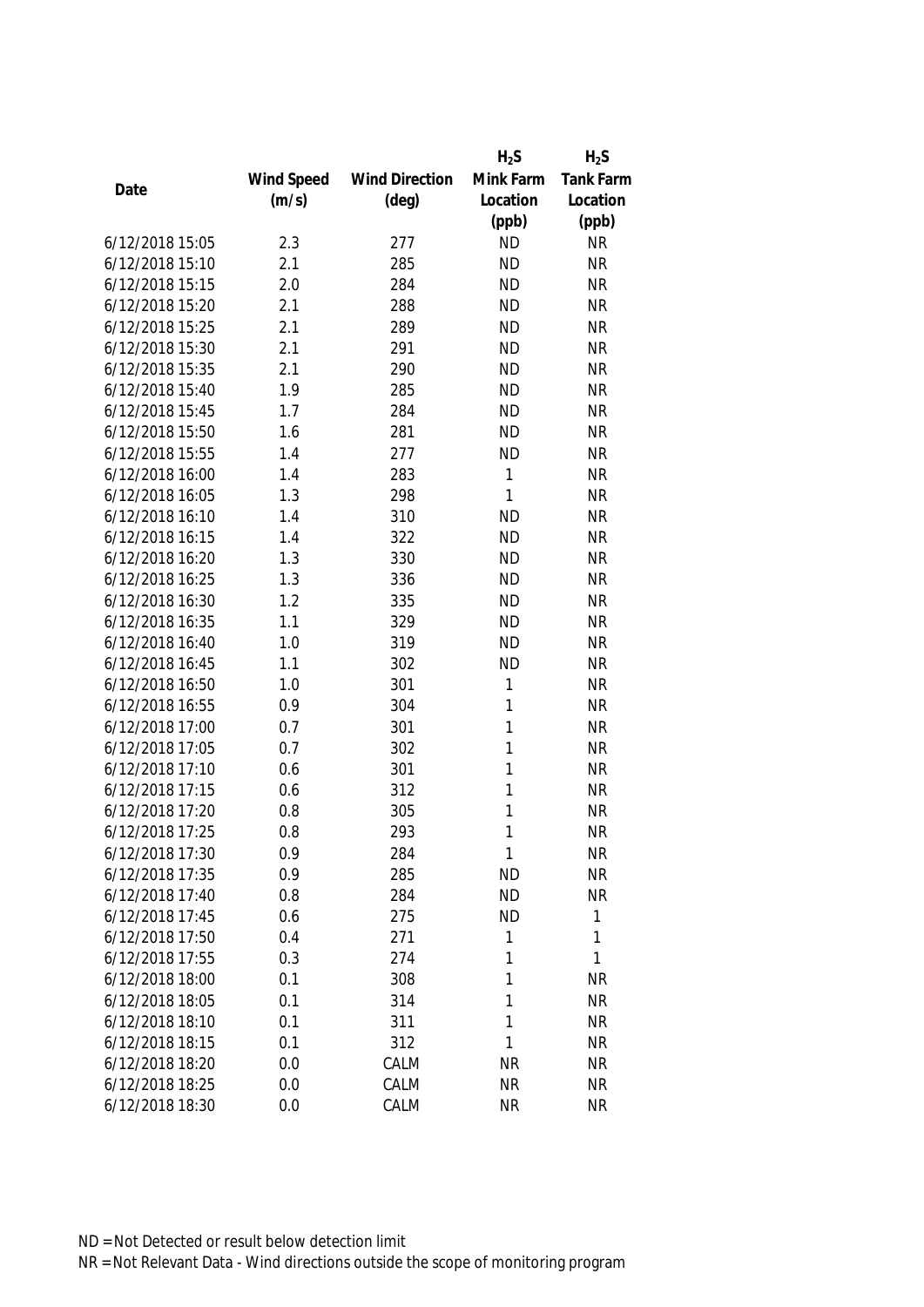|                 |            |                       | $H_2S$    | $H_2S$           |
|-----------------|------------|-----------------------|-----------|------------------|
|                 | Wind Speed | <b>Wind Direction</b> | Mink Farm | <b>Tank Farm</b> |
| Date            | (m/s)      | $(\text{deg})$        | Location  | Location         |
|                 |            |                       | (ppb)     | (ppb)            |
| 6/12/2018 18:35 | 0.0        | CALM                  | <b>NR</b> | <b>NR</b>        |
| 6/12/2018 18:40 | 0.0        | CALM                  | <b>NR</b> | <b>NR</b>        |
| 6/12/2018 18:45 | 0.0        | CALM                  | <b>NR</b> | <b>NR</b>        |
| 6/12/2018 18:50 | 0.0        | CALM                  | <b>NR</b> | <b>NR</b>        |
| 6/12/2018 18:55 | 0.0        | CALM                  | <b>NR</b> | <b>NR</b>        |
| 6/12/2018 19:00 | 0.0        | CALM                  | <b>NR</b> | <b>NR</b>        |
| 6/12/2018 19:05 | 0.0        | CALM                  | <b>NR</b> | <b>NR</b>        |
| 6/12/2018 19:10 | 0.0        | CALM                  | <b>NR</b> | <b>NR</b>        |
| 6/12/2018 19:15 | 0.0        | CALM                  | <b>NR</b> | <b>NR</b>        |
| 6/12/2018 19:20 | 0.0        | CALM                  | <b>NR</b> | <b>NR</b>        |
| 6/12/2018 19:25 | 0.0        | CALM                  | <b>NR</b> | <b>NR</b>        |
| 6/12/2018 19:30 | 0.0        | CALM                  | <b>NR</b> | <b>NR</b>        |
| 6/12/2018 19:35 | 0.0        | CALM                  | <b>NR</b> | <b>NR</b>        |
| 6/12/2018 19:40 | 0.0        | 133                   | <b>NR</b> | <b>NR</b>        |
| 6/12/2018 19:45 | 0.2        | 137                   | <b>NR</b> | <b>NR</b>        |
| 6/12/2018 19:50 | 0.5        | 139                   | <b>NR</b> | <b>NR</b>        |
| 6/12/2018 19:55 | 0.6        | 141                   | <b>NR</b> | <b>NR</b>        |
| 6/12/2018 20:00 | 0.7        | 142                   | <b>NR</b> | <b>NR</b>        |
| 6/12/2018 20:05 | 0.9        | 142                   | <b>NR</b> | <b>NR</b>        |
| 6/12/2018 20:10 | 1.1        | 143                   | <b>NR</b> | <b>NR</b>        |
| 6/12/2018 20:15 | 1.1        | 146                   | <b>NR</b> | <b>NR</b>        |
| 6/12/2018 20:20 | 0.9        | 146                   | <b>NR</b> | <b>NR</b>        |
| 6/12/2018 20:25 | 0.8        | 146                   | <b>NR</b> | <b>NR</b>        |
| 6/12/2018 20:30 | 0.6        | 146                   | <b>NR</b> | <b>NR</b>        |
| 6/12/2018 20:35 | 0.4        | 147                   | <b>NR</b> | <b>NR</b>        |
| 6/12/2018 20:40 | 0.3        | 145                   | <b>NR</b> | <b>NR</b>        |
| 6/12/2018 20:45 | 0.1        | 136                   | <b>NR</b> | <b>NR</b>        |
| 6/12/2018 20:50 | 0.1        | 133                   | <b>NR</b> | <b>NR</b>        |
| 6/12/2018 20:55 | 0.0        | 256                   | 1         | $\mathbf{1}$     |
| 6/12/2018 21:00 | 0.0        | 256                   | <b>ND</b> | 1                |
| 6/12/2018 21:05 | 0.0        | 256                   | <b>ND</b> | $\mathbf{1}$     |
| 6/12/2018 21:10 | 0.1        | 312                   | <b>ND</b> | <b>NR</b>        |
| 6/12/2018 21:15 | 0.1        | 307                   | <b>ND</b> | <b>NR</b>        |
| 6/12/2018 21:20 | 0.2        | 309                   | 1         | <b>NR</b>        |
| 6/12/2018 21:25 | 0.2        | 315                   | 1         | <b>NR</b>        |
| 6/12/2018 21:30 | 0.2        | 309                   | 1         | <b>NR</b>        |
| 6/12/2018 21:35 | 0.2        | 309                   | 1         | <b>NR</b>        |
| 6/12/2018 21:40 | 0.1        | 303                   | 1         | <b>NR</b>        |
| 6/12/2018 21:45 | 0.1        | 317                   | 1         | <b>NR</b>        |
| 6/12/2018 21:50 | 0.0        | 308                   | 1         | <b>NR</b>        |
| 6/12/2018 21:55 | 0.0        | 265                   | 1         | $\mathbf{1}$     |
| 6/12/2018 22:00 | 0.0        | 328                   | 1         | <b>NR</b>        |
|                 |            |                       |           |                  |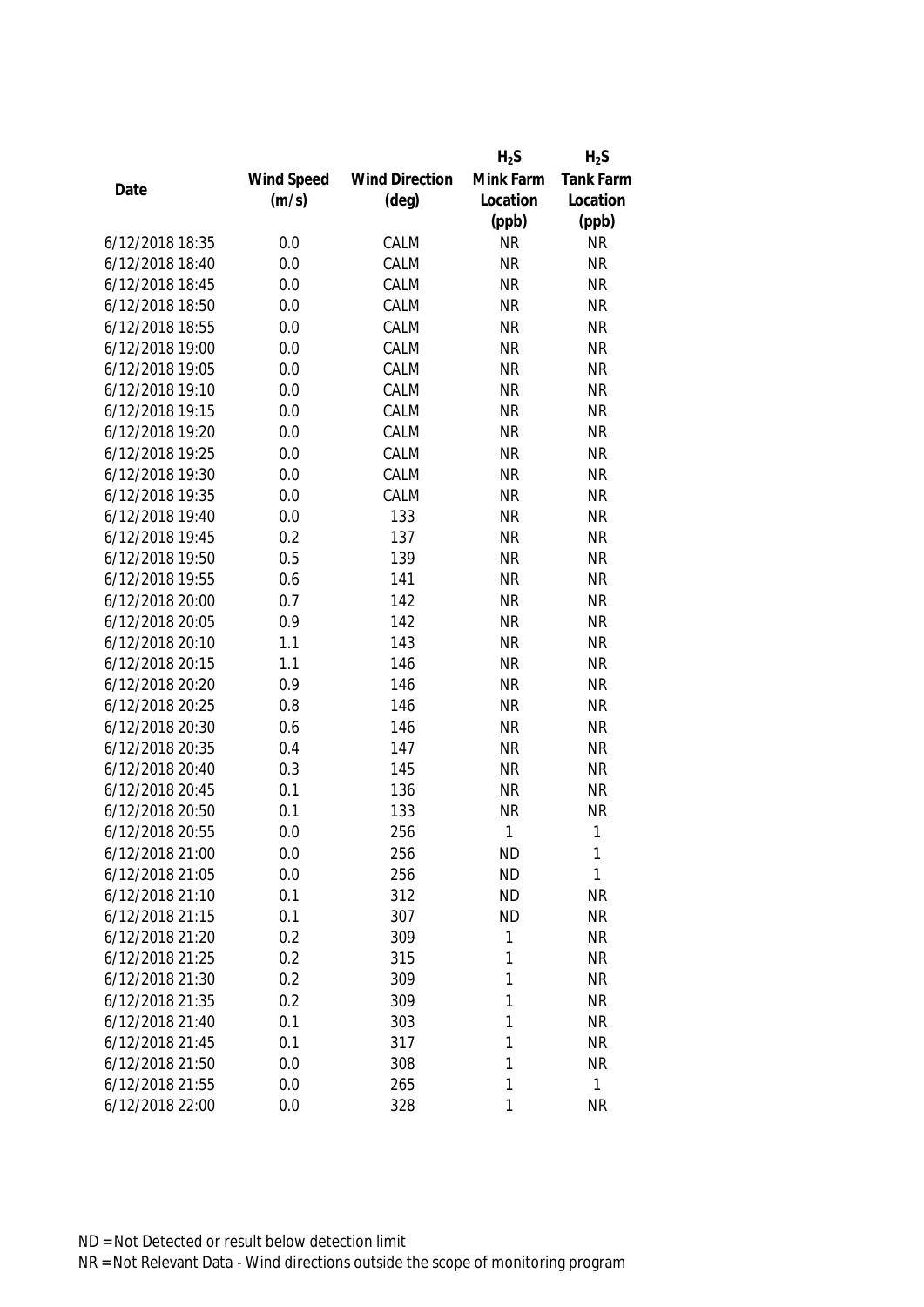|                 |            |                       | $H_2S$    | $H_2S$           |
|-----------------|------------|-----------------------|-----------|------------------|
|                 | Wind Speed | <b>Wind Direction</b> | Mink Farm | <b>Tank Farm</b> |
| Date            | (m/s)      | $(\text{deg})$        | Location  | Location         |
|                 |            |                       | (ppb)     | (ppb)            |
| 6/12/2018 22:05 | 0.0        | 328                   | 1         | <b>NR</b>        |
| 6/12/2018 22:10 | 0.0        | 328                   | 1         | <b>NR</b>        |
| 6/12/2018 22:15 | 0.0        | 328                   | 1         | <b>NR</b>        |
| 6/12/2018 22:20 | 0.0        | 328                   | 1         | <b>NR</b>        |
| 6/12/2018 22:25 | 0.1        | 313                   | 1         | <b>NR</b>        |
| 6/12/2018 22:30 | 0.3        | 298                   | 1         | <b>NR</b>        |
| 6/12/2018 22:35 | 0.4        | 290                   | 1         | <b>NR</b>        |
| 6/12/2018 22:40 | 0.6        | 283                   | 1         | <b>NR</b>        |
| 6/12/2018 22:45 | 0.7        | 276                   | 1         | <b>NR</b>        |
| 6/12/2018 22:50 | 0.9        | 273                   | 1         | 1                |
| 6/12/2018 22:55 | 1.1        | 269                   | 1         | 1                |
| 6/12/2018 23:00 | 1.1        | 265                   | 1         | 1                |
| 6/12/2018 23:05 | 1.2        | 264                   | 1         | 1                |
| 6/12/2018 23:10 | 1.4        | 263                   | 1         | 1                |
| 6/12/2018 23:15 | 1.4        | 266                   | 1         | 1                |
| 6/12/2018 23:20 | 1.4        | 273                   | 1         | $\overline{2}$   |
| 6/12/2018 23:25 | 1.4        | 273                   | 1         | $\overline{2}$   |
| 6/12/2018 23:30 | 1.4        | 271                   | 1         | 1                |
| 6/12/2018 23:35 | 1.5        | 270                   | 1         | 1                |
| 6/12/2018 23:40 | 1.3        | 268                   | 1         | 1                |
| 6/12/2018 23:45 | 1.1        | 265                   | 1         | 1                |
| 6/12/2018 23:50 | 1.0        | 256                   | 1         | 1                |
| 6/12/2018 23:55 | 0.8        | 252                   | 1         | 1                |
| 6/12/2018 24:00 | 0.7        | 253                   | 1         | 1                |
| 6/13/2018 00:05 | 0.5        | 252                   | 1         | 1                |
| 6/13/2018 00:10 | 0.5        | 254                   | 1         | 1                |
| 6/13/2018 00:15 | 0.7        | 259                   | 1         | 1                |
| 6/13/2018 00:20 | 0.9        | 264                   | 1         | 1                |
| 6/13/2018 00:25 | 1.1        | 264                   | 1         | 1                |
| 6/13/2018 00:30 | 1.3        | 264                   | 1         | 1                |
| 6/13/2018 00:35 | 1.4        | 264                   | 1         | 1                |
| 6/13/2018 00:40 | 1.6        | 265                   | 1         | 1                |
| 6/13/2018 00:45 | 1.7        | 264                   | 1         | 1                |
| 6/13/2018 00:50 | 1.7        | 262                   | 1         | $\overline{2}$   |
| 6/13/2018 00:55 | 1.7        | 265                   | 1         | 1                |
| 6/13/2018 01:00 | 1.6        | 266                   | 1         | 1                |
| 6/13/2018 01:05 | 1.6        | 268                   | 1         | 1                |
| 6/13/2018 01:10 | 1.5        | 270                   | 1         | 1                |
| 6/13/2018 01:15 | 1.4        | 272                   | 1         | $\overline{2}$   |
| 6/13/2018 01:20 | 1.5        | 275                   | 1         | $\overline{2}$   |
| 6/13/2018 01:25 | 1.5        | 273                   | 1         | $\overline{2}$   |
| 6/13/2018 01:30 | 1.6        | 273                   | 1         | $\overline{2}$   |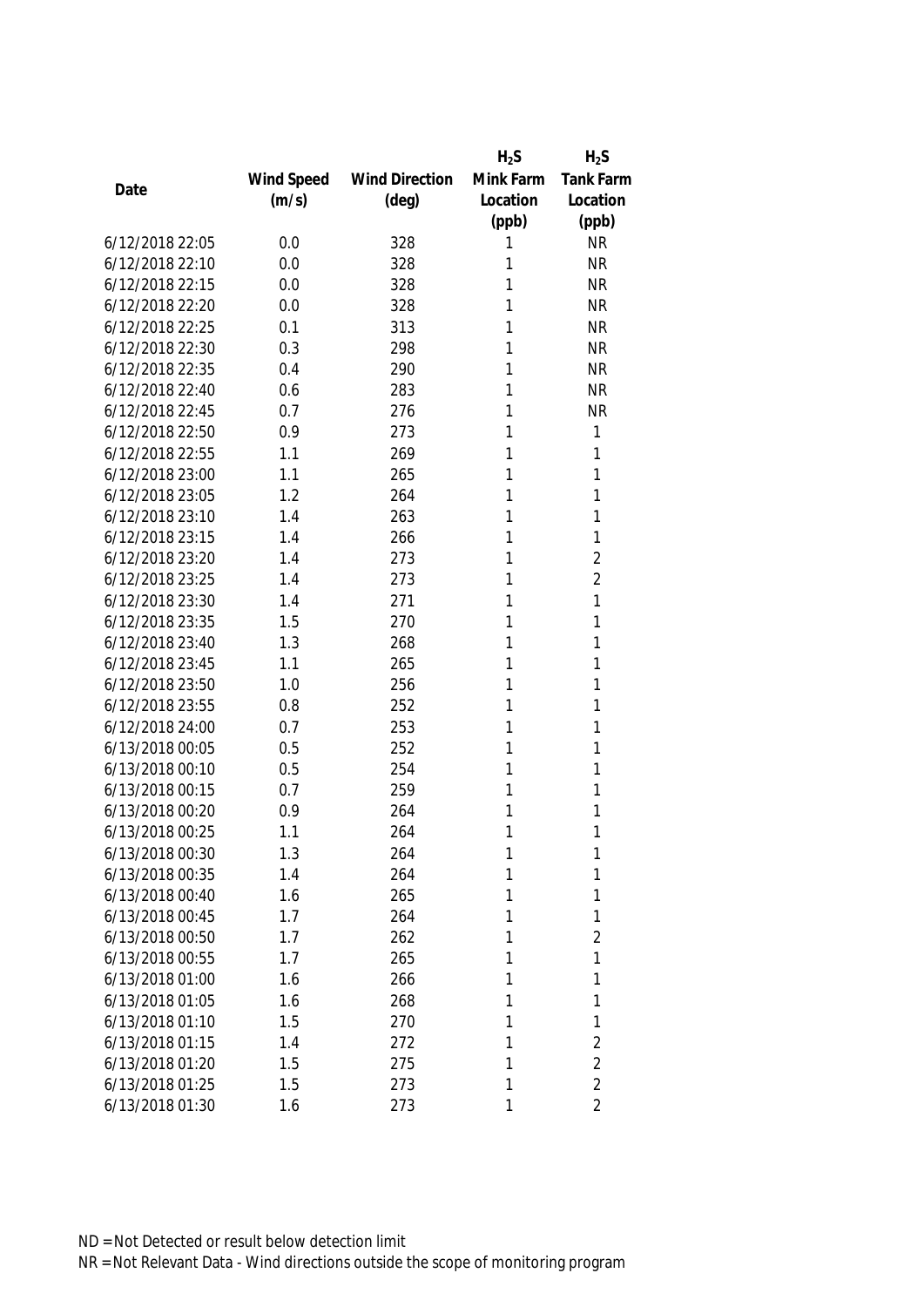|                 |            |                       | $H_2S$    | $H_2S$         |
|-----------------|------------|-----------------------|-----------|----------------|
|                 | Wind Speed | <b>Wind Direction</b> | Mink Farm | Tank Farm      |
| Date            | (m/s)      | $(\text{deg})$        | Location  | Location       |
|                 |            |                       | (ppb)     | (ppb)          |
| 6/13/2018 01:35 | 1.7        | 274                   | 1         | 2              |
| 6/13/2018 01:40 | 1.7        | 274                   | 1         | $\overline{2}$ |
| 6/13/2018 01:45 | 1.8        | 275                   | 1         | $\overline{2}$ |
| 6/13/2018 01:50 | 1.8        | 276                   | 1         | <b>NR</b>      |
| 6/13/2018 01:55 | 1.9        | 277                   | 1         | <b>NR</b>      |
| 6/13/2018 02:00 | 2.1        | 278                   | 1         | <b>NR</b>      |
| 6/13/2018 02:05 | 2.1        | 276                   | 1         | <b>NR</b>      |
| 6/13/2018 02:10 | 2.2        | 274                   | 1         | 1              |
| 6/13/2018 02:15 | 2.2        | 271                   | 1         | 1              |
| 6/13/2018 02:20 | 2.1        | 268                   | 1         | 1              |
| 6/13/2018 02:25 | 2.1        | 263                   | 1         | 1              |
| 6/13/2018 02:30 | 2.1        | 258                   | 1         | 1              |
| 6/13/2018 02:35 | 2.3        | 258                   | 1         | 1              |
| 6/13/2018 02:40 | 2.3        | 258                   | 1         | 1              |
| 6/13/2018 02:45 | 2.3        | 258                   | 1         | $\overline{2}$ |
| 6/13/2018 02:50 | 2.3        | 258                   | 1         | 1              |
| 6/13/2018 02:55 | 2.2        | 262                   | 1         | $\overline{2}$ |
| 6/13/2018 03:00 | 2.1        | 267                   | 1         | 1              |
| 6/13/2018 03:05 | 2.0        | 265                   | 1         | 1              |
| 6/13/2018 03:10 | 2.0        | 263                   | 1         | $\overline{2}$ |
| 6/13/2018 03:15 | 2.0        | 262                   | 1         | 1              |
| 6/13/2018 03:20 | 2.0        | 262                   | 1         | 1              |
| 6/13/2018 03:25 | 2.1        | 261                   | <b>ND</b> | 1              |
| 6/13/2018 03:30 | 2.1        | 259                   | <b>ND</b> | $\overline{2}$ |
| 6/13/2018 03:35 | 2.1        | 259                   | 1         | $\overline{2}$ |
| 6/13/2018 03:40 | 2.1        | 261                   | 1         | 1              |
| 6/13/2018 03:45 | 2.0        | 262                   | 1         | 1              |
| 6/13/2018 03:50 | 2.0        | 262                   | 1         | $\overline{2}$ |
| 6/13/2018 03:55 | 2.0        | 260                   | 1         | $\overline{2}$ |
| 6/13/2018 04:00 | 1.9        | 258                   | <b>ND</b> | 2              |
| 6/13/2018 04:05 | 1.9        | 260                   | 1         | $\overline{2}$ |
| 6/13/2018 04:10 | 1.9        | 261                   | 1         | $\overline{2}$ |
| 6/13/2018 04:15 | 1.9        | 262                   | 1         | $\overline{2}$ |
| 6/13/2018 04:20 | 1.9        | 261                   | 1         | 1              |
| 6/13/2018 04:25 | 1.9        | 261                   | 1         | 1              |
| 6/13/2018 04:30 | 1.9        | 261                   | 1         | 1              |
| 6/13/2018 04:35 | 1.9        | 258                   | 1         | 1              |
| 6/13/2018 04:40 | 1.9        | 256                   | 1         | 1              |
| 6/13/2018 04:45 | 1.9        | 256                   | 1         | 1              |
| 6/13/2018 04:50 | 1.9        | 256                   | 1         | 1              |
| 6/13/2018 04:55 | 2.0        | 257                   | 1         | 1              |
| 6/13/2018 05:00 | 1.9        | 256                   | 1         | 1              |
|                 |            |                       |           |                |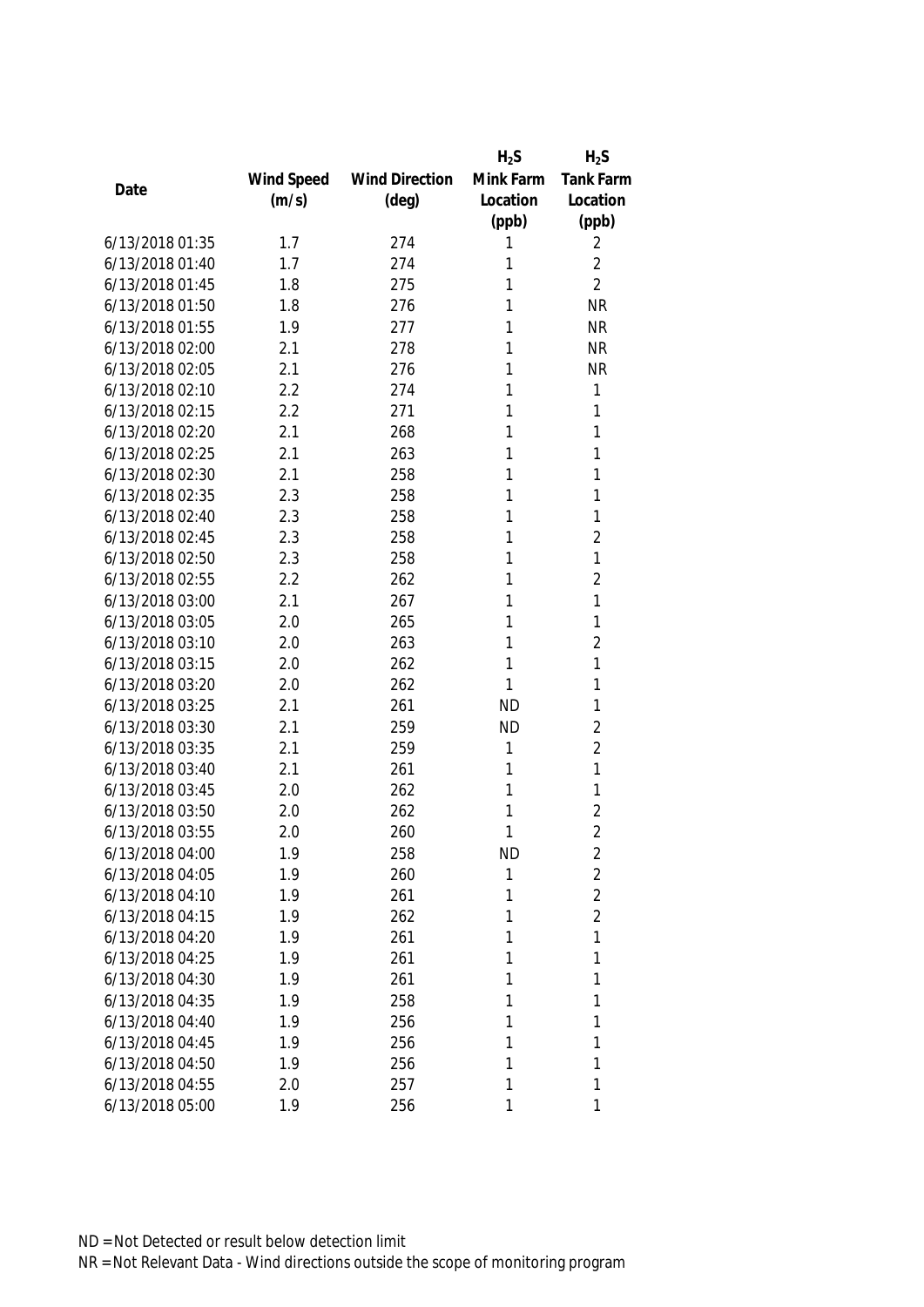|                 |            |                       | $H_2S$    | $H_2S$           |
|-----------------|------------|-----------------------|-----------|------------------|
|                 | Wind Speed | <b>Wind Direction</b> | Mink Farm | <b>Tank Farm</b> |
| Date            | (m/s)      | $(\text{deg})$        | Location  | Location         |
|                 |            |                       | (ppb)     | (ppb)            |
| 6/13/2018 05:05 | 1.9        | 256                   | 1         | 1                |
| 6/13/2018 05:10 | 1.9        | 256                   | 1         | 1                |
| 6/13/2018 05:15 | 1.9        | 255                   | 1         | 1                |
| 6/13/2018 05:20 | 1.9        | 251                   | 1         | 1                |
| 6/13/2018 05:25 | 2.0        | 250                   | 1         | 1                |
| 6/13/2018 05:30 | 1.9        | 253                   | 1         | 1                |
| 6/13/2018 05:35 | 1.8        | 258                   | 1         | 1                |
| 6/13/2018 05:40 | 1.9        | 257                   | 1         | 1                |
| 6/13/2018 05:45 | 1.8        | 258                   | 1         | 1                |
| 6/13/2018 05:50 | 1.7        | 257                   | 1         | 1                |
| 6/13/2018 05:55 | 1.7        | 258                   | 1         | 1                |
| 6/13/2018 06:00 | 1.8        | 256                   | 1         | 1                |
| 6/13/2018 06:05 | 1.8        | 257                   | 1         | 1                |
| 6/13/2018 06:10 | 1.8        | 261                   | 1         | 1                |
| 6/13/2018 06:15 | 1.9        | 270                   | 1         | 1                |
| 6/13/2018 06:20 | 1.9        | 282                   | 1         | <b>NR</b>        |
| 6/13/2018 06:25 | 2.0        | 288                   | 1         | <b>NR</b>        |
| 6/13/2018 06:30 | 2.1        | 295                   | 1         | <b>NR</b>        |
| 6/13/2018 06:35 | 2.3        | 298                   | 1         | <b>NR</b>        |
| 6/13/2018 06:40 | 2.3        | 303                   | 1         | <b>NR</b>        |
| 6/13/2018 06:45 | 2.4        | 302                   | 1         | <b>NR</b>        |
| 6/13/2018 06:50 | 2.5        | 302                   | 1         | <b>NR</b>        |
| 6/13/2018 06:55 | 2.8        | 304                   | 1         | <b>NR</b>        |
| 6/13/2018 07:00 | 2.9        | 306                   | 1         | <b>NR</b>        |
| 6/13/2018 07:05 | 2.9        | 304                   | 1         | <b>NR</b>        |
| 6/13/2018 07:10 | 3.0        | 303                   | 1         | <b>NR</b>        |
| 6/13/2018 07:15 | 3.2        | 304                   | 1         | <b>NR</b>        |
| 6/13/2018 07:20 | 3.0        | 303                   | 1         | <b>NR</b>        |
| 6/13/2018 07:25 | 2.8        | 303                   | 1         | <b>NR</b>        |
| 6/13/2018 07:30 | 2.7        | 303                   | 1         | <b>NR</b>        |
| 6/13/2018 07:35 | 3.0        | 306                   | 1         | <b>NR</b>        |
| 6/13/2018 07:40 | 3.1        | 305                   | 1         | <b>NR</b>        |
| 6/13/2018 07:45 | 2.9        | 305                   | 1         | <b>NR</b>        |
| 6/13/2018 07:50 | 3.3        | 305                   | 1         | <b>NR</b>        |
| 6/13/2018 07:55 | 3.6        | 306                   | 1         | <b>NR</b>        |
| 6/13/2018 08:00 | 3.8        | 306                   | 1         | <b>NR</b>        |
| 6/13/2018 08:05 | 3.7        | 305                   | 1         | <b>NR</b>        |
| 6/13/2018 08:10 | 3.9        | 308                   | 1         | <b>NR</b>        |
| 6/13/2018 08:15 | 4.2        | 311                   | 1         | <b>NR</b>        |
| 6/13/2018 08:20 | 4.1        | 314                   | 1         | <b>NR</b>        |
| 6/13/2018 08:25 | 4.1        | 317                   | 1         | <b>NR</b>        |
| 6/13/2018 08:30 | 4.2        | 322                   | 1         | <b>NR</b>        |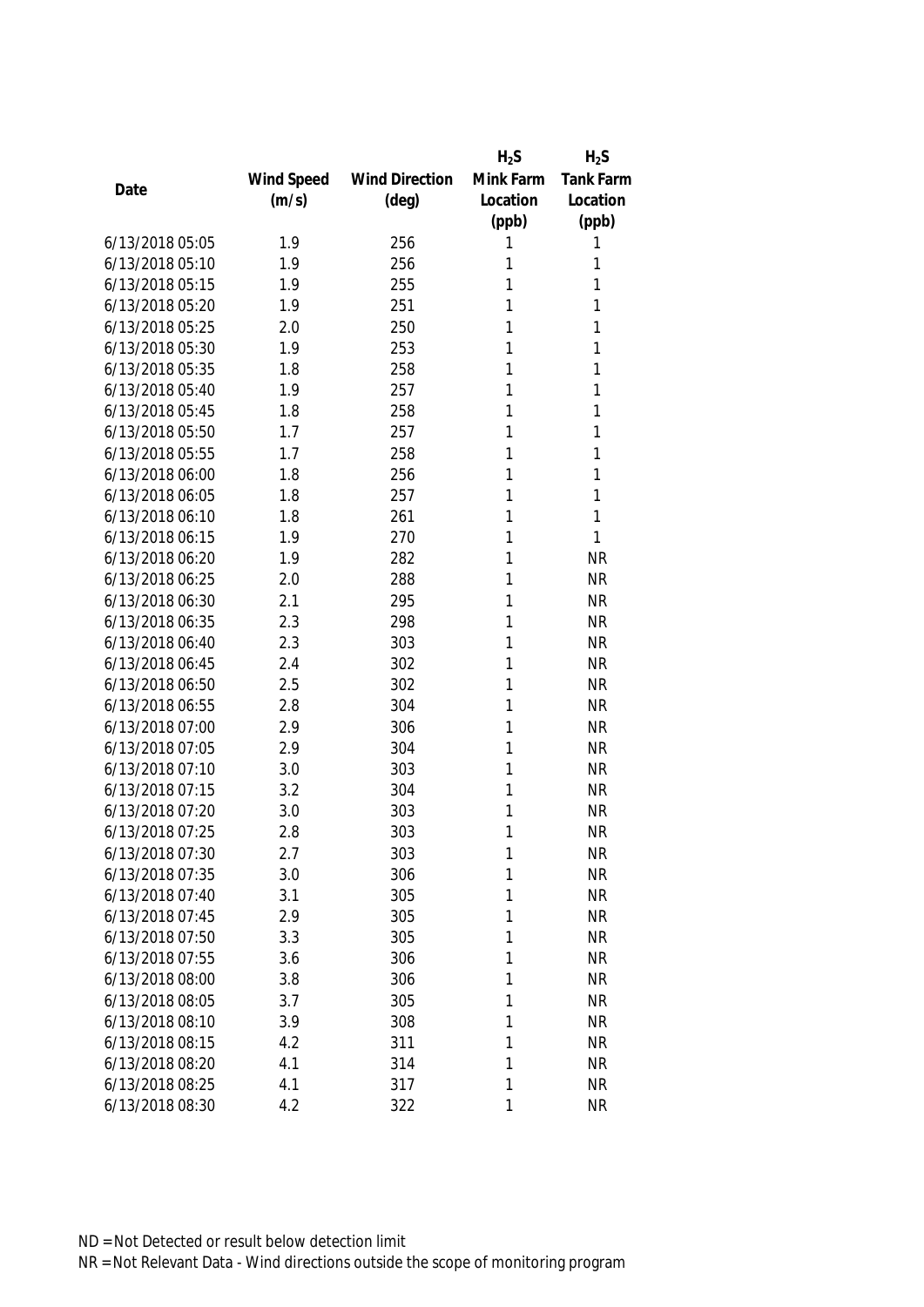|                 |            |                       | $H_2S$       | $H_2S$    |
|-----------------|------------|-----------------------|--------------|-----------|
|                 | Wind Speed | <b>Wind Direction</b> | Mink Farm    | Tank Farm |
| Date            | (m/s)      | $(\text{deg})$        | Location     | Location  |
|                 |            |                       | (ppb)        | (ppb)     |
| 6/13/2018 08:35 | 4.1        | 327                   | 1            | <b>NR</b> |
| 6/13/2018 08:40 | 3.9        | 328                   | <b>ND</b>    | <b>NR</b> |
| 6/13/2018 08:45 | 3.5        | 333                   | <b>ND</b>    | <b>NR</b> |
| 6/13/2018 08:50 | 3.4        | 336                   | <b>ND</b>    | <b>NR</b> |
| 6/13/2018 08:55 | 3.4        | 335                   | <b>ND</b>    | <b>NR</b> |
| 6/13/2018 09:00 | 3.3        | 335                   | 1            | <b>NR</b> |
| 6/13/2018 09:05 | 3.2        | 337                   | 1            | <b>NR</b> |
| 6/13/2018 09:10 | 3.3        | 338                   | $\mathbf{1}$ | <b>NR</b> |
| 6/13/2018 09:15 | 3.4        | 336                   | 1            | <b>NR</b> |
| 6/13/2018 09:20 | 3.4        | 336                   | 1            | <b>NR</b> |
| 6/13/2018 09:25 | 3.2        | 337                   | 1            | <b>NR</b> |
| 6/13/2018 09:30 | 3.2        | 336                   | 1            | <b>NR</b> |
| 6/13/2018 09:35 | 3.2        | 334                   | 1            | <b>NR</b> |
| 6/13/2018 09:40 | 3.4        | 332                   | 1            | <b>NR</b> |
| 6/13/2018 09:45 | 3.4        | 332                   | 1            | <b>NR</b> |
| 6/13/2018 09:50 | 3.5        | 330                   | $\mathbf{1}$ | <b>NR</b> |
| 6/13/2018 09:55 | 3.6        | 330                   | 1            | <b>NR</b> |
| 6/13/2018 10:00 | 3.6        | 330                   | 1            | <b>NR</b> |
| 6/13/2018 10:05 | 3.5        | 332                   | 1            | <b>NR</b> |
| 6/13/2018 10:10 | 3.4        | 335                   | <b>ND</b>    | <b>NR</b> |
| 6/13/2018 10:15 | 3.4        | 337                   | <b>ND</b>    | <b>NR</b> |
| 6/13/2018 10:20 | 3.6        | 336                   | <b>ND</b>    | <b>NR</b> |
| 6/13/2018 10:25 | 3.6        | 336                   | <b>ND</b>    | <b>NR</b> |
| 6/13/2018 10:30 | 3.7        | 336                   | <b>ND</b>    | <b>NR</b> |
| 6/13/2018 10:35 | 3.9        | 336                   | <b>ND</b>    | <b>NR</b> |
| 6/13/2018 10:40 | 4.0        | 334                   | <b>ND</b>    | <b>NR</b> |
| 6/13/2018 10:45 | 4.1        | 335                   | 1            | <b>NR</b> |
| 6/13/2018 10:50 | 4.1        | 337                   | 1            | <b>NR</b> |
| 6/13/2018 10:55 | 4.2        | 337                   | 1            | <b>NR</b> |
| 6/13/2018 11:00 | 4.0        | 340                   | 1            | <b>NR</b> |
| 6/13/2018 11:05 | 3.9        | 343                   | 1            | <b>NR</b> |
| 6/13/2018 11:10 | 3.9        | 343                   | 1            | <b>NR</b> |
| 6/13/2018 11:15 | 3.9        | 345                   | 1            | <b>NR</b> |
| 6/13/2018 11:20 | 3.7        | 346                   | 1            | <b>NR</b> |
| 6/13/2018 11:25 | 3.7        | 347                   | 1            | <b>NR</b> |
| 6/13/2018 11:30 | 3.9        | 344                   | 1            | <b>NR</b> |
| 6/13/2018 11:35 | 3.9        | 340                   | 1            | <b>NR</b> |
| 6/13/2018 11:40 | 3.9        | 337                   | 1            | <b>NR</b> |
| 6/13/2018 11:45 | 3.7        | 335                   | 1            | <b>NR</b> |
| 6/13/2018 11:50 | 3.6        | 338                   | 1            | <b>NR</b> |
| 6/13/2018 11:55 | 3.4        | 339                   | 1            | <b>NR</b> |
|                 |            |                       |              |           |
| 6/13/2018 12:00 | 3.1        | 342                   | <b>ND</b>    | <b>NR</b> |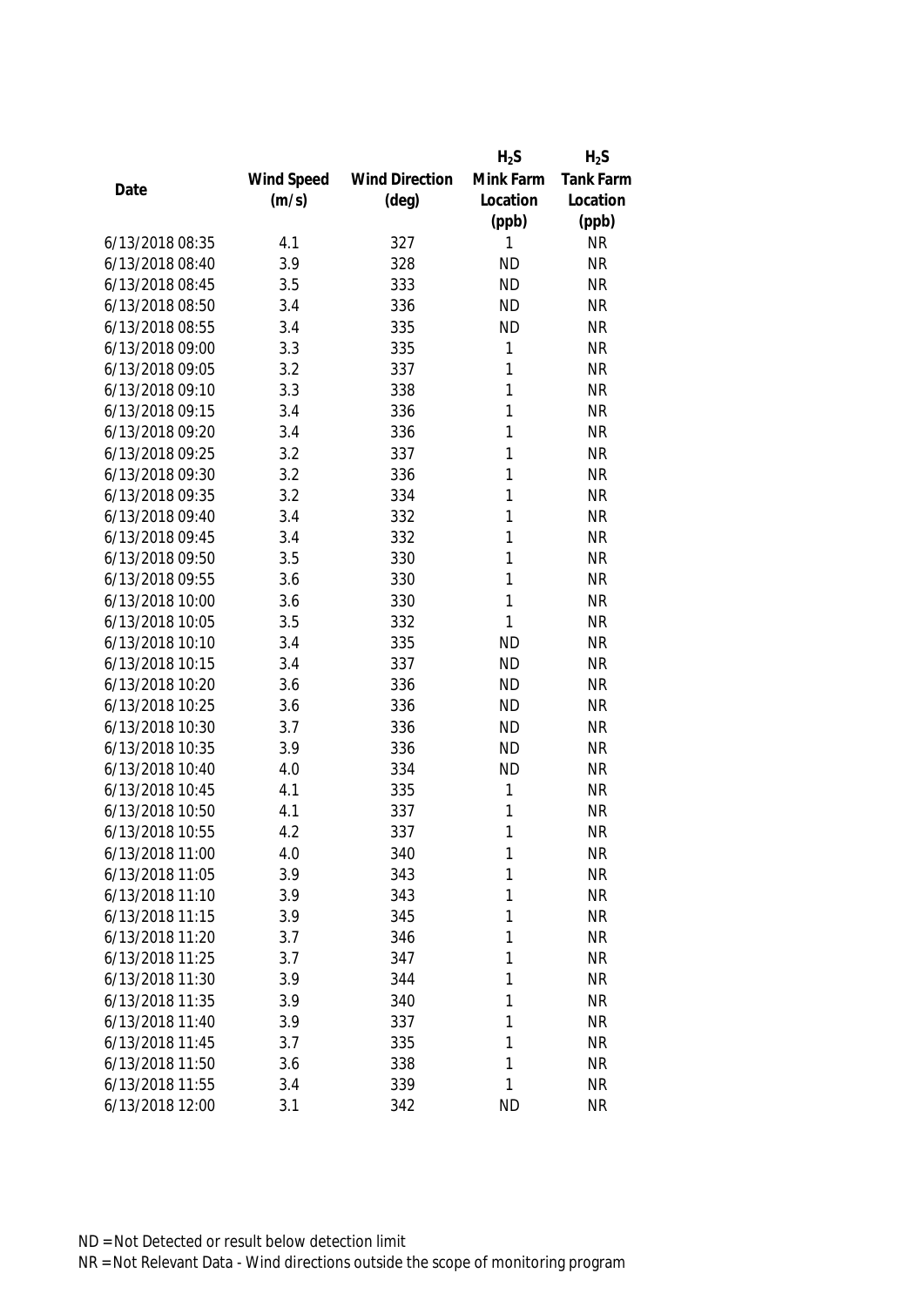|                 |            |                       | $H_2S$       | $H_2S$           |
|-----------------|------------|-----------------------|--------------|------------------|
|                 | Wind Speed | <b>Wind Direction</b> | Mink Farm    | <b>Tank Farm</b> |
| Date            | (m/s)      | $(\text{deg})$        | Location     | Location         |
|                 |            |                       | (ppb)        | (ppb)            |
| 6/13/2018 12:05 | 2.9        | 344                   | <b>ND</b>    | <b>NR</b>        |
| 6/13/2018 12:10 | 2.7        | 349                   | <b>ND</b>    | <b>NR</b>        |
| 6/13/2018 12:15 | 2.7        | 352                   | <b>ND</b>    | <b>NR</b>        |
| 6/13/2018 12:20 | 2.7        | 348                   | <b>ND</b>    | <b>NR</b>        |
| 6/13/2018 12:25 | 3.0        | 345                   | <b>ND</b>    | <b>NR</b>        |
| 6/13/2018 12:30 | 3.4        | 340                   | <b>ND</b>    | <b>NR</b>        |
| 6/13/2018 12:35 | 3.9        | 337                   | <b>ND</b>    | <b>NR</b>        |
| 6/13/2018 12:40 | 4.1        | 334                   | <b>ND</b>    | <b>NR</b>        |
| 6/13/2018 12:45 | 4.3        | 331                   | <b>ND</b>    | <b>NR</b>        |
| 6/13/2018 12:50 | 4.5        | 331                   | <b>ND</b>    | <b>NR</b>        |
| 6/13/2018 12:55 | 4.4        | 332                   | <b>ND</b>    | <b>NR</b>        |
| 6/13/2018 13:00 | 4.1        | 338                   | <b>ND</b>    | <b>NR</b>        |
| 6/13/2018 13:05 | 3.7        | 345                   | <b>ND</b>    | <b>NR</b>        |
| 6/13/2018 13:10 | 3.6        | 344                   | <b>ND</b>    | <b>NR</b>        |
| 6/13/2018 13:15 | 3.6        | 344                   | <b>ND</b>    | <b>NR</b>        |
| 6/13/2018 13:20 | 3.6        | 343                   | <b>ND</b>    | <b>NR</b>        |
| 6/13/2018 13:25 | 3.6        | 340                   | <b>ND</b>    | <b>NR</b>        |
| 6/13/2018 13:30 | 3.8        | 334                   | <b>ND</b>    | <b>NR</b>        |
| 6/13/2018 13:35 | 4.0        | 330                   | <b>ND</b>    | <b>NR</b>        |
| 6/13/2018 13:40 | 3.9        | 332                   | <b>ND</b>    | <b>NR</b>        |
| 6/13/2018 13:45 | 3.9        | 334                   | <b>ND</b>    | <b>NR</b>        |
| 6/13/2018 13:50 | 3.8        | 337                   | 1            | <b>NR</b>        |
| 6/13/2018 13:55 | 3.5        | 338                   | $\mathbf{1}$ | <b>NR</b>        |
| 6/13/2018 14:00 | 3.3        | 338                   | $\mathbf{1}$ | <b>NR</b>        |
| 6/13/2018 14:05 | 3.0        | 344                   | $\mathbf{1}$ | <b>NR</b>        |
| 6/13/2018 14:10 | 2.9        | 344                   | 1            | <b>NR</b>        |
| 6/13/2018 14:15 | 3.0        | 345                   | 1            | <b>NR</b>        |
| 6/13/2018 14:20 | 2.9        | 346                   | <b>ND</b>    | <b>NR</b>        |
| 6/13/2018 14:25 | 3.0        | 347                   | <b>ND</b>    | <b>NR</b>        |
| 6/13/2018 14:30 | 2.9        | 352                   | <b>ND</b>    | <b>NR</b>        |
| 6/13/2018 14:35 | 3.0        | 346                   | <b>ND</b>    | <b>NR</b>        |
| 6/13/2018 14:40 | 3.1        | 348                   | <b>ND</b>    | <b>NR</b>        |
| 6/13/2018 14:45 | 3.0        | 344                   | <b>ND</b>    | <b>NR</b>        |
| 6/13/2018 14:50 | 2.8        | 341                   | <b>ND</b>    | <b>NR</b>        |
| 6/13/2018 14:55 | 2.7        | 341                   | <b>ND</b>    | <b>NR</b>        |
| 6/13/2018 15:00 | 2.9        | 335                   | <b>ND</b>    | <b>NR</b>        |
| 6/13/2018 15:05 | 3.1        | 333                   | <b>ND</b>    | <b>NR</b>        |
| 6/13/2018 15:10 | 3.2        | 330                   | <b>ND</b>    | <b>NR</b>        |
| 6/13/2018 15:15 | 3.4        | 329                   | <b>ND</b>    | <b>NR</b>        |
| 6/13/2018 15:20 | 3.7        | 329                   | <b>ND</b>    | <b>NR</b>        |
| 6/13/2018 15:25 | 3.7        | 330                   | <b>ND</b>    | <b>NR</b>        |
| 6/13/2018 15:30 | 3.5        | 330                   | <b>ND</b>    | <b>NR</b>        |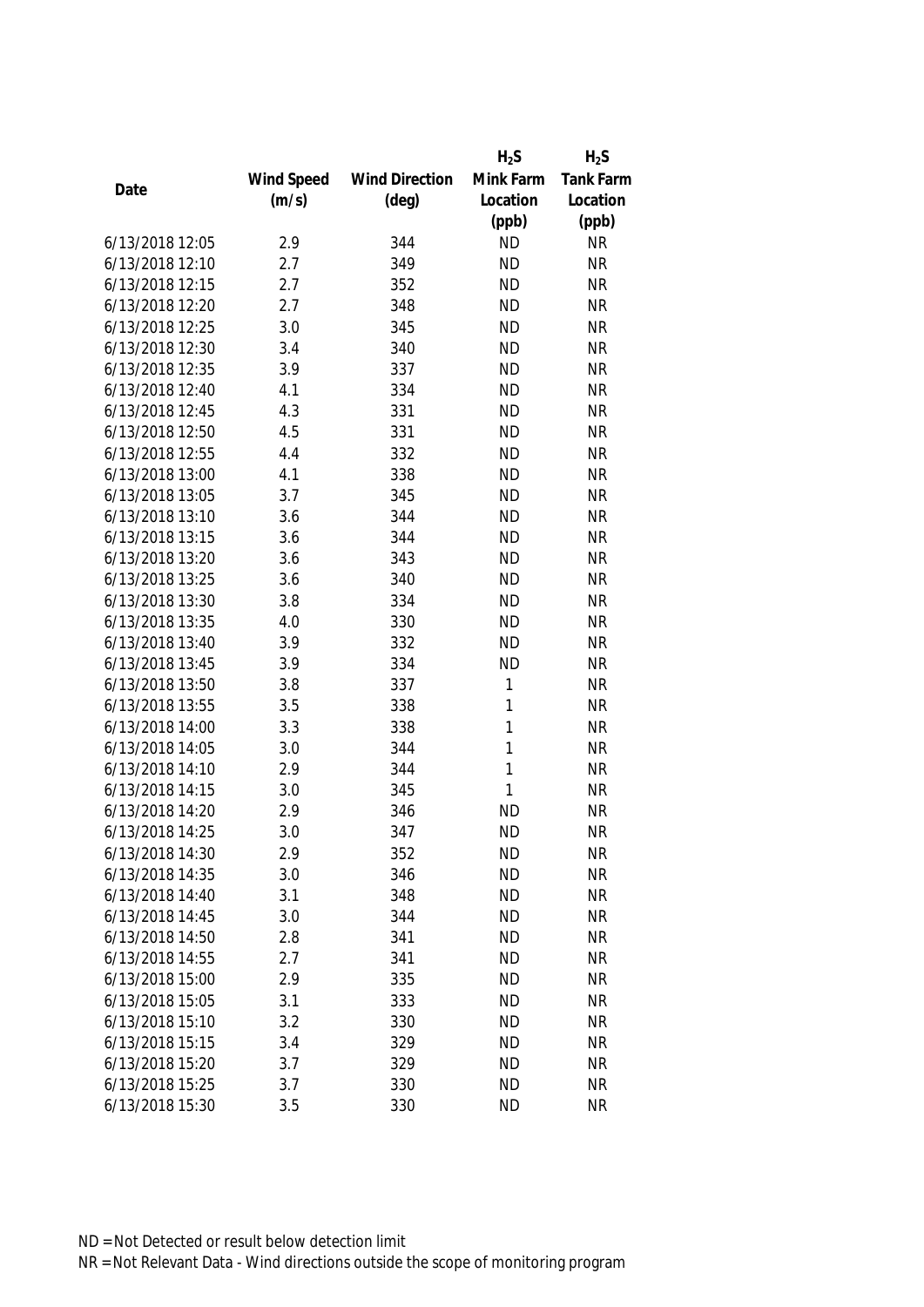|                 |            |                       | $H_2S$    | $H_2S$           |
|-----------------|------------|-----------------------|-----------|------------------|
|                 | Wind Speed | <b>Wind Direction</b> | Mink Farm | <b>Tank Farm</b> |
| Date            | (m/s)      | $(\text{deg})$        | Location  | Location         |
|                 |            |                       | (ppb)     | (ppb)            |
| 6/13/2018 15:35 | 3.1        | 331                   | <b>ND</b> | <b>NR</b>        |
| 6/13/2018 15:40 | 3.0        | 331                   | <b>ND</b> | <b>NR</b>        |
| 6/13/2018 15:45 | 2.7        | 330                   | <b>ND</b> | <b>NR</b>        |
| 6/13/2018 15:50 | 2.7        | 334                   | <b>ND</b> | <b>NR</b>        |
| 6/13/2018 15:55 | 2.7        | 332                   | <b>ND</b> | <b>NR</b>        |
| 6/13/2018 16:00 | 2.7        | 331                   | <b>ND</b> | <b>NR</b>        |
| 6/13/2018 16:05 | 2.7        | 332                   | <b>ND</b> | <b>NR</b>        |
| 6/13/2018 16:10 | 2.6        | 333                   | <b>ND</b> | <b>NR</b>        |
| 6/13/2018 16:15 | 2.6        | 337                   | <b>ND</b> | <b>NR</b>        |
| 6/13/2018 16:20 | 2.6        | 334                   | <b>ND</b> | <b>NR</b>        |
| 6/13/2018 16:25 | 2.8        | 335                   | <b>ND</b> | <b>NR</b>        |
| 6/13/2018 16:30 | 2.9        | 338                   | <b>ND</b> | <b>NR</b>        |
| 6/13/2018 16:35 | 3.0        | 340                   | <b>ND</b> | <b>NR</b>        |
| 6/13/2018 16:40 | 3.0        | 336                   | <b>ND</b> | <b>NR</b>        |
| 6/13/2018 16:45 | 3.0        | 339                   | <b>ND</b> | <b>NR</b>        |
| 6/13/2018 16:50 | 2.9        | 339                   | <b>ND</b> | <b>NR</b>        |
| 6/13/2018 16:55 | 2.5        | 340                   | <b>ND</b> | <b>NR</b>        |
| 6/13/2018 17:00 | 2.3        | 344                   | <b>ND</b> | <b>NR</b>        |
| 6/13/2018 17:05 | 2.3        | 346                   | <b>ND</b> | <b>NR</b>        |
| 6/13/2018 17:10 | 2.3        | 352                   | <b>ND</b> | <b>NR</b>        |
| 6/13/2018 17:15 | 2.3        | 346                   | 1         | <b>NR</b>        |
| 6/13/2018 17:20 | 2.5        | 346                   | <b>ND</b> | <b>NR</b>        |
| 6/13/2018 17:25 | 2.7        | 344                   | <b>ND</b> | <b>NR</b>        |
| 6/13/2018 17:30 | 2.9        | 339                   | <b>ND</b> | <b>NR</b>        |
| 6/13/2018 17:35 | 2.8        | 336                   | 1         | <b>NR</b>        |
| 6/13/2018 17:40 | 2.9        | 334                   | 1         | <b>NR</b>        |
| 6/13/2018 17:45 | 3.0        | 335                   | 1         | <b>NR</b>        |
| 6/13/2018 17:50 | 2.8        | 336                   | 1         | <b>NR</b>        |
| 6/13/2018 17:55 | 2.6        | 337                   | 1         | <b>NR</b>        |
| 6/13/2018 18:00 | 2.6        | 341                   | 1         | <b>NR</b>        |
| 6/13/2018 18:05 | 2.6        | 338                   | 1         | <b>NR</b>        |
| 6/13/2018 18:10 | 2.6        | 338                   | 1         | <b>NR</b>        |
| 6/13/2018 18:15 | 2.5        | 341                   | 1         | <b>NR</b>        |
| 6/13/2018 18:20 | 2.5        | 344                   | 1         | <b>NR</b>        |
| 6/13/2018 18:25 | 2.5        | 344                   | 1         | <b>NR</b>        |
| 6/13/2018 18:30 | 2.6        | 338                   | 1         | <b>NR</b>        |
| 6/13/2018 18:35 | 2.6        | 340                   | 1         | <b>NR</b>        |
| 6/13/2018 18:40 | 2.5        | 343                   | 1         | <b>NR</b>        |
| 6/13/2018 18:45 | 2.6        | 343                   | 1         | <b>NR</b>        |
| 6/13/2018 18:50 | 2.8        | 337                   | 1         | <b>NR</b>        |
| 6/13/2018 18:55 | 2.8        | 335                   | 1         | <b>NR</b>        |
| 6/13/2018 19:00 | 2.8        | 337                   | 1         | <b>NR</b>        |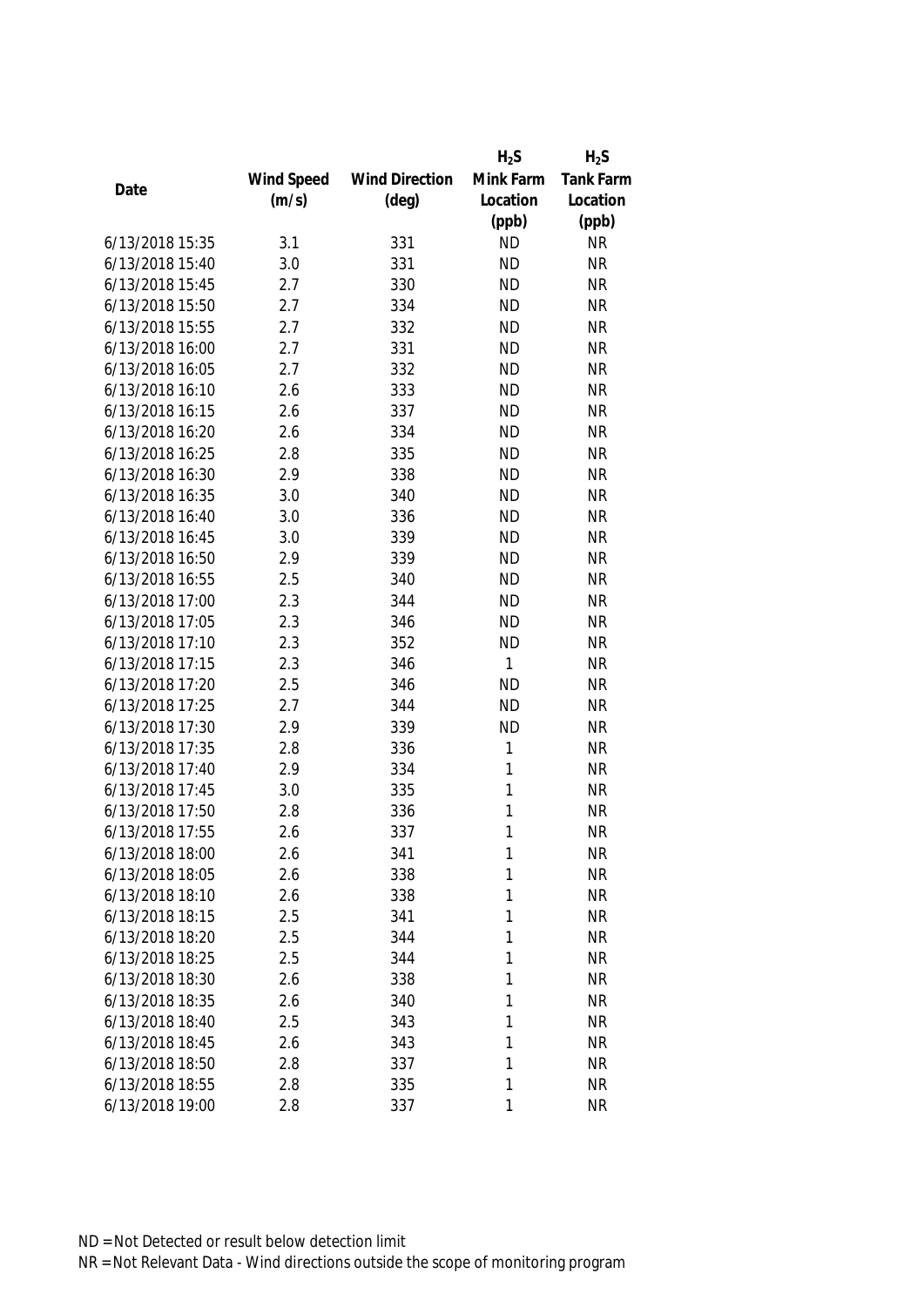|                 |            |                       | $H_2S$    | $H_2S$           |
|-----------------|------------|-----------------------|-----------|------------------|
|                 | Wind Speed | <b>Wind Direction</b> | Mink Farm | <b>Tank Farm</b> |
| Date            | (m/s)      | $(\text{deg})$        | Location  | Location         |
|                 |            |                       | (ppb)     | (ppb)            |
| 6/13/2018 19:05 | 2.6        | 339                   | 1         | <b>NR</b>        |
| 6/13/2018 19:10 | 2.5        | 339                   | 1         | <b>NR</b>        |
| 6/13/2018 19:15 | 2.3        | 337                   | 1         | <b>NR</b>        |
| 6/13/2018 19:20 | 2.2        | 340                   | 1         | <b>NR</b>        |
| 6/13/2018 19:25 | 2.3        | 340                   | 1         | <b>NR</b>        |
| 6/13/2018 19:30 | 2.3        | 341                   | 1         | <b>NR</b>        |
| 6/13/2018 19:35 | 2.4        | 338                   | 1         | <b>NR</b>        |
| 6/13/2018 19:40 | 2.6        | 338                   | 1         | <b>NR</b>        |
| 6/13/2018 19:45 | 2.5        | 340                   | 1         | <b>NR</b>        |
| 6/13/2018 19:50 | 2.3        | 346                   | 1         | <b>NR</b>        |
| 6/13/2018 19:55 | 2.2        | 360                   | <b>NR</b> | <b>NR</b>        |
| 6/13/2018 20:00 | 2.0        | 28                    | <b>NR</b> | <b>NR</b>        |
| 6/13/2018 20:05 | 2.1        | 75                    | <b>NR</b> | <b>NR</b>        |
| 6/13/2018 20:10 | 2.2        | 104                   | <b>NR</b> | <b>NR</b>        |
| 6/13/2018 20:15 | 2.3        | 117                   | <b>NR</b> | <b>NR</b>        |
| 6/13/2018 20:20 | 2.4        | 124                   | <b>NR</b> | <b>NR</b>        |
| 6/13/2018 20:25 | 2.3        | 123                   | <b>NR</b> | <b>NR</b>        |
| 6/13/2018 20:30 | 2.4        | 123                   | <b>NR</b> | <b>NR</b>        |
| 6/13/2018 20:35 | 2.2        | 121                   | <b>NR</b> | <b>NR</b>        |
| 6/13/2018 20:40 | 1.9        | 121                   | <b>NR</b> | <b>NR</b>        |
| 6/13/2018 20:45 | 1.9        | 121                   | <b>NR</b> | <b>NR</b>        |
| 6/13/2018 20:50 | 1.8        | 120                   | <b>NR</b> | <b>NR</b>        |
| 6/13/2018 20:55 | 1.7        | 119                   | <b>NR</b> | <b>NR</b>        |
| 6/13/2018 21:00 | 1.7        | 120                   | <b>NR</b> | <b>NR</b>        |
| 6/13/2018 21:05 | 1.6        | 121                   | <b>NR</b> | <b>NR</b>        |
| 6/13/2018 21:10 | 1.6        | 123                   | <b>NR</b> | <b>NR</b>        |
| 6/13/2018 21:15 | 1.6        | 125                   | <b>NR</b> | <b>NR</b>        |
| 6/13/2018 21:20 | 1.7        | 127                   | <b>NR</b> | <b>NR</b>        |
| 6/13/2018 21:25 | 1.7        | 127                   | <b>NR</b> | <b>NR</b>        |
| 6/13/2018 21:30 | 1.5        | 130                   | <b>NR</b> | <b>NR</b>        |
| 6/13/2018 21:35 | 1.5        | 131                   | <b>NR</b> | <b>NR</b>        |
| 6/13/2018 21:40 | 1.3        | 130                   | <b>NR</b> | <b>NR</b>        |
| 6/13/2018 21:45 | 1.0        | 130                   | <b>NR</b> | <b>NR</b>        |
| 6/13/2018 21:50 | 0.8        | 132                   | <b>NR</b> | <b>NR</b>        |
| 6/13/2018 21:55 | 0.8        | 140                   | <b>NR</b> | <b>NR</b>        |
| 6/13/2018 22:00 | 0.9        | 142                   | <b>NR</b> | <b>NR</b>        |
| 6/13/2018 22:05 | 0.7        | 142                   | <b>NR</b> | <b>NR</b>        |
| 6/13/2018 22:10 | 0.7        | 143                   | <b>NR</b> | <b>NR</b>        |
| 6/13/2018 22:15 | 0.7        | 143                   | <b>NR</b> | <b>NR</b>        |
| 6/13/2018 22:20 | 0.7        | 145                   | <b>NR</b> | <b>NR</b>        |
| 6/13/2018 22:25 | 0.5        | 145                   | <b>NR</b> | <b>NR</b>        |
| 6/13/2018 22:30 | 0.3        | 141                   | <b>NR</b> | <b>NR</b>        |
|                 |            |                       |           |                  |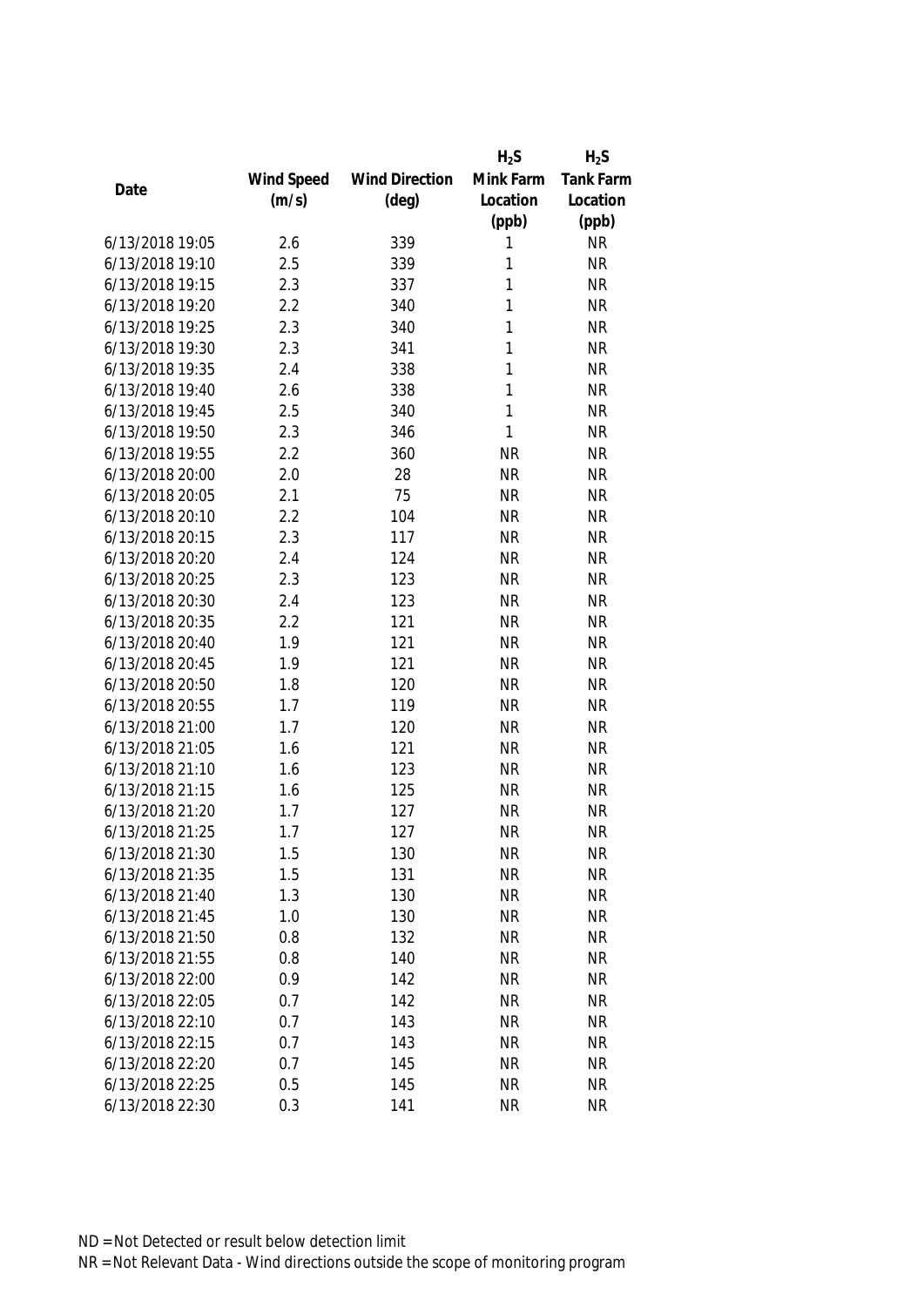|                 |            |                       | $H_2S$    | $H_2S$           |
|-----------------|------------|-----------------------|-----------|------------------|
|                 | Wind Speed | <b>Wind Direction</b> | Mink Farm | <b>Tank Farm</b> |
| Date            | (m/s)      | $(\text{deg})$        | Location  | Location         |
|                 |            |                       | (ppb)     | (ppb)            |
| 6/13/2018 22:35 | 0.4        | 123                   | <b>NR</b> | <b>NR</b>        |
| 6/13/2018 22:40 | 0.6        | 120                   | <b>NR</b> | <b>NR</b>        |
| 6/13/2018 22:45 | 0.8        | 122                   | <b>NR</b> | <b>NR</b>        |
| 6/13/2018 22:50 | 0.7        | 123                   | <b>NR</b> | <b>NR</b>        |
| 6/13/2018 22:55 | 0.7        | 124                   | <b>NR</b> | <b>NR</b>        |
| 6/13/2018 23:00 | 1.0        | 132                   | <b>NR</b> | <b>NR</b>        |
| 6/13/2018 23:05 | 1.0        | 143                   | <b>NR</b> | <b>NR</b>        |
| 6/13/2018 23:10 | 1.1        | 151                   | <b>NR</b> | <b>NR</b>        |
| 6/13/2018 23:15 | 1.3        | 154                   | <b>NR</b> | <b>NR</b>        |
| 6/13/2018 23:20 | 1.5        | 152                   | <b>NR</b> | <b>NR</b>        |
| 6/13/2018 23:25 | 1.9        | 150                   | <b>NR</b> | <b>NR</b>        |
| 6/13/2018 23:30 | 2.0        | 151                   | <b>NR</b> | <b>NR</b>        |
| 6/13/2018 23:35 | 2.1        | 150                   | <b>NR</b> | <b>NR</b>        |
| 6/13/2018 23:40 | 2.3        | 153                   | <b>NR</b> | <b>NR</b>        |
| 6/13/2018 23:45 | 2.0        | 157                   | <b>NR</b> | <b>NR</b>        |
| 6/13/2018 23:50 | 1.8        | 161                   | <b>NR</b> | <b>NR</b>        |
| 6/13/2018 23:55 | 1.8        | 166                   | <b>NR</b> | <b>NR</b>        |
| 6/13/2018 24:00 | 1.8        | 170                   | <b>NR</b> | $\mathbf{1}$     |
| 6/14/2018 00:05 | 1.9        | 173                   | <b>NR</b> | 1                |
| 6/14/2018 00:10 | 2.0        | 174                   | <b>NR</b> | $\mathbf{1}$     |
| 6/14/2018 00:15 | 2.1        | 176                   | <b>NR</b> | $\mathbf{1}$     |
| 6/14/2018 00:20 | 2.1        | 181                   | <b>NR</b> | $\mathbf{1}$     |
| 6/14/2018 00:25 | 1.9        | 184                   | <b>NR</b> | $\mathbf{1}$     |
| 6/14/2018 00:30 | 1.5        | 188                   | <b>NR</b> | $\overline{2}$   |
| 6/14/2018 00:35 | 1.0        | 193                   | <b>NR</b> | $\overline{2}$   |
| 6/14/2018 00:40 | 0.8        | 196                   | <b>NR</b> | $\overline{2}$   |
| 6/14/2018 00:45 | 0.8        | 188                   | <b>NR</b> | $\overline{2}$   |
| 6/14/2018 00:50 | 1.0        | 178                   | <b>NR</b> | $\overline{2}$   |
| 6/14/2018 00:55 | 1.3        | 176                   | <b>NR</b> | $\overline{2}$   |
| 6/14/2018 01:00 | 1.5        | 180                   | <b>NR</b> | 1                |
| 6/14/2018 01:05 | 1.6        | 178                   | <b>NR</b> | 1                |
| 6/14/2018 01:10 | 1.5        | 178                   | <b>NR</b> | 1                |
| 6/14/2018 01:15 | 1.2        | 181                   | <b>NR</b> | 1                |
| 6/14/2018 01:20 | 1.0        | 183                   | <b>NR</b> | 1                |
| 6/14/2018 01:25 | 0.9        | 183                   | <b>NR</b> | 1                |
| 6/14/2018 01:30 | 0.9        | 177                   | <b>NR</b> | 1                |
| 6/14/2018 01:35 | 1.1        | 178                   | <b>NR</b> | 1                |
| 6/14/2018 01:40 | 1.4        | 181                   | <b>NR</b> | 1                |
| 6/14/2018 01:45 | 1.7        | 182                   | <b>NR</b> | 1                |
| 6/14/2018 01:50 | 1.8        | 182                   | <b>NR</b> | 1                |
| 6/14/2018 01:55 | 1.9        | 183                   | <b>NR</b> | 1                |
| 6/14/2018 02:00 | 2.1        | 182                   | <b>NR</b> | 1                |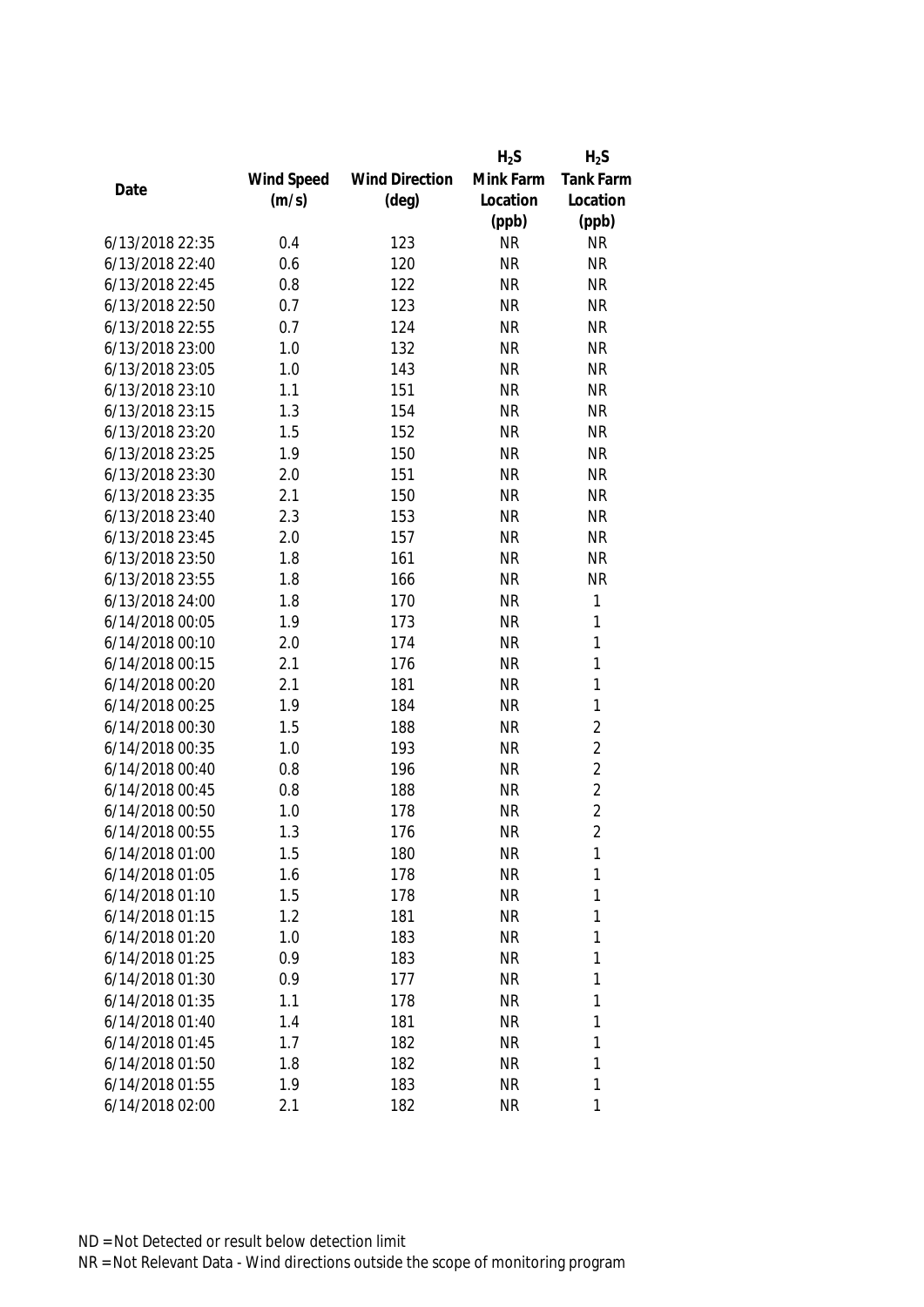|                 |            |                       | $H_2S$    | $H_2S$           |
|-----------------|------------|-----------------------|-----------|------------------|
|                 | Wind Speed | <b>Wind Direction</b> | Mink Farm | <b>Tank Farm</b> |
| Date            | (m/s)      | $(\text{deg})$        | Location  | Location         |
|                 |            |                       | (ppb)     | (ppb)            |
| 6/14/2018 02:05 | 2.2        | 179                   | <b>NR</b> | 1                |
| 6/14/2018 02:10 | 2.3        | 176                   | <b>NR</b> | 1                |
| 6/14/2018 02:15 | 2.5        | 173                   | <b>NR</b> | 1                |
| 6/14/2018 02:20 | 2.5        | 171                   | <b>NR</b> | 1                |
| 6/14/2018 02:25 | 2.5        | 170                   | <b>NR</b> | 1                |
| 6/14/2018 02:30 | 2.3        | 173                   | <b>NR</b> | 1                |
| 6/14/2018 02:35 | 2.1        | 177                   | <b>NR</b> | 1                |
| 6/14/2018 02:40 | 2.0        | 180                   | <b>NR</b> | 1                |
| 6/14/2018 02:45 | 1.7        | 183                   | <b>NR</b> | 1                |
| 6/14/2018 02:50 | 1.5        | 190                   | <b>NR</b> | 1                |
| 6/14/2018 02:55 | 1.4        | 199                   | <b>NR</b> | $\mathbf{1}$     |
| 6/14/2018 03:00 | 1.4        | 201                   | <b>NR</b> | $\overline{c}$   |
| 6/14/2018 03:05 | 1.4        | 200                   | <b>NR</b> | $\overline{2}$   |
| 6/14/2018 03:10 | 1.4        | 201                   | <b>NR</b> | 1                |
| 6/14/2018 03:15 | 1.5        | 204                   | <b>NR</b> | $\mathbf{1}$     |
| 6/14/2018 03:20 | 1.5        | 203                   | <b>NR</b> | $\mathbf{1}$     |
| 6/14/2018 03:25 | 1.4        | 200                   | <b>NR</b> | $\mathbf{1}$     |
| 6/14/2018 03:30 | 1.4        | 200                   | <b>NR</b> | 1                |
| 6/14/2018 03:35 | 1.3        | 200                   | <b>NR</b> | 1                |
| 6/14/2018 03:40 | 1.2        | 195                   | <b>NR</b> | 1                |
| 6/14/2018 03:45 | 1.2        | 187                   | <b>NR</b> | 1                |
| 6/14/2018 03:50 | 1.2        | 181                   | <b>NR</b> | 1                |
| 6/14/2018 03:55 | 1.3        | 176                   | <b>NR</b> | 1                |
| 6/14/2018 04:00 | 1.3        | 172                   | <b>NR</b> | 1                |
| 6/14/2018 04:05 | 1.3        | 171                   | <b>NR</b> | 1                |
| 6/14/2018 04:10 | 1.2        | 174                   | <b>NR</b> | 1                |
| 6/14/2018 04:15 | 1.3        | 180                   | <b>NR</b> | 1                |
| 6/14/2018 04:20 | 1.2        | 185                   | <b>NR</b> | 1                |
| 6/14/2018 04:25 | 1.2        | 184                   | <b>NR</b> | 1                |
| 6/14/2018 04:30 | 1.1        | 185                   | <b>NR</b> | 1                |
| 6/14/2018 04:35 | 1.0        | 188                   | <b>NR</b> | <b>ND</b>        |
| 6/14/2018 04:40 | 0.8        | 190                   | <b>NR</b> | 1                |
| 6/14/2018 04:45 | 0.6        | 187                   | <b>NR</b> | 1                |
| 6/14/2018 04:50 | 0.5        | 179                   | <b>NR</b> | 1                |
| 6/14/2018 04:55 | 0.5        | 181                   | <b>NR</b> | 1                |
| 6/14/2018 05:00 | 0.5        | 194                   | <b>NR</b> | 1                |
| 6/14/2018 05:05 | 0.6        | 207                   | <b>NR</b> | 1                |
| 6/14/2018 05:10 | 0.6        | 207                   | <b>NR</b> | 1                |
| 6/14/2018 05:15 | 0.5        | 206                   | <b>NR</b> | $\overline{2}$   |
| 6/14/2018 05:20 | 0.5        | 221                   | <b>NR</b> | $\overline{2}$   |
| 6/14/2018 05:25 | 0.3        | 236                   | 1         | 1                |
| 6/14/2018 05:30 | 0.2        | 240                   | 1         | 1                |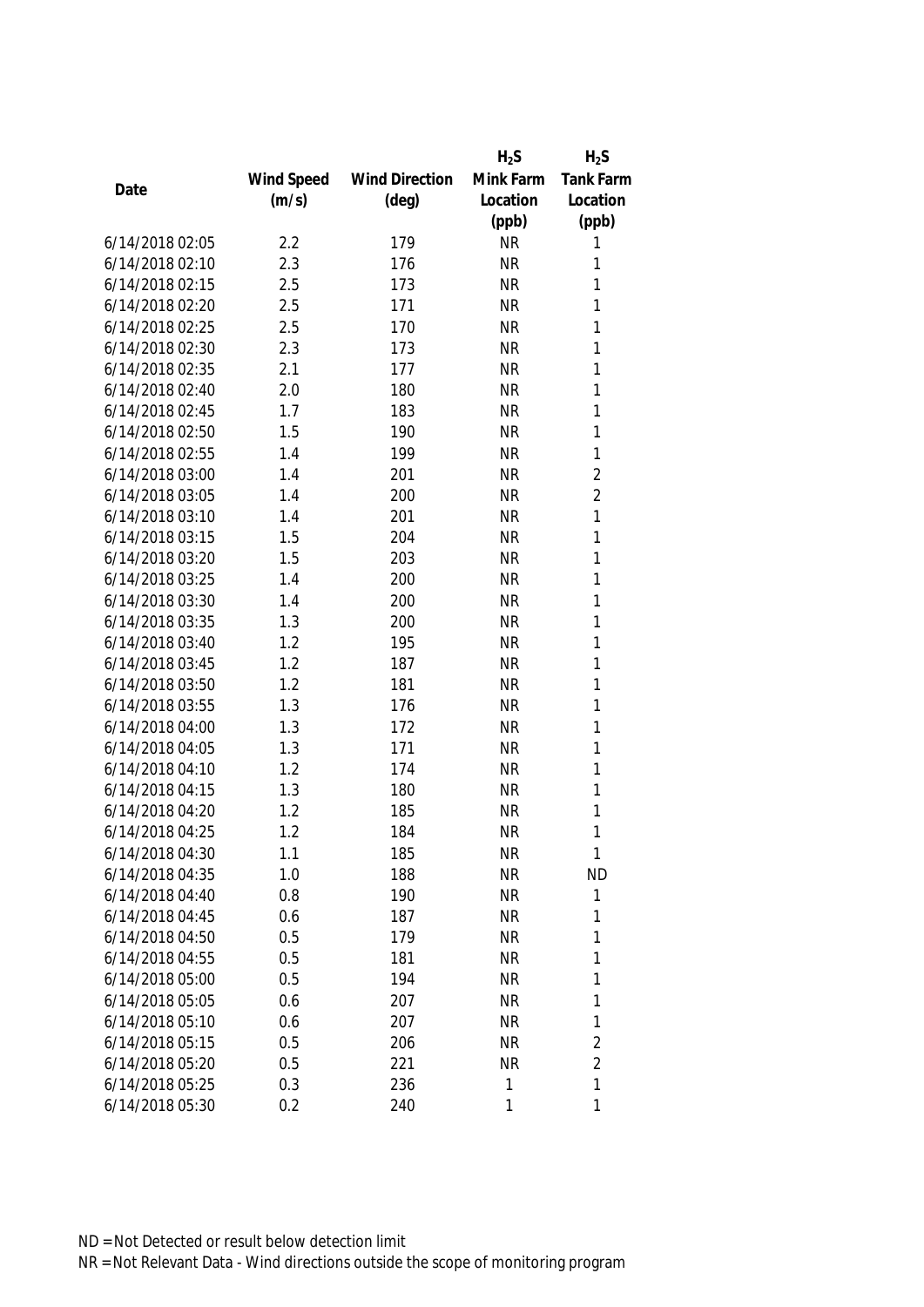|                 |            |                       | $H_2S$         | $H_2S$         |
|-----------------|------------|-----------------------|----------------|----------------|
|                 | Wind Speed | <b>Wind Direction</b> | Mink Farm      | Tank Farm      |
| Date            | (m/s)      | $(\text{deg})$        | Location       | Location       |
|                 |            |                       | (ppb)          | (ppb)          |
| 6/14/2018 05:35 | 0.2        | 278                   | 1              | <b>NR</b>      |
| 6/14/2018 05:40 | 0.1        | 287                   | 1              | <b>NR</b>      |
| 6/14/2018 05:45 | 0.1        | 286                   | 1              | <b>NR</b>      |
| 6/14/2018 05:50 | 0.1        | 268                   | 1              | 1              |
| 6/14/2018 05:55 | 0.2        | 233                   | 1              | 1              |
| 6/14/2018 06:00 | 0.2        | 236                   | 1              | 1              |
| 6/14/2018 06:05 | 0.2        | 210                   | <b>NR</b>      | 1              |
| 6/14/2018 06:10 | 0.2        | 219                   | <b>NR</b>      | 1              |
| 6/14/2018 06:15 | 0.3        | 218                   | <b>NR</b>      | $\overline{2}$ |
| 6/14/2018 06:20 | 0.2        | 229                   | <b>NR</b>      | 1              |
| 6/14/2018 06:25 | 0.2        | 265                   | $\mathbf{1}$   | 1              |
| 6/14/2018 06:30 | 0.2        | 266                   | 1              | 1              |
| 6/14/2018 06:35 | 0.2        | 261                   | 1              | $\overline{2}$ |
| 6/14/2018 06:40 | 0.1        | 284                   | 1              | <b>NR</b>      |
| 6/14/2018 06:45 | 0.1        | 293                   | 1              | <b>NR</b>      |
| 6/14/2018 06:50 | 0.1        | 293                   | $\overline{2}$ | <b>NR</b>      |
| 6/14/2018 06:55 | 0.0        | 334                   | $\overline{2}$ | <b>NR</b>      |
| 6/14/2018 07:00 | 0.2        | 18                    | $\overline{2}$ | <b>NR</b>      |
| 6/14/2018 07:05 | 0.3        | 23                    | $\overline{2}$ | <b>NR</b>      |
| 6/14/2018 07:10 | 0.4        | 27                    | $\overline{2}$ | <b>NR</b>      |
| 6/14/2018 07:15 | 0.7        | 32                    | $\overline{2}$ | <b>NR</b>      |
| 6/14/2018 07:20 | 1.1        | 32                    | $\overline{2}$ | <b>NR</b>      |
| 6/14/2018 07:25 | 1.3        | 32                    | $\overline{2}$ | <b>NR</b>      |
| 6/14/2018 07:30 | 1.3        | 38                    | $\overline{2}$ | <b>NR</b>      |
| 6/14/2018 07:35 | 1.3        | 44                    | <b>NR</b>      | <b>NR</b>      |
| 6/14/2018 07:40 | 1.2        | 46                    | <b>NR</b>      | <b>NR</b>      |
| 6/14/2018 07:45 | 0.9        | 48                    | <b>NR</b>      | <b>NR</b>      |
| 6/14/2018 07:50 | 0.6        | 57                    | <b>NR</b>      | <b>NR</b>      |
| 6/14/2018 07:55 | 0.5        | 81                    | <b>NR</b>      | <b>NR</b>      |
| 6/14/2018 08:00 | 0.4        | 92                    | <b>NR</b>      | <b>NR</b>      |
| 6/14/2018 08:05 | 0.2        | 106                   | <b>NR</b>      | <b>NR</b>      |
| 6/14/2018 08:10 | 0.2        | 112                   | <b>NR</b>      | <b>NR</b>      |
| 6/14/2018 08:15 | 0.4        | 134                   | <b>NR</b>      | <b>NR</b>      |
| 6/14/2018 08:20 | 0.6        | 145                   | <b>NR</b>      | <b>NR</b>      |
| 6/14/2018 08:25 | 0.8        | 151                   | <b>NR</b>      | <b>NR</b>      |
| 6/14/2018 08:30 | 1.0        | 151                   | <b>NR</b>      | <b>NR</b>      |
| 6/14/2018 08:35 | 1.3        | 150                   | <b>NR</b>      | <b>NR</b>      |
| 6/14/2018 08:40 | 1.5        | 152                   | <b>NR</b>      | <b>NR</b>      |
| 6/14/2018 08:45 | 1.5        | 152                   | <b>NR</b>      | <b>NR</b>      |
| 6/14/2018 08:50 | 1.3        | 153                   | <b>NR</b>      | <b>NR</b>      |
| 6/14/2018 08:55 | 1.2        | 152                   | <b>NR</b>      | <b>NR</b>      |
| 6/14/2018 09:00 | 1.0        | 153                   | <b>NR</b>      | <b>NR</b>      |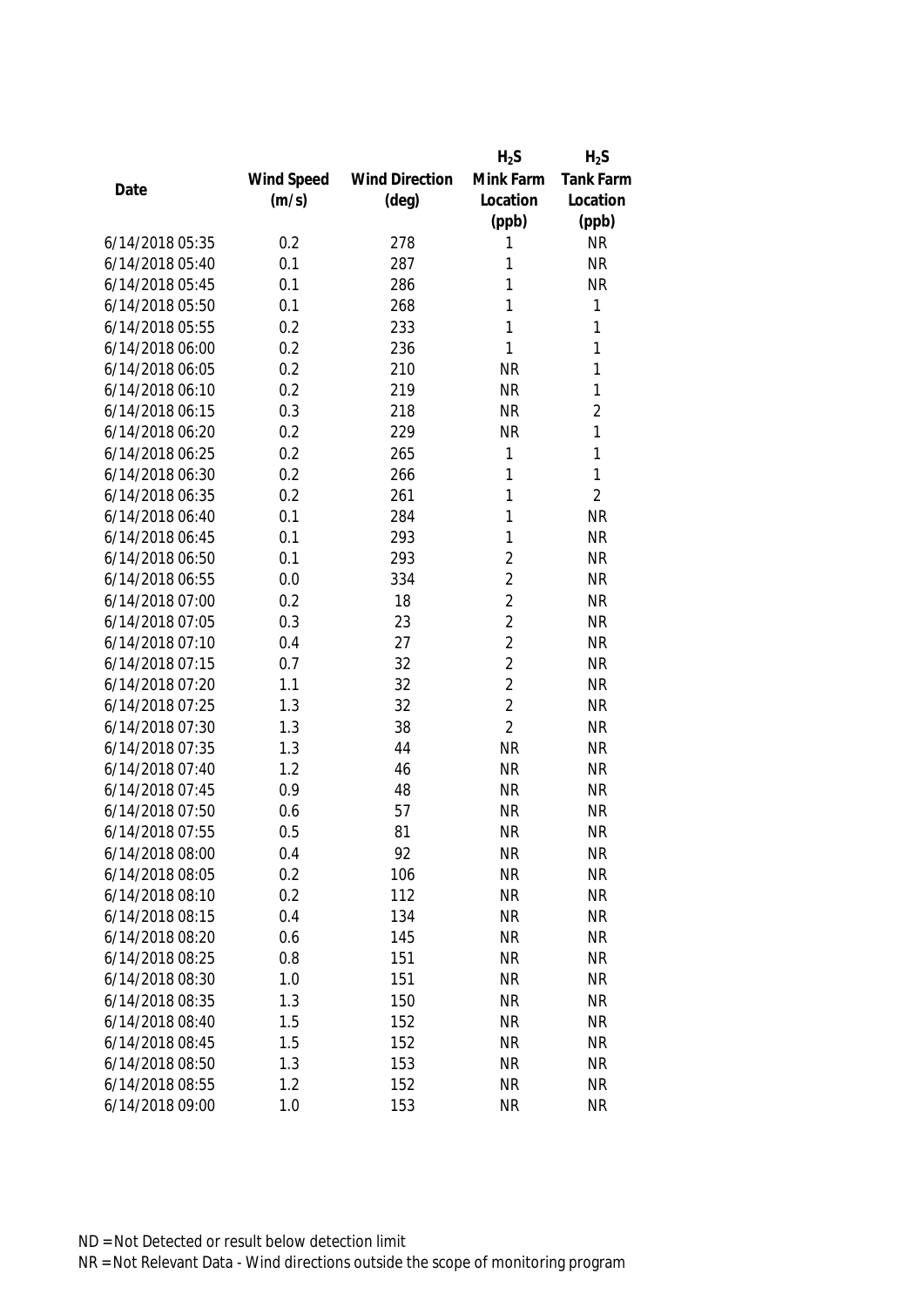|                 |            |                       | $H_2S$    | $H_2S$           |
|-----------------|------------|-----------------------|-----------|------------------|
|                 | Wind Speed | <b>Wind Direction</b> | Mink Farm | <b>Tank Farm</b> |
| Date            | (m/s)      | $(\text{deg})$        | Location  | Location         |
|                 |            |                       | (ppb)     | (ppb)            |
| 6/14/2018 09:05 | 0.9        | 146                   | <b>NR</b> | <b>NR</b>        |
| 6/14/2018 09:10 | 0.8        | 134                   | <b>NR</b> | <b>NR</b>        |
| 6/14/2018 09:15 | 0.7        | 130                   | <b>NR</b> | <b>NR</b>        |
| 6/14/2018 09:20 | 0.8        | 124                   | <b>NR</b> | <b>NR</b>        |
| 6/14/2018 09:25 | 0.8        | 129                   | <b>NR</b> | <b>NR</b>        |
| 6/14/2018 09:30 | 1.1        | 135                   | <b>NR</b> | <b>NR</b>        |
| 6/14/2018 09:35 | 1.3        | 150                   | <b>NR</b> | <b>NR</b>        |
| 6/14/2018 09:40 | 1.5        | 155                   | <b>NR</b> | <b>NR</b>        |
| 6/14/2018 09:45 | 1.7        | 156                   | <b>NR</b> | <b>NR</b>        |
| 6/14/2018 09:50 | 1.8        | 156                   | <b>NR</b> | <b>NR</b>        |
| 6/14/2018 09:55 | 1.9        | 159                   | <b>NR</b> | <b>NR</b>        |
| 6/14/2018 10:00 | 2.0        | 162                   | <b>NR</b> | <b>NR</b>        |
| 6/14/2018 10:05 | 2.0        | 156                   | <b>NR</b> | <b>NR</b>        |
| 6/14/2018 10:10 | 1.9        | 154                   | <b>NR</b> | <b>NR</b>        |
| 6/14/2018 10:15 | 1.9        | 158                   | <b>NR</b> | <b>NR</b>        |
| 6/14/2018 10:20 | 1.9        | 164                   | <b>NR</b> | <b>NR</b>        |
| 6/14/2018 10:25 | 1.8        | 161                   | <b>NR</b> | <b>NR</b>        |
| 6/14/2018 10:30 | 1.8        | 162                   | <b>NR</b> | <b>NR</b>        |
| 6/14/2018 10:35 | 1.8        | 170                   | <b>NR</b> | $\mathbf{1}$     |
| 6/14/2018 10:40 | 1.8        | 181                   | <b>NR</b> | $\mathbf{1}$     |
| 6/14/2018 10:45 | 1.8        | 178                   | <b>NR</b> | $\mathbf{1}$     |
| 6/14/2018 10:50 | 1.6        | 174                   | <b>NR</b> | $\mathbf{1}$     |
| 6/14/2018 10:55 | 1.7        | 182                   | <b>NR</b> | $\mathbf{1}$     |
| 6/14/2018 11:00 | 1.8        | 191                   | <b>NR</b> | $\mathbf{1}$     |
| 6/14/2018 11:05 | 1.9        | 196                   | <b>NR</b> | $\mathbf{1}$     |
| 6/14/2018 11:10 | 2.0        | 196                   | <b>NR</b> | $\mathbf{1}$     |
| 6/14/2018 11:15 | 2.1        | 198                   | <b>NR</b> | 1                |
| 6/14/2018 11:20 | 2.4        | 209                   | <b>NR</b> | 1                |
| 6/14/2018 11:25 | 2.5        | 212                   | <b>NR</b> | 1                |
| 6/14/2018 11:30 | 2.6        | 208                   | <b>NR</b> | 1                |
| 6/14/2018 11:35 | 2.6        | 204                   | <b>NR</b> | 1                |
| 6/14/2018 11:40 | 2.7        | 205                   | <b>NR</b> | 1                |
| 6/14/2018 11:45 | 2.8        | 206                   | <b>NR</b> | 1                |
| 6/14/2018 11:50 | 2.9        | 201                   | NR        | <b>ND</b>        |
| 6/14/2018 11:55 | 2.9        | 196                   | <b>NR</b> | 1                |
| 6/14/2018 12:00 | 2.8        | 193                   | <b>NR</b> | 1                |
| 6/14/2018 12:05 | 2.7        | 189                   | <b>NR</b> | 1                |
| 6/14/2018 12:10 | 2.7        | 185                   | <b>NR</b> | 1                |
| 6/14/2018 12:15 | 2.7        | 183                   | <b>NR</b> | 1                |
| 6/14/2018 12:20 | 2.7        | 185                   | <b>NR</b> | 1                |
| 6/14/2018 12:25 |            | 185                   | <b>NR</b> | 1                |
|                 | 2.6        |                       |           |                  |
| 6/14/2018 12:30 | 2.6        | 183                   | <b>NR</b> | 1                |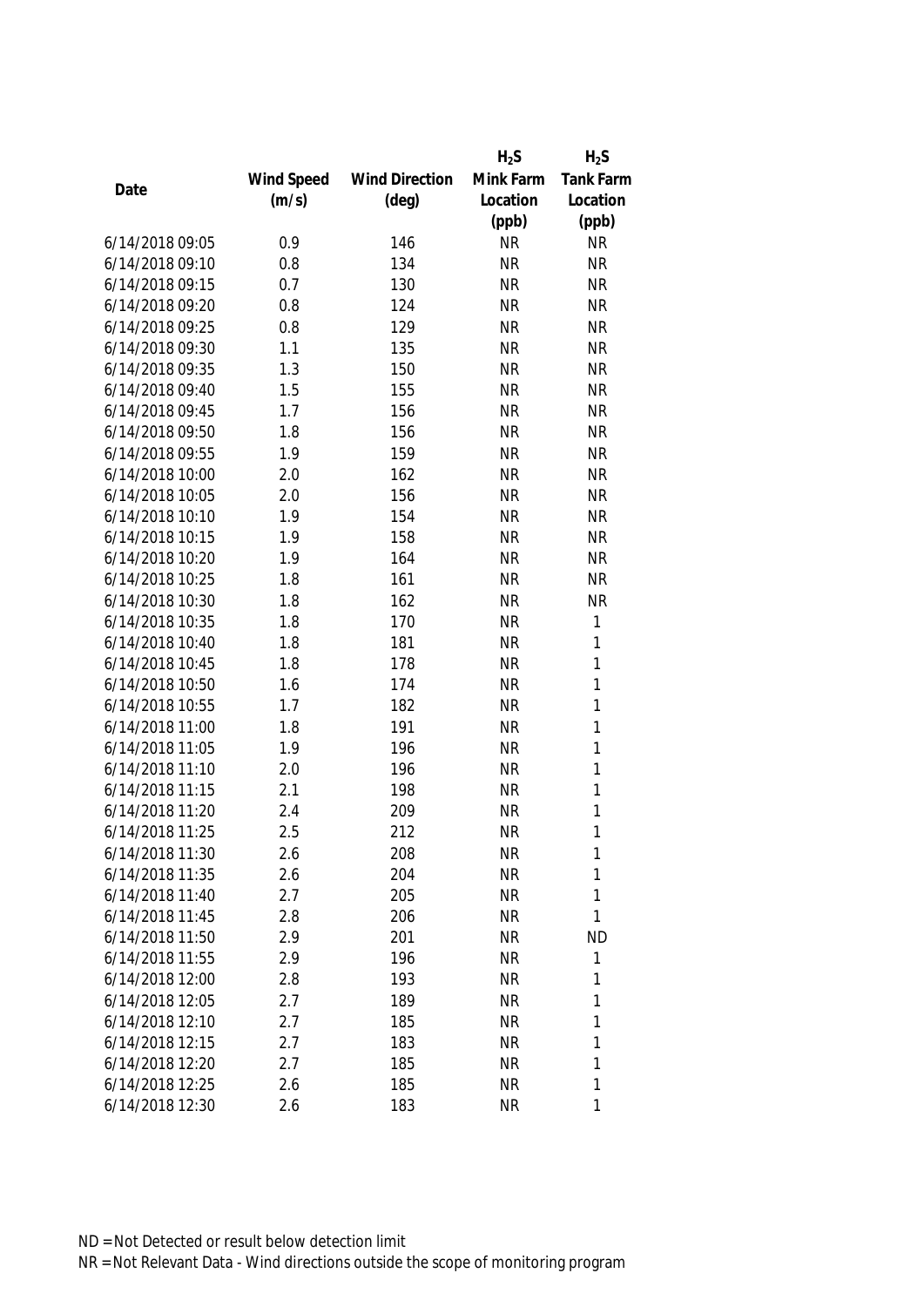|                 |            |                       | $H_2S$    | $H_2S$           |
|-----------------|------------|-----------------------|-----------|------------------|
|                 | Wind Speed | <b>Wind Direction</b> | Mink Farm | <b>Tank Farm</b> |
| Date            | (m/s)      | $(\text{deg})$        | Location  | Location         |
|                 |            |                       | (ppb)     | (ppb)            |
| 6/14/2018 12:35 | 2.5        | 183                   | <b>NR</b> | 1                |
| 6/14/2018 12:40 | 2.6        | 184                   | <b>NR</b> | 1                |
| 6/14/2018 12:45 | 2.5        | 186                   | <b>NR</b> | 1                |
| 6/14/2018 12:50 | 2.4        | 182                   | <b>NR</b> | 1                |
| 6/14/2018 12:55 | 2.4        | 185                   | <b>NR</b> | 1                |
| 6/14/2018 13:00 | 2.3        | 190                   | <b>NR</b> | $\mathbf{1}$     |
| 6/14/2018 13:05 | 2.2        | 193                   | <b>NR</b> | $\mathbf{1}$     |
| 6/14/2018 13:10 | 2.0        | 195                   | <b>NR</b> | $\mathbf{1}$     |
| 6/14/2018 13:15 | 1.8        | 193                   | <b>NR</b> | $\mathbf{1}$     |
| 6/14/2018 13:20 | 1.7        | 198                   | <b>NR</b> | $\mathbf{1}$     |
| 6/14/2018 13:25 | 1.7        | 197                   | <b>NR</b> | 1                |
| 6/14/2018 13:30 | 1.6        | 193                   | <b>NR</b> | 1                |
| 6/14/2018 13:35 | 1.8        | 190                   | <b>NR</b> | 1                |
| 6/14/2018 13:40 | 1.9        | 190                   | <b>NR</b> | 1                |
| 6/14/2018 13:45 | 2.0        | 184                   | <b>NR</b> | 1                |
| 6/14/2018 13:50 | 1.8        | 175                   | <b>NR</b> | $\mathbf{1}$     |
| 6/14/2018 13:55 | 1.7        | 169                   | <b>NR</b> | <b>NR</b>        |
| 6/14/2018 14:00 | 1.9        | 166                   | <b>NR</b> | <b>NR</b>        |
| 6/14/2018 14:05 | 1.8        | 165                   | <b>NR</b> | <b>NR</b>        |
| 6/14/2018 14:10 | 1.9        | 169                   | <b>NR</b> | <b>NR</b>        |
| 6/14/2018 14:15 | 1.9        | 181                   | <b>NR</b> | 1                |
| 6/14/2018 14:20 | 2.1        | 185                   | <b>NR</b> | $\mathbf{1}$     |
| 6/14/2018 14:25 | 2.2        | 188                   | <b>NR</b> | $\mathbf{1}$     |
| 6/14/2018 14:30 | 2.2        | 191                   | <b>NR</b> | $\mathbf{1}$     |
| 6/14/2018 14:35 | 2.2        | 195                   | <b>NR</b> | $\mathbf{1}$     |
| 6/14/2018 14:40 | 2.3        | 194                   | <b>NR</b> | 1                |
| 6/14/2018 14:45 | 2.3        | 189                   | <b>NR</b> | 1                |
| 6/14/2018 14:50 | 2.3        | 188                   | <b>NR</b> | 1                |
| 6/14/2018 14:55 | 2.4        | 189                   | <b>NR</b> | 1                |
| 6/14/2018 15:00 | 2.5        | 191                   | <b>NR</b> | 1                |
| 6/14/2018 15:05 | 2.5        | 189                   | <b>NR</b> | 1                |
| 6/14/2018 15:10 | 2.5        | 189                   | <b>NR</b> | 1                |
| 6/14/2018 15:15 | 2.7        | 192                   | <b>NR</b> | 1                |
| 6/14/2018 15:20 | 2.9        | 196                   | NR        | 1                |
| 6/14/2018 15:25 | 3.0        | 198                   | <b>NR</b> | 1                |
| 6/14/2018 15:30 | 3.1        | 202                   | <b>NR</b> | 1                |
| 6/14/2018 15:35 | 3.2        | 205                   | <b>NR</b> | 1                |
| 6/14/2018 15:40 | 3.2        | 207                   | <b>NR</b> | 1                |
| 6/14/2018 15:45 | 3.2        | 211                   | <b>NR</b> | 1                |
| 6/14/2018 15:50 | 3.1        | 212                   | <b>NR</b> | $\overline{2}$   |
| 6/14/2018 15:55 | 3.1        | 213                   | <b>NR</b> | $\overline{2}$   |
| 6/14/2018 16:00 | 3.0        | 213                   | <b>NR</b> | 1                |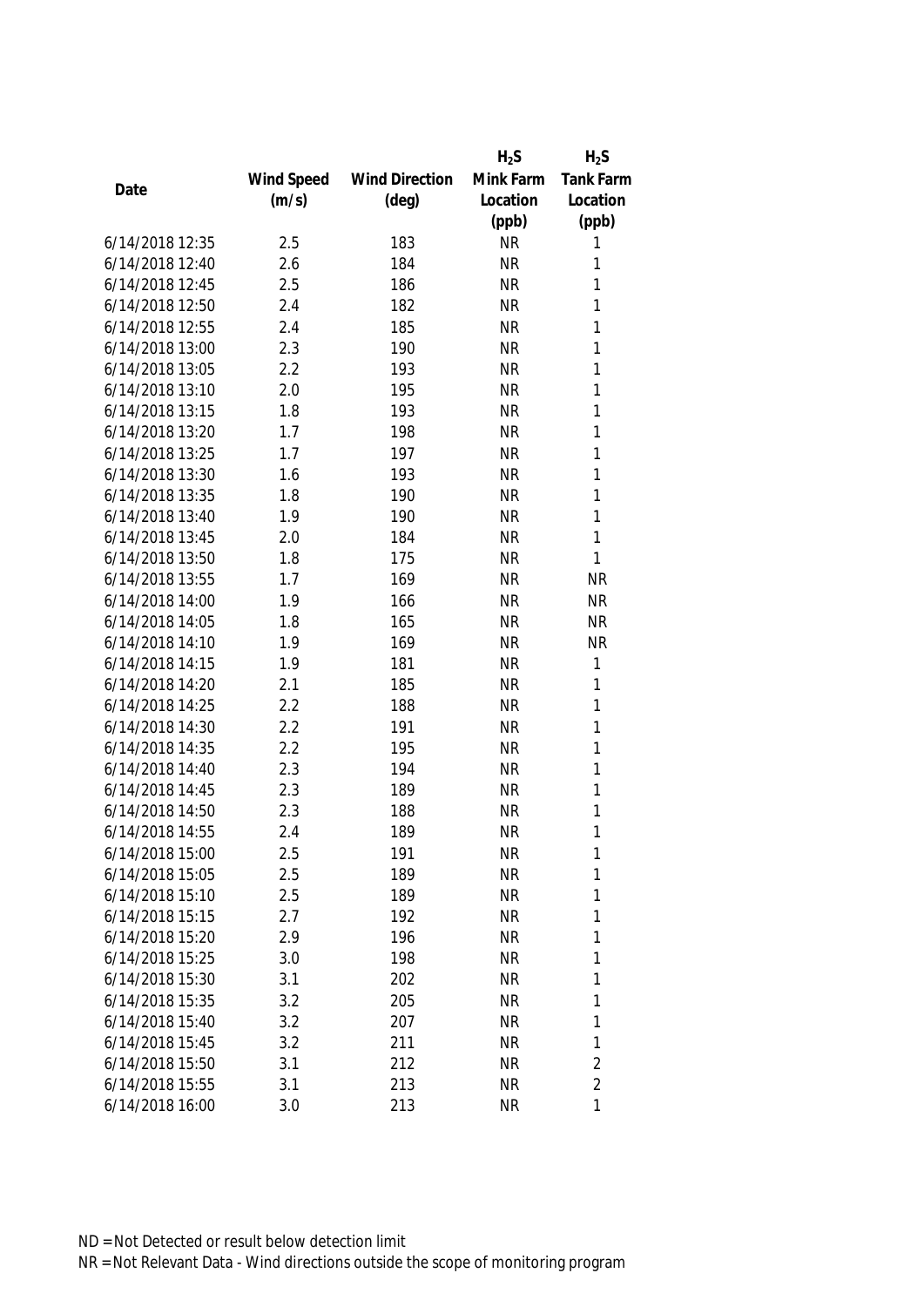|                 |            |                       | $H_2S$    | $H_2S$    |
|-----------------|------------|-----------------------|-----------|-----------|
|                 | Wind Speed | <b>Wind Direction</b> | Mink Farm | Tank Farm |
| Date            | (m/s)      | $(\text{deg})$        | Location  | Location  |
|                 |            |                       | (ppb)     | (ppb)     |
| 6/14/2018 16:05 | 3.0        | 213                   | <b>NR</b> | 1         |
| 6/14/2018 16:10 | 3.0        | 210                   | <b>NR</b> | 1         |
| 6/14/2018 16:15 | 2.9        | 205                   | <b>NR</b> | 1         |
| 6/14/2018 16:20 | 3.0        | 201                   | <b>NR</b> | 1         |
| 6/14/2018 16:25 | 3.0        | 197                   | <b>NR</b> | 1         |
| 6/14/2018 16:30 | 3.0        | 192                   | <b>NR</b> | 1         |
| 6/14/2018 16:35 | 2.8        | 190                   | <b>NR</b> | 1         |
| 6/14/2018 16:40 | 2.6        | 186                   | <b>NR</b> | 1         |
| 6/14/2018 16:45 | 2.5        | 183                   | <b>NR</b> | 1         |
| 6/14/2018 16:50 | 2.3        | 181                   | <b>NR</b> | 1         |
| 6/14/2018 16:55 | 2.0        | 181                   | <b>NR</b> | 1         |
| 6/14/2018 17:00 | 1.7        | 179                   | <b>NR</b> | 1         |
| 6/14/2018 17:05 | 1.6        | 174                   | <b>NR</b> | 1         |
| 6/14/2018 17:10 | 1.5        | 171                   | <b>NR</b> | 1         |
| 6/14/2018 17:15 | 1.4        | 167                   | <b>NR</b> | <b>NR</b> |
| 6/14/2018 17:20 | 1.2        | 162                   | <b>NR</b> | <b>NR</b> |
| 6/14/2018 17:25 | 1.1        | 151                   | <b>NR</b> | <b>NR</b> |
| 6/14/2018 17:30 | 1.2        | 149                   | <b>NR</b> | <b>NR</b> |
| 6/14/2018 17:35 | 1.2        | 147                   | <b>NR</b> | <b>NR</b> |
| 6/14/2018 17:40 | 1.3        | 139                   | <b>NR</b> | <b>NR</b> |
| 6/14/2018 17:45 | 1.5        | 138                   | <b>NR</b> | <b>NR</b> |
| 6/14/2018 17:50 | 1.6        | 137                   | <b>NR</b> | <b>NR</b> |
| 6/14/2018 17:55 | 1.7        | 136                   | <b>NR</b> | <b>NR</b> |
| 6/14/2018 18:00 | 1.8        | 131                   | <b>NR</b> | <b>NR</b> |
| 6/14/2018 18:05 | 1.8        | 121                   | <b>NR</b> | <b>NR</b> |
| 6/14/2018 18:10 | 1.8        | 118                   | <b>NR</b> | <b>NR</b> |
| 6/14/2018 18:15 | 1.8        | 113                   | <b>NR</b> | <b>NR</b> |
| 6/14/2018 18:20 | 1.8        | 108                   | <b>NR</b> | <b>NR</b> |
| 6/14/2018 18:25 | 1.8        | 104                   | <b>NR</b> | <b>NR</b> |
| 6/14/2018 18:30 | 1.8        | 102                   | <b>NR</b> | <b>NR</b> |
| 6/14/2018 18:35 | 1.8        | 102                   | <b>NR</b> | <b>NR</b> |
| 6/14/2018 18:40 | 1.8        | 103                   | <b>NR</b> | <b>NR</b> |
| 6/14/2018 18:45 | 2.0        | 105                   | <b>NR</b> | <b>NR</b> |
| 6/14/2018 18:50 | 1.9        | 106                   | <b>NR</b> | <b>NR</b> |
| 6/14/2018 18:55 | 2.0        | 107                   | <b>NR</b> | <b>NR</b> |
| 6/14/2018 19:00 | 2.0        | 106                   | <b>NR</b> | <b>NR</b> |
| 6/14/2018 19:05 | 2.0        | 105                   | <b>NR</b> | <b>NR</b> |
| 6/14/2018 19:10 | 1.9        | 99                    | <b>NR</b> | <b>NR</b> |
| 6/14/2018 19:15 | 1.7        | 92                    | <b>NR</b> | <b>NR</b> |
| 6/14/2018 19:20 | 1.5        | 89                    | <b>NR</b> | <b>NR</b> |
| 6/14/2018 19:25 | 1.4        | 90                    | <b>NR</b> | <b>NR</b> |
| 6/14/2018 19:30 | 1.3        | 93                    | <b>NR</b> | <b>NR</b> |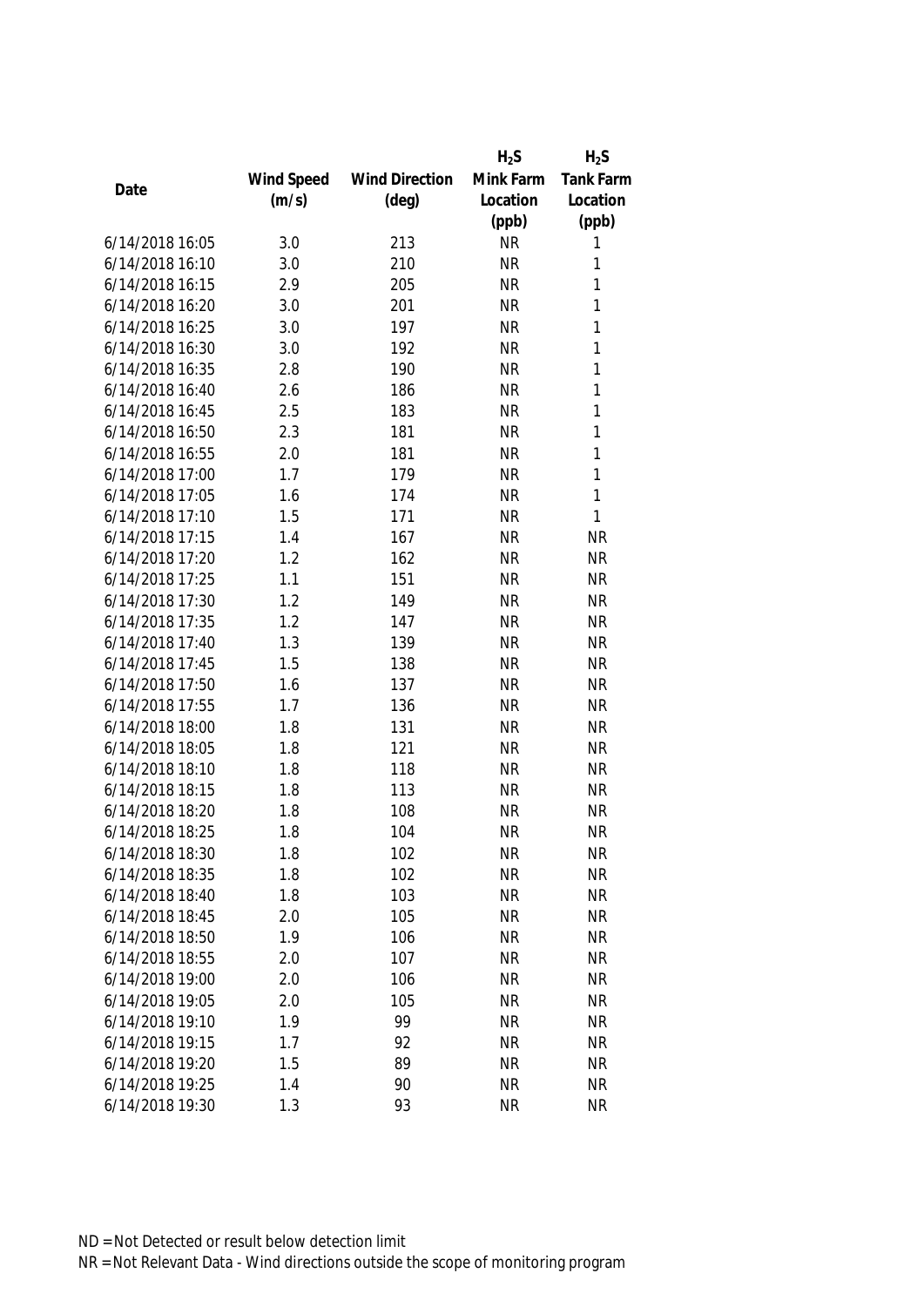|                 |            |                       | $H_2S$    | $H_2S$    |
|-----------------|------------|-----------------------|-----------|-----------|
|                 | Wind Speed | <b>Wind Direction</b> | Mink Farm | Tank Farm |
| Date            | (m/s)      | $(\text{deg})$        | Location  | Location  |
|                 |            |                       | (ppb)     | (ppb)     |
| 6/14/2018 19:35 | 1.2        | 96                    | <b>NR</b> | <b>NR</b> |
| 6/14/2018 19:40 | 1.1        | 102                   | <b>NR</b> | <b>NR</b> |
| 6/14/2018 19:45 | 1.2        | 108                   | <b>NR</b> | <b>NR</b> |
| 6/14/2018 19:50 | 1.3        | 112                   | <b>NR</b> | <b>NR</b> |
| 6/14/2018 19:55 | 1.3        | 115                   | <b>NR</b> | <b>NR</b> |
| 6/14/2018 20:00 | 1.3        | 115                   | <b>NR</b> | <b>NR</b> |
| 6/14/2018 20:05 | 1.4        | 116                   | <b>NR</b> | <b>NR</b> |
| 6/14/2018 20:10 | 1.2        | 116                   | <b>NR</b> | <b>NR</b> |
| 6/14/2018 20:15 | 1.0        | 117                   | <b>NR</b> | <b>NR</b> |
| 6/14/2018 20:20 | 0.9        | 117                   | <b>NR</b> | <b>NR</b> |
| 6/14/2018 20:25 | 0.8        | 117                   | <b>NR</b> | <b>NR</b> |
| 6/14/2018 20:30 | 0.9        | 118                   | <b>NR</b> | <b>NR</b> |
| 6/14/2018 20:35 | 0.9        | 119                   | <b>NR</b> | <b>NR</b> |
| 6/14/2018 20:40 | 0.9        | 118                   | <b>NR</b> | <b>NR</b> |
| 6/14/2018 20:45 | 1.1        | 116                   | <b>NR</b> | <b>NR</b> |
| 6/14/2018 20:50 | 1.1        | 115                   | <b>NR</b> | <b>NR</b> |
| 6/14/2018 20:55 | 0.9        | 113                   | <b>NR</b> | <b>NR</b> |
| 6/14/2018 21:00 | 0.7        | 108                   | <b>NR</b> | <b>NR</b> |
| 6/14/2018 21:05 | 0.7        | 90                    | <b>NR</b> | <b>NR</b> |
| 6/14/2018 21:10 | 0.8        | 81                    | <b>NR</b> | <b>NR</b> |
| 6/14/2018 21:15 | 1.0        | 66                    | <b>NR</b> | <b>NR</b> |
| 6/14/2018 21:20 | 1.3        | 60                    | <b>NR</b> | <b>NR</b> |
| 6/14/2018 21:25 | 1.6        | 63                    | <b>NR</b> | <b>NR</b> |
| 6/14/2018 21:30 | 1.8        | 66                    | <b>NR</b> | <b>NR</b> |
| 6/14/2018 21:35 | 1.8        | 71                    | <b>NR</b> | <b>NR</b> |
| 6/14/2018 21:40 | 1.9        | 76                    | <b>NR</b> | <b>NR</b> |
| 6/14/2018 21:45 | 1.8        | 83                    | <b>NR</b> | <b>NR</b> |
| 6/14/2018 21:50 | 1.8        | 89                    | <b>NR</b> | <b>NR</b> |
| 6/14/2018 21:55 | 1.7        | 92                    | <b>NR</b> | <b>NR</b> |
| 6/14/2018 22:00 | 1.7        | 93                    | <b>NR</b> | <b>NR</b> |
| 6/14/2018 22:05 | 1.7        | 92                    | <b>NR</b> | <b>NR</b> |
| 6/14/2018 22:10 | 1.7        | 89                    | <b>NR</b> | <b>NR</b> |
| 6/14/2018 22:15 | 1.7        | 86                    | <b>NR</b> | <b>NR</b> |
| 6/14/2018 22:20 | 1.5        | 84                    | <b>NR</b> | <b>NR</b> |
| 6/14/2018 22:25 | 1.4        | 84                    | <b>NR</b> | <b>NR</b> |
| 6/14/2018 22:30 | 1.3        | 85                    | <b>NR</b> | <b>NR</b> |
| 6/14/2018 22:35 | 1.1        | 87                    | <b>NR</b> | <b>NR</b> |
| 6/14/2018 22:40 | 1.0        | 92                    | <b>NR</b> | <b>NR</b> |
| 6/14/2018 22:45 | 1.0        | 98                    | <b>NR</b> | <b>NR</b> |
| 6/14/2018 22:50 | 1.1        | 103                   | <b>NR</b> | <b>NR</b> |
| 6/14/2018 22:55 | 1.3        | 105                   | <b>NR</b> | <b>NR</b> |
| 6/14/2018 23:00 | 1.4        | 108                   | <b>NR</b> | <b>NR</b> |
|                 |            |                       |           |           |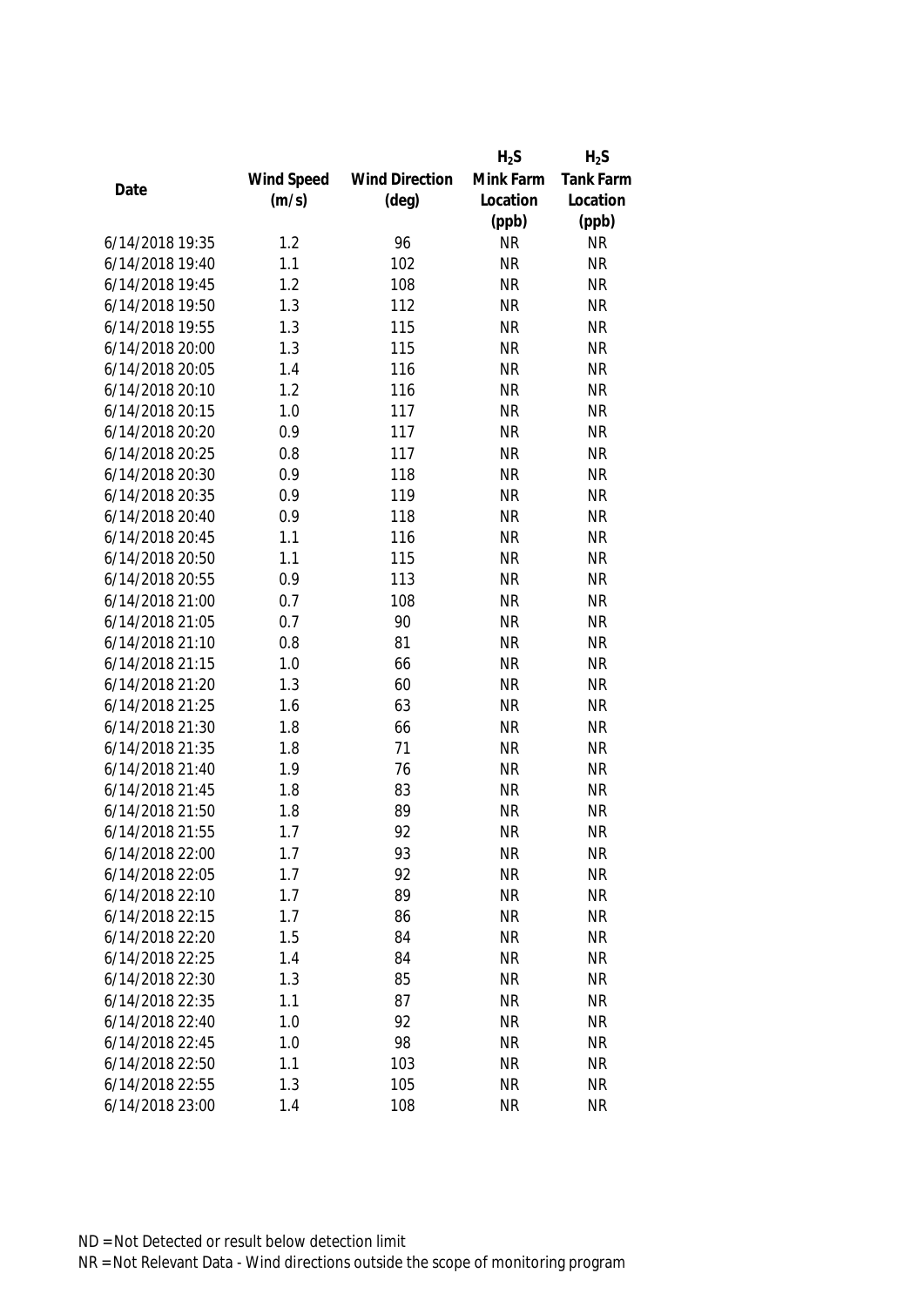|                 |            |                       | $H_2S$    | $H_2S$    |
|-----------------|------------|-----------------------|-----------|-----------|
|                 | Wind Speed | <b>Wind Direction</b> | Mink Farm | Tank Farm |
| Date            | (m/s)      | $(\text{deg})$        | Location  | Location  |
|                 |            |                       | (ppb)     | (ppb)     |
| 6/14/2018 23:05 | 1.5        | 111                   | <b>NR</b> | <b>NR</b> |
| 6/14/2018 23:10 | 1.6        | 114                   | <b>NR</b> | <b>NR</b> |
| 6/14/2018 23:15 | 1.7        | 116                   | <b>NR</b> | <b>NR</b> |
| 6/14/2018 23:20 | 1.7        | 116                   | <b>NR</b> | <b>NR</b> |
| 6/14/2018 23:25 | 1.7        | 114                   | <b>NR</b> | <b>NR</b> |
| 6/14/2018 23:30 | 1.6        | 112                   | <b>NR</b> | <b>NR</b> |
| 6/14/2018 23:35 | 1.6        | 111                   | <b>NR</b> | <b>NR</b> |
| 6/14/2018 23:40 | 1.7        | 109                   | <b>NR</b> | <b>NR</b> |
| 6/14/2018 23:45 | 1.8        | 108                   | <b>NR</b> | <b>NR</b> |
| 6/14/2018 23:50 | 1.7        | 108                   | <b>NR</b> | <b>NR</b> |
| 6/14/2018 23:55 | 1.7        | 109                   | <b>NR</b> | <b>NR</b> |
| 6/14/2018 24:00 | 1.9        | 111                   | <b>NR</b> | <b>NR</b> |
| 6/15/2018 00:05 | 1.9        | 109                   | <b>NR</b> | <b>NR</b> |
| 6/15/2018 00:10 | 1.8        | 106                   | <b>NR</b> | <b>NR</b> |
| 6/15/2018 00:15 | 1.7        | 104                   | <b>NR</b> | <b>NR</b> |
| 6/15/2018 00:20 | 1.7        | 104                   | <b>NR</b> | <b>NR</b> |
| 6/15/2018 00:25 | 1.7        | 103                   | <b>NR</b> | <b>NR</b> |
| 6/15/2018 00:30 | 1.6        | 101                   | <b>NR</b> | <b>NR</b> |
| 6/15/2018 00:35 | 1.6        | 101                   | <b>NR</b> | <b>NR</b> |
| 6/15/2018 00:40 | 1.7        | 103                   | <b>NR</b> | <b>NR</b> |
| 6/15/2018 00:45 | 1.8        | 105                   | <b>NR</b> | <b>NR</b> |
| 6/15/2018 00:50 | 2.0        | 106                   | <b>NR</b> | <b>NR</b> |
| 6/15/2018 00:55 | 2.1        | 108                   | <b>NR</b> | <b>NR</b> |
| 6/15/2018 01:00 | 2.2        | 109                   | <b>NR</b> | <b>NR</b> |
| 6/15/2018 01:05 | 2.3        | 109                   | <b>NR</b> | <b>NR</b> |
| 6/15/2018 01:10 | 2.4        | 110                   | <b>NR</b> | <b>NR</b> |
| 6/15/2018 01:15 | 2.5        | 109                   | <b>NR</b> | <b>NR</b> |
| 6/15/2018 01:20 | 2.4        | 109                   | <b>NR</b> | <b>NR</b> |
| 6/15/2018 01:25 | 2.4        | 108                   | <b>NR</b> | <b>NR</b> |
| 6/15/2018 01:30 | 2.6        | 109                   | <b>NR</b> | <b>NR</b> |
| 6/15/2018 01:35 | 2.6        | 110                   | <b>NR</b> | <b>NR</b> |
| 6/15/2018 01:40 | 2.6        | 110                   | <b>NR</b> | <b>NR</b> |
| 6/15/2018 01:45 | 2.6        | 111                   | <b>NR</b> | <b>NR</b> |
| 6/15/2018 01:50 | 2.7        | 112                   | <b>NR</b> | <b>NR</b> |
| 6/15/2018 01:55 | 2.8        | 114                   | <b>NR</b> | <b>NR</b> |
| 6/15/2018 02:00 | 2.9        | 115                   | <b>NR</b> | <b>NR</b> |
| 6/15/2018 02:05 | 3.0        | 115                   | <b>NR</b> | <b>NR</b> |
| 6/15/2018 02:10 | 3.0        | 115                   | <b>NR</b> | <b>NR</b> |
| 6/15/2018 02:15 | 2.9        | 115                   | <b>NR</b> | <b>NR</b> |
| 6/15/2018 02:20 | 2.8        | 113                   | <b>NR</b> | <b>NR</b> |
| 6/15/2018 02:25 | 2.6        | 112                   | <b>NR</b> | <b>NR</b> |
|                 |            |                       |           |           |
| 6/15/2018 02:30 | 2.4        | 110                   | <b>NR</b> | <b>NR</b> |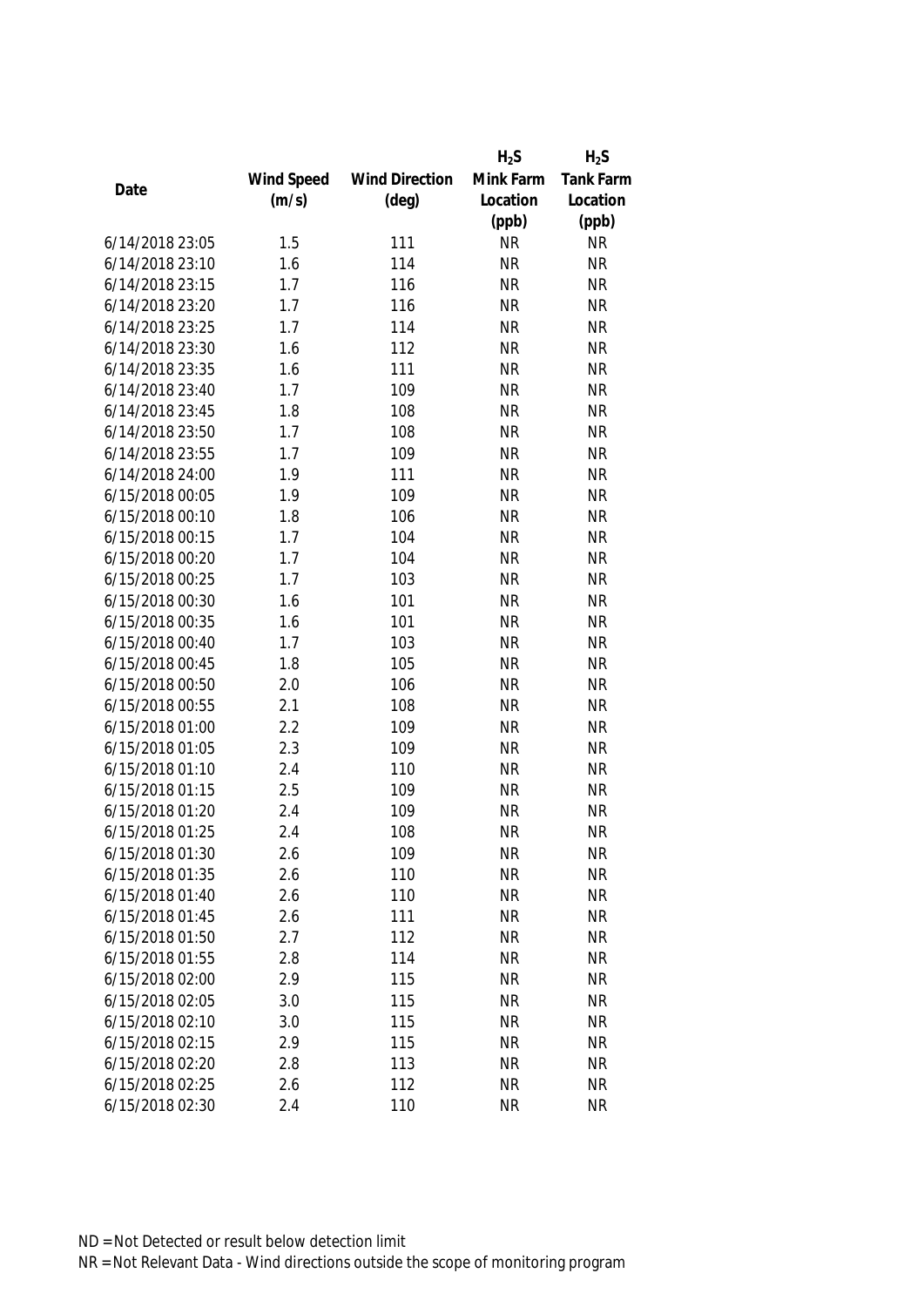| Mink Farm<br>Wind Speed<br><b>Wind Direction</b><br>Date<br>(m/s)<br>$(\text{deg})$<br>Location<br>(ppb)<br>6/15/2018 02:35<br>2.3<br>109<br><b>NR</b><br>6/15/2018 02:40<br>2.3<br>108<br><b>NR</b> | Tank Farm<br>Location<br>(ppb)<br><b>NR</b><br><b>NR</b><br><b>NR</b><br><b>NR</b><br><b>NR</b> |
|------------------------------------------------------------------------------------------------------------------------------------------------------------------------------------------------------|-------------------------------------------------------------------------------------------------|
|                                                                                                                                                                                                      |                                                                                                 |
|                                                                                                                                                                                                      |                                                                                                 |
|                                                                                                                                                                                                      |                                                                                                 |
|                                                                                                                                                                                                      |                                                                                                 |
|                                                                                                                                                                                                      |                                                                                                 |
| 2.5<br>6/15/2018 02:45<br>109<br><b>NR</b>                                                                                                                                                           |                                                                                                 |
| 6/15/2018 02:50<br>2.7<br><b>NR</b><br>111                                                                                                                                                           |                                                                                                 |
| 3.0<br><b>NR</b><br>6/15/2018 02:55<br>113                                                                                                                                                           |                                                                                                 |
| 3.2<br>114<br><b>NR</b><br>6/15/2018 03:00                                                                                                                                                           | <b>NR</b>                                                                                       |
| 3.3<br>114<br><b>NR</b><br>6/15/2018 03:05                                                                                                                                                           | <b>NR</b>                                                                                       |
| 6/15/2018 03:10<br>115<br>3.3<br><b>NR</b>                                                                                                                                                           | <b>NR</b>                                                                                       |
| 6/15/2018 03:15<br><b>NR</b><br>3.1<br>113                                                                                                                                                           | <b>NR</b>                                                                                       |
| 6/15/2018 03:20<br>2.8<br>110<br><b>NR</b>                                                                                                                                                           | <b>NR</b>                                                                                       |
| 2.5<br>105<br>6/15/2018 03:25<br><b>NR</b>                                                                                                                                                           | <b>NR</b>                                                                                       |
| 6/15/2018 03:30<br>103<br><b>NR</b><br>2.3                                                                                                                                                           | <b>NR</b>                                                                                       |
| 101<br>6/15/2018 03:35<br>2.1<br><b>NR</b>                                                                                                                                                           | <b>NR</b>                                                                                       |
| 101<br>2.2<br><b>NR</b><br>6/15/2018 03:40                                                                                                                                                           | <b>NR</b>                                                                                       |
| 2.3<br>102<br>6/15/2018 03:45<br><b>NR</b>                                                                                                                                                           | <b>NR</b>                                                                                       |
| 6/15/2018 03:50<br>2.5<br>105<br><b>NR</b>                                                                                                                                                           | <b>NR</b>                                                                                       |
| 109<br><b>NR</b><br>6/15/2018 03:55<br>2.6                                                                                                                                                           | <b>NR</b>                                                                                       |
| 2.9<br>111<br><b>NR</b><br>6/15/2018 04:00                                                                                                                                                           | <b>NR</b>                                                                                       |
| 6/15/2018 04:05<br>3.0<br><b>NR</b><br>114                                                                                                                                                           | <b>NR</b>                                                                                       |
| 6/15/2018 04:10<br><b>NR</b><br>2.9<br>113                                                                                                                                                           | <b>NR</b>                                                                                       |
| 113<br><b>NR</b><br>6/15/2018 04:15<br>2.8                                                                                                                                                           | <b>NR</b>                                                                                       |
| 2.6<br>114<br><b>NR</b><br>6/15/2018 04:20                                                                                                                                                           | <b>NR</b>                                                                                       |
| 2.6<br><b>NR</b><br>6/15/2018 04:25<br>115                                                                                                                                                           | <b>NR</b>                                                                                       |
| 6/15/2018 04:30<br>2.7<br><b>NR</b><br>115                                                                                                                                                           | <b>NR</b>                                                                                       |
| 6/15/2018 04:35<br>2.8<br>114<br><b>NR</b>                                                                                                                                                           | <b>NR</b>                                                                                       |
| 6/15/2018 04:40<br>3.0<br>115<br><b>NR</b>                                                                                                                                                           | <b>NR</b>                                                                                       |
| 6/15/2018 04:45<br>3.1<br>117<br><b>NR</b>                                                                                                                                                           | <b>NR</b>                                                                                       |
| 6/15/2018 04:50<br>3.2<br>117<br><b>NR</b>                                                                                                                                                           | <b>NR</b>                                                                                       |
| 3.2<br>118<br><b>NR</b><br>6/15/2018 04:55                                                                                                                                                           | <b>NR</b>                                                                                       |
| 3.2<br><b>NR</b><br>6/15/2018 05:00<br>119                                                                                                                                                           | <b>NR</b>                                                                                       |
| 6/15/2018 05:05<br>3.3<br>120<br><b>NR</b>                                                                                                                                                           | <b>NR</b>                                                                                       |
| 6/15/2018 05:10<br>120<br><b>NR</b><br>3.4                                                                                                                                                           | <b>NR</b>                                                                                       |
| 6/15/2018 05:15<br>3.5<br>120<br><b>NR</b>                                                                                                                                                           | <b>NR</b>                                                                                       |
| 6/15/2018 05:20<br><b>NR</b><br>3.6<br>120                                                                                                                                                           | <b>NR</b>                                                                                       |
| 6/15/2018 05:25<br>3.7<br>120<br><b>NR</b>                                                                                                                                                           | <b>NR</b>                                                                                       |
| 6/15/2018 05:30<br>122<br><b>NR</b><br>3.6                                                                                                                                                           | <b>NR</b>                                                                                       |
| 6/15/2018 05:35<br>3.5<br>124<br><b>NR</b>                                                                                                                                                           | <b>NR</b>                                                                                       |
| 6/15/2018 05:40<br>3.3<br>125<br><b>NR</b>                                                                                                                                                           | <b>NR</b>                                                                                       |
| 6/15/2018 05:45<br>3.1<br>126<br><b>NR</b>                                                                                                                                                           | <b>NR</b>                                                                                       |
| 6/15/2018 05:50<br>127<br><b>NR</b><br>3.0                                                                                                                                                           | <b>NR</b>                                                                                       |
| 6/15/2018 05:55<br>2.9<br>129<br><b>NR</b>                                                                                                                                                           | <b>NR</b>                                                                                       |
| 6/15/2018 06:00<br>2.9<br>129<br><b>NR</b>                                                                                                                                                           | <b>NR</b>                                                                                       |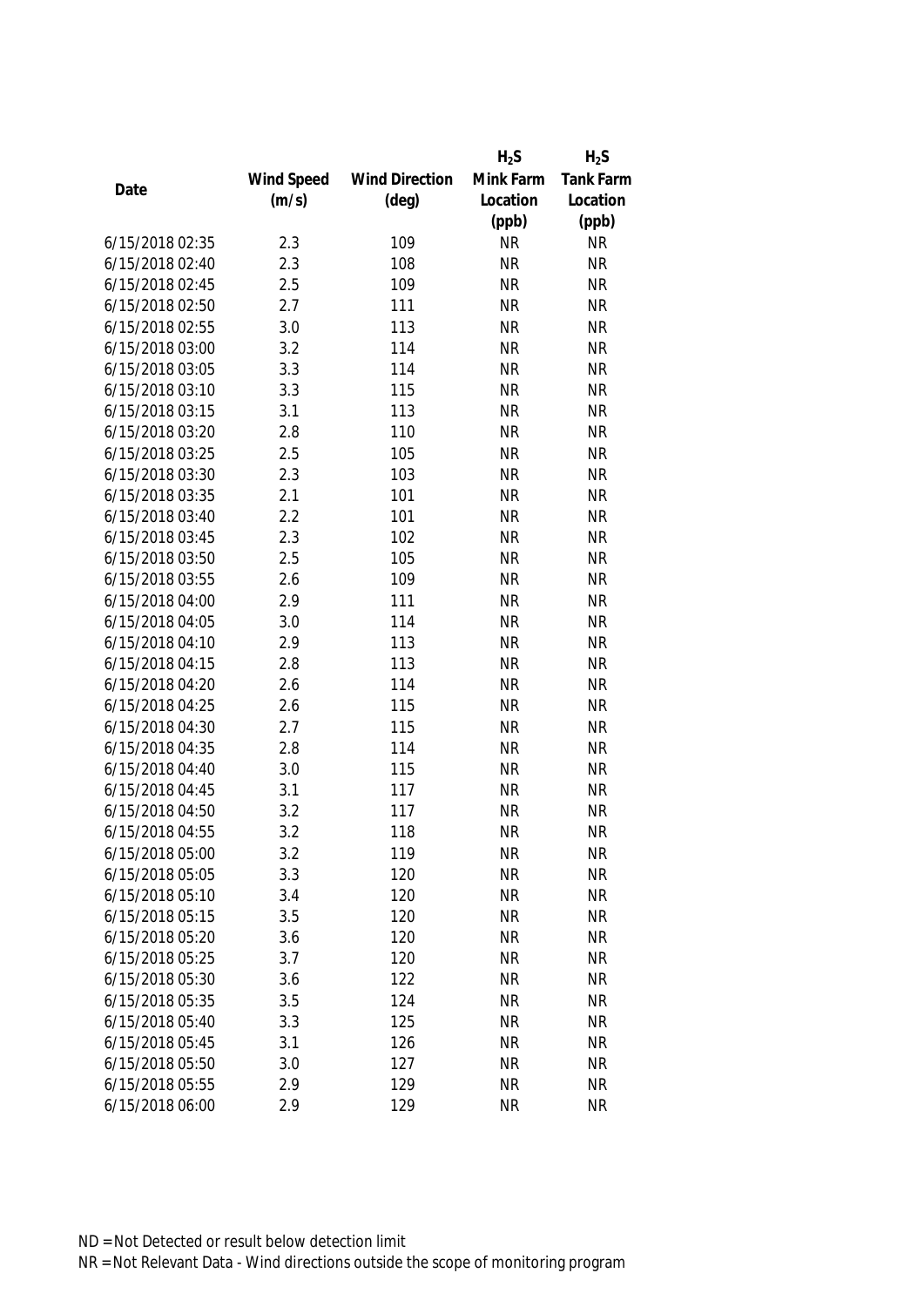|                 |            |                       | $H_2S$    | $H_2S$    |
|-----------------|------------|-----------------------|-----------|-----------|
|                 | Wind Speed | <b>Wind Direction</b> | Mink Farm | Tank Farm |
| Date            | (m/s)      | $(\text{deg})$        | Location  | Location  |
|                 |            |                       | (ppb)     | (ppb)     |
| 6/15/2018 06:05 | 2.8        | 129                   | <b>NR</b> | <b>NR</b> |
| 6/15/2018 06:10 | 2.9        | 130                   | <b>NR</b> | <b>NR</b> |
| 6/15/2018 06:15 | 3.0        | 132                   | <b>NR</b> | <b>NR</b> |
| 6/15/2018 06:20 | 3.0        | 134                   | <b>NR</b> | <b>NR</b> |
| 6/15/2018 06:25 | 3.2        | 135                   | <b>NR</b> | <b>NR</b> |
| 6/15/2018 06:30 | 3.2        | 138                   | <b>NR</b> | <b>NR</b> |
| 6/15/2018 06:35 | 3.3        | 142                   | <b>NR</b> | <b>NR</b> |
| 6/15/2018 06:40 | 3.3        | 146                   | <b>NR</b> | <b>NR</b> |
| 6/15/2018 06:45 | 3.3        | 149                   | <b>NR</b> | <b>NR</b> |
| 6/15/2018 06:50 | 3.3        | 153                   | <b>NR</b> | <b>NR</b> |
| 6/15/2018 06:55 | 3.2        | 156                   | <b>NR</b> | <b>NR</b> |
| 6/15/2018 07:00 | 3.2        | 157                   | <b>NR</b> | <b>NR</b> |
| 6/15/2018 07:05 | 3.2        | 156                   | <b>NR</b> | <b>NR</b> |
| 6/15/2018 07:10 | 3.3        | 153                   | <b>NR</b> | <b>NR</b> |
| 6/15/2018 07:15 | 3.4        | 152                   | <b>NR</b> | <b>NR</b> |
| 6/15/2018 07:20 | 3.5        | 150                   | <b>NR</b> | <b>NR</b> |
| 6/15/2018 07:25 | 3.5        | 150                   | <b>NR</b> | <b>NR</b> |
| 6/15/2018 07:30 | 3.6        | 149                   | <b>NR</b> | <b>NR</b> |
| 6/15/2018 07:35 | 3.7        | 151                   | <b>NR</b> | <b>NR</b> |
| 6/15/2018 07:40 | 3.8        | 154                   | <b>NR</b> | <b>NR</b> |
| 6/15/2018 07:45 | 3.8        | 156                   | <b>NR</b> | <b>NR</b> |
| 6/15/2018 07:50 | 3.6        | 154                   | <b>NR</b> | <b>NR</b> |
| 6/15/2018 07:55 | 3.5        | 150                   | <b>NR</b> | <b>NR</b> |
| 6/15/2018 08:00 | 3.4        | 146                   | <b>NR</b> | <b>NR</b> |
| 6/15/2018 08:05 | 3.2        | 144                   | <b>NR</b> | <b>NR</b> |
| 6/15/2018 08:10 | 2.9        | 144                   | <b>NR</b> | <b>NR</b> |
| 6/15/2018 08:15 | 2.8        | 143                   | <b>NR</b> | <b>NR</b> |
| 6/15/2018 08:20 | 2.8        | 145                   | <b>NR</b> | <b>NR</b> |
| 6/15/2018 08:25 | 2.8        | 151                   | <b>NR</b> | <b>NR</b> |
| 6/15/2018 08:30 | 2.8        | 157                   | <b>NR</b> | <b>NR</b> |
| 6/15/2018 08:35 | 3.0        | 162                   | <b>NR</b> | <b>NR</b> |
| 6/15/2018 08:40 | 3.2        | 163                   | <b>NR</b> | <b>NR</b> |
| 6/15/2018 08:45 | 3.1        | 162                   | <b>NR</b> | <b>NR</b> |
| 6/15/2018 08:50 | 2.9        | 164                   | <b>NR</b> | <b>NR</b> |
| 6/15/2018 08:55 | 2.7        | 166                   | <b>NR</b> | <b>NR</b> |
| 6/15/2018 09:00 | 2.6        | 167                   | <b>NR</b> | <b>NR</b> |
| 6/15/2018 09:05 | 2.2        | 167                   | <b>NR</b> | <b>NR</b> |
| 6/15/2018 09:10 | 1.8        | 169                   | <b>NR</b> | <b>NR</b> |
| 6/15/2018 09:15 | 1.5        | 172                   | <b>NR</b> | 1         |
| 6/15/2018 09:20 | 1.4        | 169                   | <b>NR</b> | <b>NR</b> |
| 6/15/2018 09:25 | 1.4        | 162                   | <b>NR</b> | <b>NR</b> |
| 6/15/2018 09:30 | 1.5        | 159                   | <b>NR</b> | <b>NR</b> |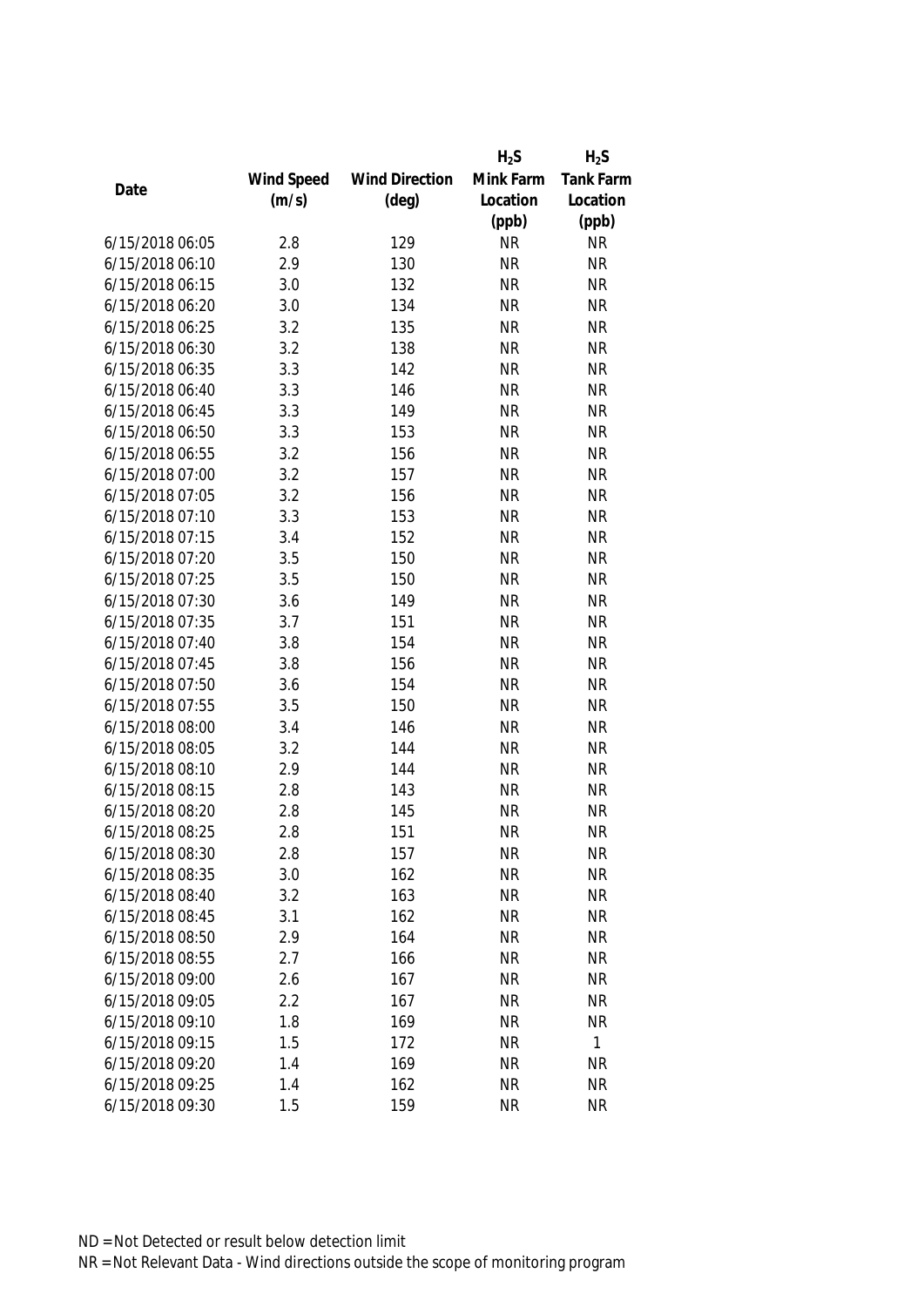|                 |            |                       | $H_2S$    | $H_2S$       |
|-----------------|------------|-----------------------|-----------|--------------|
|                 | Wind Speed | <b>Wind Direction</b> | Mink Farm | Tank Farm    |
| Date            | (m/s)      | $(\text{deg})$        | Location  | Location     |
|                 |            |                       | (ppb)     | (ppb)        |
| 6/15/2018 09:35 | 1.7        | 154                   | <b>NR</b> | <b>NR</b>    |
| 6/15/2018 09:40 | 1.7        | 153                   | <b>NR</b> | <b>NR</b>    |
| 6/15/2018 09:45 | 1.5        | 153                   | <b>NR</b> | <b>NR</b>    |
| 6/15/2018 09:50 | 1.3        | 154                   | <b>NR</b> | <b>NR</b>    |
| 6/15/2018 09:55 | 1.0        | 158                   | <b>NR</b> | <b>NR</b>    |
| 6/15/2018 10:00 | 0.5        | 161                   | <b>NR</b> | <b>NR</b>    |
| 6/15/2018 10:05 | 0.1        | 170                   | <b>NR</b> | 1            |
| 6/15/2018 10:10 | 0.2        | 161                   | <b>NR</b> | <b>NR</b>    |
| 6/15/2018 10:15 | 0.6        | 159                   | <b>NR</b> | <b>NR</b>    |
| 6/15/2018 10:20 | 0.9        | 161                   | <b>NR</b> | <b>NR</b>    |
| 6/15/2018 10:25 | 1.5        | 164                   | <b>NR</b> | <b>NR</b>    |
| 6/15/2018 10:30 | 2.0        | 166                   | <b>NR</b> | <b>NR</b>    |
| 6/15/2018 10:35 | 2.3        | 167                   | <b>NR</b> | <b>NR</b>    |
| 6/15/2018 10:40 | 2.4        | 169                   | <b>NR</b> | <b>NR</b>    |
| 6/15/2018 10:45 | 2.4        | 171                   | <b>NR</b> | $\mathbf{1}$ |
| 6/15/2018 10:50 | 2.3        | 167                   | <b>NR</b> | <b>NR</b>    |
| 6/15/2018 10:55 | 2.2        | 161                   | <b>NR</b> | <b>NR</b>    |
| 6/15/2018 11:00 | 2.1        | 156                   | <b>NR</b> | <b>NR</b>    |
| 6/15/2018 11:05 | 2.4        | 151                   | <b>NR</b> | <b>NR</b>    |
| 6/15/2018 11:10 | 2.6        | 146                   | <b>NR</b> | <b>NR</b>    |
| 6/15/2018 11:15 | 2.9        | 145                   | <b>NR</b> | <b>NR</b>    |
| 6/15/2018 11:20 | 3.2        | 146                   | <b>NR</b> | <b>NR</b>    |
| 6/15/2018 11:25 | 3.4        | 151                   | <b>NR</b> | <b>NR</b>    |
| 6/15/2018 11:30 | 3.5        | 156                   | <b>NR</b> | <b>NR</b>    |
| 6/15/2018 11:35 | 3.6        | 161                   | <b>NR</b> | <b>NR</b>    |
| 6/15/2018 11:40 | 3.6        | 163                   | <b>NR</b> | <b>NR</b>    |
| 6/15/2018 11:45 | 3.6        | 166                   | <b>NR</b> | <b>NR</b>    |
| 6/15/2018 11:50 | 3.6        | 169                   | <b>NR</b> | <b>NR</b>    |
| 6/15/2018 11:55 | 3.8        | 169                   | <b>NR</b> | <b>NR</b>    |
| 6/15/2018 12:00 | 3.8        | 169                   | <b>NR</b> | <b>NR</b>    |
| 6/15/2018 12:05 | 3.6        | 168                   | <b>NR</b> | <b>NR</b>    |
| 6/15/2018 12:10 | 3.8        | 171                   | <b>NR</b> | 1            |
| 6/15/2018 12:15 | 4.0        | 170                   | <b>NR</b> | 1            |
| 6/15/2018 12:20 | 4.1        | 168                   | <b>NR</b> | <b>NR</b>    |
| 6/15/2018 12:25 | 4.0        | 168                   | <b>NR</b> | <b>NR</b>    |
| 6/15/2018 12:30 | 4.1        | 166                   | <b>NR</b> | <b>NR</b>    |
| 6/15/2018 12:35 | 4.0        | 162                   | <b>NR</b> | <b>NR</b>    |
| 6/15/2018 12:40 | 4.0        | 161                   | <b>NR</b> | <b>NR</b>    |
| 6/15/2018 12:45 | 3.8        | 160                   | <b>NR</b> | <b>NR</b>    |
| 6/15/2018 12:50 | 3.4        | 153                   | <b>NR</b> | <b>NR</b>    |
| 6/15/2018 12:55 | 3.3        | 153                   | <b>NR</b> | <b>NR</b>    |
| 6/15/2018 13:00 | 3.0        | 153                   | <b>NR</b> | <b>NR</b>    |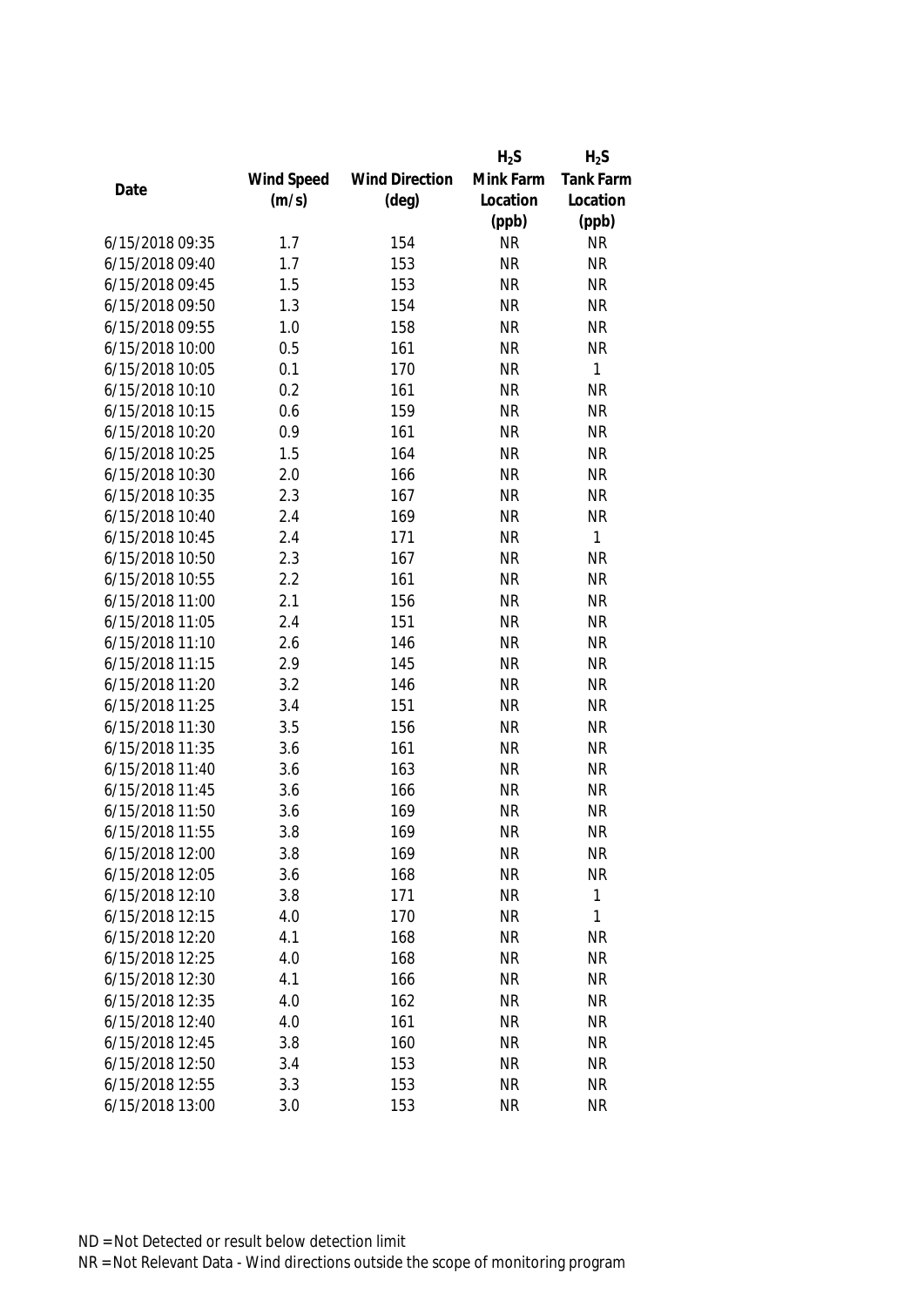|                 |            |                       | $H_2S$    | $H_2S$    |
|-----------------|------------|-----------------------|-----------|-----------|
|                 | Wind Speed | <b>Wind Direction</b> | Mink Farm | Tank Farm |
| Date            | (m/s)      | $(\text{deg})$        | Location  | Location  |
|                 |            |                       | (ppb)     | (ppb)     |
| 6/15/2018 13:05 | 2.7        | 157                   | <b>NR</b> | <b>NR</b> |
| 6/15/2018 13:10 | 2.6        | 150                   | <b>NR</b> | <b>NR</b> |
| 6/15/2018 13:15 | 2.4        | 144                   | <b>NR</b> | <b>NR</b> |
| 6/15/2018 13:20 | 2.3        | 144                   | <b>NR</b> | <b>NR</b> |
| 6/15/2018 13:25 | 2.3        | 142                   | <b>NR</b> | <b>NR</b> |
| 6/15/2018 13:30 | 2.3        | 140                   | <b>NR</b> | <b>NR</b> |
| 6/15/2018 13:35 | 2.3        | 140                   | <b>NR</b> | <b>NR</b> |
| 6/15/2018 13:40 | 2.3        | 142                   | <b>NR</b> | <b>NR</b> |
| 6/15/2018 13:45 | 2.2        | 142                   | <b>NR</b> | <b>NR</b> |
| 6/15/2018 13:50 | 2.1        | 148                   | <b>NR</b> | <b>NR</b> |
| 6/15/2018 13:55 | 2.1        | 145                   | <b>NR</b> | <b>NR</b> |
| 6/15/2018 14:00 | 2.1        | 149                   | <b>NR</b> | <b>NR</b> |
| 6/15/2018 14:05 | 2.3        | 151                   | <b>NR</b> | <b>NR</b> |
| 6/15/2018 14:10 | 2.3        | 157                   | <b>NR</b> | <b>NR</b> |
| 6/15/2018 14:15 | 2.3        | 166                   | <b>NR</b> | <b>NR</b> |
| 6/15/2018 14:20 | 2.3        | 177                   | <b>NR</b> | 1         |
| 6/15/2018 14:25 | 2.2        | 187                   | <b>NR</b> | 1         |
| 6/15/2018 14:30 | 2.2        | 190                   | <b>NR</b> | 1         |
| 6/15/2018 14:35 | 2.2        | 187                   | <b>NR</b> | 1         |
| 6/15/2018 14:40 | 2.2        | 183                   | <b>NR</b> | 1         |
| 6/15/2018 14:45 | 2.3        | 183                   | <b>NR</b> | 1         |
| 6/15/2018 14:50 | 2.4        | 171                   | <b>NR</b> | 1         |
| 6/15/2018 14:55 | 2.5        | 167                   | <b>NR</b> | <b>NR</b> |
| 6/15/2018 15:00 | 2.6        | 163                   | <b>NR</b> | <b>NR</b> |
| 6/15/2018 15:05 | 2.6        | 162                   | <b>NR</b> | <b>NR</b> |
| 6/15/2018 15:10 | 2.6        | 167                   | <b>NR</b> | <b>NR</b> |
| 6/15/2018 15:15 | 2.8        | 165                   | <b>NR</b> | <b>NR</b> |
| 6/15/2018 15:20 | 2.9        | 168                   | <b>NR</b> | <b>NR</b> |
| 6/15/2018 15:25 | 3.0        | 170                   | <b>NR</b> | 1         |
| 6/15/2018 15:30 | 3.0        | 169                   | <b>NR</b> | <b>NR</b> |
| 6/15/2018 15:35 | 3.1        | 170                   | <b>NR</b> | 1         |
| 6/15/2018 15:40 | 3.1        | 166                   | <b>NR</b> | <b>NR</b> |
| 6/15/2018 15:45 | 3.1        | 162                   | <b>NR</b> | <b>NR</b> |
| 6/15/2018 15:50 | 3.2        | 158                   | <b>NR</b> | <b>NR</b> |
| 6/15/2018 15:55 | 3.2        | 151                   | <b>NR</b> | <b>NR</b> |
| 6/15/2018 16:00 | 3.3        | 148                   | <b>NR</b> | <b>NR</b> |
| 6/15/2018 16:05 | 3.4        | 148                   | <b>NR</b> | <b>NR</b> |
| 6/15/2018 16:10 | 3.5        | 145                   | <b>NR</b> | <b>NR</b> |
| 6/15/2018 16:15 | 3.5        | 148                   | <b>NR</b> | <b>NR</b> |
| 6/15/2018 16:20 | 3.7        | 153                   | <b>NR</b> | <b>NR</b> |
| 6/15/2018 16:25 | 3.8        | 159                   | <b>NR</b> | <b>NR</b> |
| 6/15/2018 16:30 | 3.8        | 161                   | <b>NR</b> | <b>NR</b> |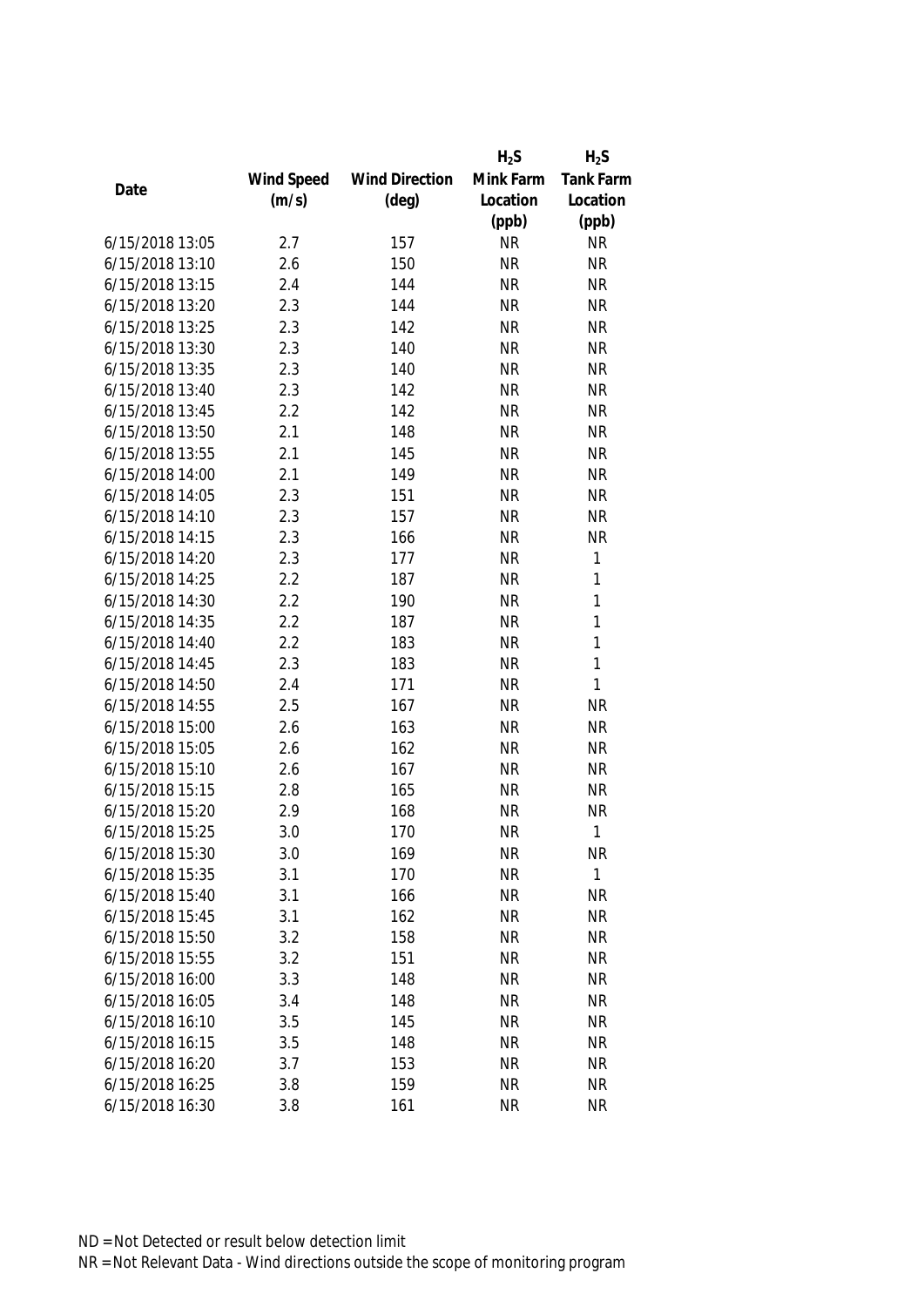|                 |            |                       | $H_2S$    | $H_2S$    |
|-----------------|------------|-----------------------|-----------|-----------|
|                 | Wind Speed | <b>Wind Direction</b> | Mink Farm | Tank Farm |
| Date            | (m/s)      | $(\text{deg})$        | Location  | Location  |
|                 |            |                       | (ppb)     | (ppb)     |
| 6/15/2018 16:35 | 3.6        | 161                   | <b>NR</b> | <b>NR</b> |
| 6/15/2018 16:40 | 3.6        | 161                   | <b>NR</b> | <b>NR</b> |
| 6/15/2018 16:45 | 3.6        | 158                   | <b>NR</b> | <b>NR</b> |
| 6/15/2018 16:50 | 3.5        | 157                   | <b>NR</b> | <b>NR</b> |
| 6/15/2018 16:55 | 3.5        | 154                   | <b>NR</b> | <b>NR</b> |
| 6/15/2018 17:00 | 3.5        | 153                   | <b>NR</b> | <b>NR</b> |
| 6/15/2018 17:05 | 3.5        | 150                   | <b>NR</b> | <b>NR</b> |
| 6/15/2018 17:10 | 3.6        | 150                   | <b>NR</b> | <b>NR</b> |
| 6/15/2018 17:15 | 3.8        | 149                   | <b>NR</b> | <b>NR</b> |
| 6/15/2018 17:20 | 3.8        | 149                   | <b>NR</b> | <b>NR</b> |
| 6/15/2018 17:25 | 3.8        | 151                   | <b>NR</b> | <b>NR</b> |
| 6/15/2018 17:30 | 3.9        | 153                   | <b>NR</b> | <b>NR</b> |
| 6/15/2018 17:35 | 4.0        | 157                   | <b>NR</b> | <b>NR</b> |
| 6/15/2018 17:40 | 4.1        | 162                   | <b>NR</b> | <b>NR</b> |
| 6/15/2018 17:45 | 4.1        | 169                   | <b>NR</b> | <b>NR</b> |
| 6/15/2018 17:50 | 4.2        | 171                   | <b>NR</b> | 1         |
| 6/15/2018 17:55 | 4.5        | 173                   | <b>NR</b> | 1         |
| 6/15/2018 18:00 | 4.7        | 174                   | <b>NR</b> | 1         |
| 6/15/2018 18:05 | 4.7        | 173                   | <b>NR</b> | 1         |
| 6/15/2018 18:10 | 4.7        | 170                   | <b>NR</b> | 1         |
| 6/15/2018 18:15 | 4.6        | 165                   | <b>NR</b> | <b>NR</b> |
| 6/15/2018 18:20 | 4.3        | 160                   | <b>NR</b> | <b>NR</b> |
| 6/15/2018 18:25 | 4.1        | 156                   | <b>NR</b> | <b>NR</b> |
| 6/15/2018 18:30 | 3.9        | 154                   | <b>NR</b> | <b>NR</b> |
| 6/15/2018 18:35 | 3.8        | 152                   | <b>NR</b> | <b>NR</b> |
| 6/15/2018 18:40 | 3.8        | 152                   | <b>NR</b> | <b>NR</b> |
| 6/15/2018 18:45 | 3.8        | 151                   | <b>NR</b> | <b>NR</b> |
| 6/15/2018 18:50 | 3.9        | 153                   | <b>NR</b> | <b>NR</b> |
| 6/15/2018 18:55 | 3.9        | 153                   | <b>NR</b> | <b>NR</b> |
| 6/15/2018 19:00 | 3.8        | 155                   | <b>NR</b> | <b>NR</b> |
| 6/15/2018 19:05 | 3.7        | 158                   | <b>NR</b> | <b>NR</b> |
| 6/15/2018 19:10 | 3.7        | 158                   | <b>NR</b> | <b>NR</b> |
| 6/15/2018 19:15 | 3.7        | 157                   | <b>NR</b> | <b>NR</b> |
| 6/15/2018 19:20 | 3.6        | 157                   | <b>NR</b> | <b>NR</b> |
| 6/15/2018 19:25 | 3.6        | 158                   | <b>NR</b> | <b>NR</b> |
| 6/15/2018 19:30 | 3.6        | 159                   | <b>NR</b> | <b>NR</b> |
| 6/15/2018 19:35 | 3.8        | 159                   | <b>NR</b> | <b>NR</b> |
| 6/15/2018 19:40 | 4.0        | 159                   | <b>NR</b> | <b>NR</b> |
| 6/15/2018 19:45 | 4.1        | 161                   | <b>NR</b> | <b>NR</b> |
| 6/15/2018 19:50 | 4.2        | 161                   | <b>NR</b> | <b>NR</b> |
| 6/15/2018 19:55 | 4.2        | 161                   | <b>NR</b> | <b>NR</b> |
| 6/15/2018 20:00 | 4.2        | 160                   | <b>NR</b> | <b>NR</b> |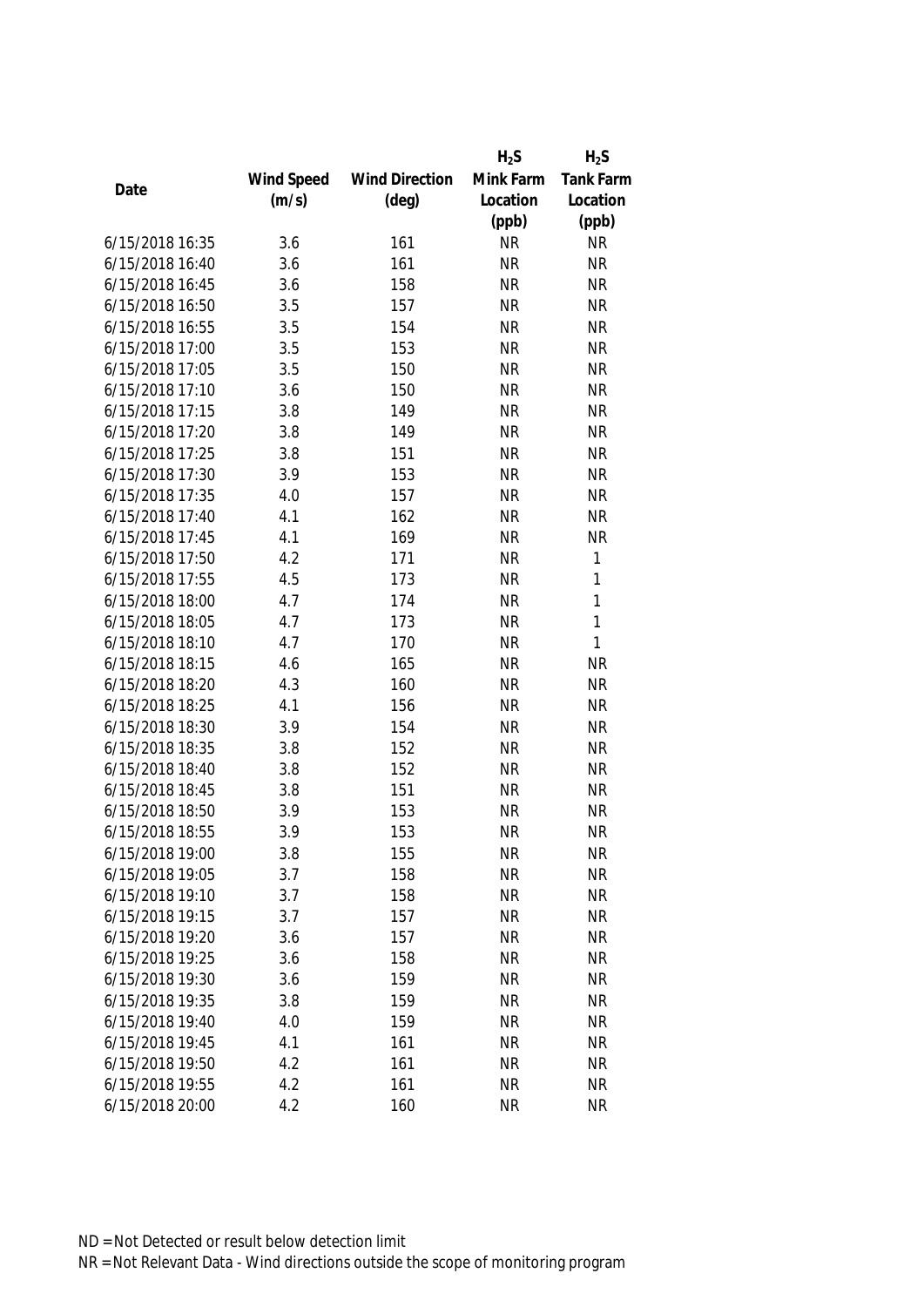|                 |            |                       | $H_2S$    | $H_2S$    |
|-----------------|------------|-----------------------|-----------|-----------|
|                 | Wind Speed | <b>Wind Direction</b> | Mink Farm | Tank Farm |
| Date            | (m/s)      | $(\text{deg})$        | Location  | Location  |
|                 |            |                       | (ppb)     | (ppb)     |
| 6/15/2018 20:05 | 4.1        | 159                   | <b>NR</b> | <b>NR</b> |
| 6/15/2018 20:10 | 3.9        | 160                   | <b>NR</b> | <b>NR</b> |
| 6/15/2018 20:15 | 3.7        | 160                   | <b>NR</b> | <b>NR</b> |
| 6/15/2018 20:20 | 3.6        | 161                   | <b>NR</b> | <b>NR</b> |
| 6/15/2018 20:25 | 3.5        | 161                   | <b>NR</b> | <b>NR</b> |
| 6/15/2018 20:30 | 3.4        | 161                   | <b>NR</b> | <b>NR</b> |
| 6/15/2018 20:35 | 3.5        | 162                   | <b>NR</b> | <b>NR</b> |
| 6/15/2018 20:40 | 3.6        | 162                   | <b>NR</b> | <b>NR</b> |
| 6/15/2018 20:45 | 3.7        | 163                   | <b>NR</b> | <b>NR</b> |
| 6/15/2018 20:50 | 3.7        | 162                   | <b>NR</b> | <b>NR</b> |
| 6/15/2018 20:55 | 3.8        | 162                   | <b>NR</b> | <b>NR</b> |
| 6/15/2018 21:00 | 3.8        | 161                   | <b>NR</b> | <b>NR</b> |
| 6/15/2018 21:05 | 3.7        | 160                   | <b>NR</b> | <b>NR</b> |
| 6/15/2018 21:10 | 3.6        | 160                   | <b>NR</b> | <b>NR</b> |
| 6/15/2018 21:15 | 3.6        | 160                   | <b>NR</b> | <b>NR</b> |
| 6/15/2018 21:20 | 3.6        | 161                   | <b>NR</b> | <b>NR</b> |
| 6/15/2018 21:25 | 3.5        | 162                   | <b>NR</b> | <b>NR</b> |
| 6/15/2018 21:30 | 3.6        | 163                   | <b>NR</b> | <b>NR</b> |
| 6/15/2018 21:35 | 3.6        | 165                   | <b>NR</b> | <b>NR</b> |
| 6/15/2018 21:40 | 3.7        | 166                   | <b>NR</b> | <b>NR</b> |
| 6/15/2018 21:45 | 3.7        | 165                   | <b>NR</b> | <b>NR</b> |
| 6/15/2018 21:50 | 3.7        | 164                   | <b>NR</b> | <b>NR</b> |
| 6/15/2018 21:55 | 3.7        | 164                   | <b>NR</b> | <b>NR</b> |
| 6/15/2018 22:00 | 3.8        | 165                   | <b>NR</b> | <b>NR</b> |
| 6/15/2018 22:05 | 3.8        | 165                   | <b>NR</b> | <b>NR</b> |
| 6/15/2018 22:10 | 3.9        | 166                   | <b>NR</b> | <b>NR</b> |
| 6/15/2018 22:15 | 3.9        | 166                   | <b>NR</b> | <b>NR</b> |
| 6/15/2018 22:20 | 4.1        | 168                   | <b>NR</b> | <b>NR</b> |
| 6/15/2018 22:25 | 4.2        | 168                   | <b>NR</b> | <b>NR</b> |
| 6/15/2018 22:30 | 4.3        | 169                   | <b>NR</b> | ΝR        |
| 6/15/2018 22:35 | 4.4        | 169                   | <b>NR</b> | <b>NR</b> |
| 6/15/2018 22:40 | 4.5        | 169                   | <b>NR</b> | <b>NR</b> |
| 6/15/2018 22:45 | 4.7        | 170                   | <b>NR</b> | 1         |
| 6/15/2018 22:50 | 4.6        | 170                   | <b>NR</b> | 1         |
| 6/15/2018 22:55 | 4.6        | 170                   | <b>NR</b> | 1         |
| 6/15/2018 23:00 | 4.6        | 170                   | <b>NR</b> | 1         |
| 6/15/2018 23:05 | 4.6        | 170                   | <b>NR</b> | 1         |
| 6/15/2018 23:10 | 4.6        | 170                   | <b>NR</b> | 1         |
| 6/15/2018 23:15 | 4.6        | 169                   | <b>NR</b> | NR        |
| 6/15/2018 23:20 | 4.6        | 170                   | <b>NR</b> | 1         |
| 6/15/2018 23:25 | 4.7        | 170                   | <b>NR</b> | 1         |
| 6/15/2018 23:30 | 4.6        | 170                   | <b>NR</b> | 1         |
|                 |            |                       |           |           |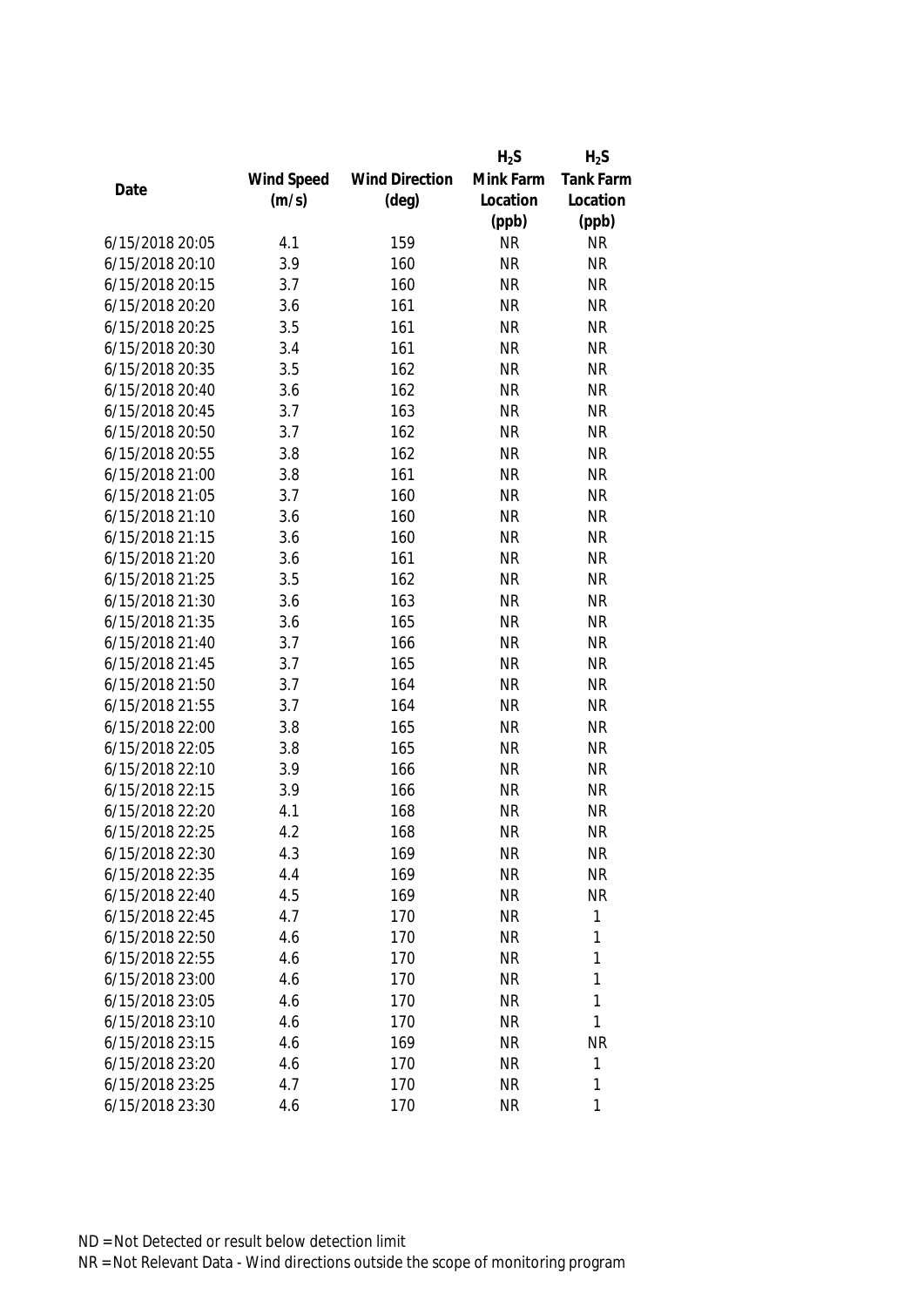|                 |            |                       | $H_2S$    | $H_2S$       |
|-----------------|------------|-----------------------|-----------|--------------|
|                 | Wind Speed | <b>Wind Direction</b> | Mink Farm | Tank Farm    |
| Date            | (m/s)      | $(\text{deg})$        | Location  | Location     |
|                 |            |                       | (ppb)     | (ppb)        |
| 6/15/2018 23:35 | 4.5        | 170                   | <b>NR</b> | 1            |
| 6/15/2018 23:40 | 4.5        | 170                   | <b>NR</b> | 1            |
| 6/15/2018 23:45 | 4.5        | 170                   | <b>NR</b> | 1            |
| 6/15/2018 23:50 | 4.5        | 170                   | <b>NR</b> | 1            |
| 6/15/2018 23:55 | 4.4        | 170                   | <b>NR</b> | 1            |
| 6/15/2018 24:00 | 4.4        | 171                   | <b>NR</b> | $\mathbf{1}$ |
| 6/16/2018 00:05 | 4.4        | 171                   | <b>NR</b> | $\mathbf{1}$ |
| 6/16/2018 00:10 | 4.3        | 172                   | <b>NR</b> | $\mathbf{1}$ |
| 6/16/2018 00:15 | 4.2        | 172                   | <b>NR</b> | 1            |
| 6/16/2018 00:20 | 4.2        | 172                   | <b>NR</b> | $\mathbf{1}$ |
| 6/16/2018 00:25 | 4.1        | 173                   | <b>NR</b> | 1            |
| 6/16/2018 00:30 | 4.2        | 173                   | <b>NR</b> | 1            |
| 6/16/2018 00:35 | 4.1        | 173                   | <b>NR</b> | 1            |
| 6/16/2018 00:40 | 4.1        | 173                   | <b>NR</b> | 1            |
| 6/16/2018 00:45 | 4.1        | 173                   | <b>NR</b> | 1            |
| 6/16/2018 00:50 | 4.1        | 174                   | <b>NR</b> | $\mathbf{1}$ |
| 6/16/2018 00:55 | 4.0        | 175                   | <b>NR</b> | $\mathbf{1}$ |
| 6/16/2018 01:00 | 3.8        | 176                   | <b>NR</b> | 1            |
| 6/16/2018 01:05 | 3.7        | 177                   | <b>NR</b> | 1            |
| 6/16/2018 01:10 | 3.4        | 179                   | <b>NR</b> | 1            |
| 6/16/2018 01:15 | 3.2        | 180                   | <b>NR</b> | 1            |
| 6/16/2018 01:20 | 3.0        | 181                   | <b>NR</b> | $\mathbf{1}$ |
| 6/16/2018 01:25 | 2.9        | 181                   | <b>NR</b> | 1            |
| 6/16/2018 01:30 | 2.8        | 182                   | <b>NR</b> | 1            |
| 6/16/2018 01:35 | 2.7        | 182                   | <b>NR</b> | $\mathbf{1}$ |
| 6/16/2018 01:40 | 2.7        | 181                   | <b>NR</b> | 1            |
| 6/16/2018 01:45 | 2.7        | 181                   | <b>NR</b> | 1            |
| 6/16/2018 01:50 | 2.7        | 181                   | <b>NR</b> | 1            |
| 6/16/2018 01:55 | 2.7        | 180                   | <b>NR</b> | 1            |
| 6/16/2018 02:00 | 2.6        | 179                   | <b>NR</b> | 1            |
| 6/16/2018 02:05 | 2.7        | 179                   | <b>NR</b> | 1            |
| 6/16/2018 02:10 | 2.7        | 180                   | <b>NR</b> | 1            |
| 6/16/2018 02:15 | 2.7        | 180                   | <b>NR</b> | 1            |
| 6/16/2018 02:20 | 2.6        | 179                   | <b>NR</b> | 1            |
| 6/16/2018 02:25 | 2.4        | 174                   | <b>NR</b> | 1            |
| 6/16/2018 02:30 | 2.4        | 162                   | <b>NR</b> | <b>NR</b>    |
| 6/16/2018 02:35 | 2.5        | 142                   | <b>NR</b> | <b>NR</b>    |
| 6/16/2018 02:40 | 2.5        | 117                   | <b>NR</b> | <b>NR</b>    |
| 6/16/2018 02:45 | 2.3        | 92                    | <b>NR</b> | <b>NR</b>    |
| 6/16/2018 02:50 | 2.3        | 77                    | <b>NR</b> | <b>NR</b>    |
| 6/16/2018 02:55 | 2.8        | 59                    | <b>NR</b> | <b>NR</b>    |
| 6/16/2018 03:00 | 3.0        | 60                    | <b>NR</b> | <b>NR</b>    |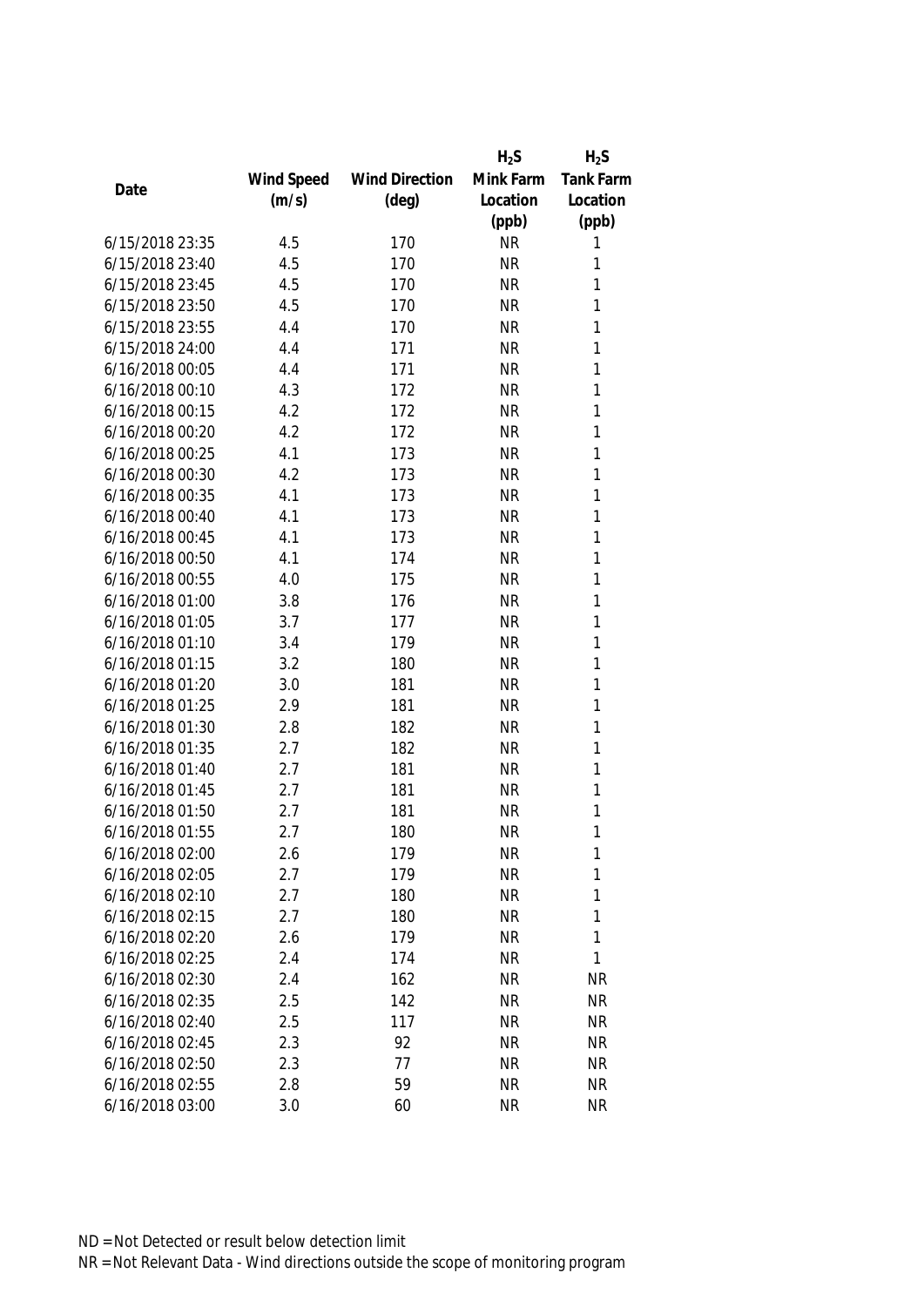|                 |            |                       | $H_2S$       | $H_2S$           |
|-----------------|------------|-----------------------|--------------|------------------|
|                 | Wind Speed | <b>Wind Direction</b> | Mink Farm    | <b>Tank Farm</b> |
| Date            | (m/s)      | $(\text{deg})$        | Location     | Location         |
|                 |            |                       | (ppb)        | (ppb)            |
| 6/16/2018 03:05 | 3.2        | 56                    | <b>NR</b>    | <b>NR</b>        |
| 6/16/2018 03:10 | 3.4        | 49                    | <b>NR</b>    | <b>NR</b>        |
| 6/16/2018 03:15 | 4.1        | 41                    | <b>NR</b>    | <b>NR</b>        |
| 6/16/2018 03:20 | 4.3        | 28                    | <b>ND</b>    | <b>NR</b>        |
| 6/16/2018 03:25 | 4.0        | 18                    | <b>ND</b>    | <b>NR</b>        |
| 6/16/2018 03:30 | 4.0        | 10                    | 1            | <b>NR</b>        |
| 6/16/2018 03:35 | 3.9        | 5                     | $\mathbf{1}$ | <b>NR</b>        |
| 6/16/2018 03:40 | 3.6        | 10                    | $\mathbf{1}$ | <b>NR</b>        |
| 6/16/2018 03:45 | 3.0        | 16                    | <b>NR</b>    | <b>NR</b>        |
| 6/16/2018 03:50 | 3.1        | 28                    | <b>NR</b>    | <b>NR</b>        |
| 6/16/2018 03:55 | 2.9        | 39                    | <b>NR</b>    | <b>NR</b>        |
| 6/16/2018 04:00 | 2.7        | 48                    | <b>NR</b>    | <b>NR</b>        |
| 6/16/2018 04:05 | 2.5        | 63                    | <b>NR</b>    | <b>NR</b>        |
| 6/16/2018 04:10 | 2.4        | 63                    | <b>NR</b>    | <b>NR</b>        |
| 6/16/2018 04:15 | 2.4        | 62                    | <b>NR</b>    | <b>NR</b>        |
| 6/16/2018 04:20 | 2.3        | 71                    | <b>NR</b>    | <b>NR</b>        |
| 6/16/2018 04:25 | 2.5        | 90                    | <b>NR</b>    | <b>NR</b>        |
| 6/16/2018 04:30 | 2.6        | 106                   | <b>NR</b>    | <b>NR</b>        |
| 6/16/2018 04:35 | 2.4        | 103                   | <b>NR</b>    | <b>NR</b>        |
| 6/16/2018 04:40 | 2.5        | 112                   | <b>NR</b>    | <b>NR</b>        |
| 6/16/2018 04:45 | 2.5        | 119                   | <b>NR</b>    | <b>NR</b>        |
| 6/16/2018 04:50 | 2.5        | 123                   | <b>NR</b>    | <b>NR</b>        |
| 6/16/2018 04:55 | 2.4        | 119                   | <b>NR</b>    | <b>NR</b>        |
| 6/16/2018 05:00 | 2.5        | 120                   | <b>NR</b>    | <b>NR</b>        |
| 6/16/2018 05:05 | 2.9        | 127                   | <b>NR</b>    | <b>NR</b>        |
| 6/16/2018 05:10 | 3.3        | 129                   | <b>NR</b>    | <b>NR</b>        |
| 6/16/2018 05:15 | 3.7        | 133                   | <b>NR</b>    | <b>NR</b>        |
| 6/16/2018 05:20 | 4.0        | 135                   | <b>NR</b>    | <b>NR</b>        |
| 6/16/2018 05:25 | 4.2        | 140                   | <b>NR</b>    | <b>NR</b>        |
| 6/16/2018 05:30 | 4.5        | 141                   | <b>NR</b>    | <b>NR</b>        |
| 6/16/2018 05:35 | 4.5        | 142                   | <b>NR</b>    | <b>NR</b>        |
| 6/16/2018 05:40 | 4.5        | 143                   | <b>NR</b>    | <b>NR</b>        |
| 6/16/2018 05:45 | 4.4        | 143                   | <b>NR</b>    | <b>NR</b>        |
| 6/16/2018 05:50 | 4.3        | 144                   | <b>NR</b>    | <b>NR</b>        |
| 6/16/2018 05:55 | 4.3        | 142                   | <b>NR</b>    | <b>NR</b>        |
| 6/16/2018 06:00 | 4.1        | 143                   | <b>NR</b>    | <b>NR</b>        |
| 6/16/2018 06:05 | 4.0        | 145                   | <b>NR</b>    | <b>NR</b>        |
| 6/16/2018 06:10 | 3.8        | 146                   | <b>NR</b>    | <b>NR</b>        |
| 6/16/2018 06:15 | 3.5        | 148                   | <b>NR</b>    | <b>NR</b>        |
| 6/16/2018 06:20 | 3.4        | 149                   | <b>NR</b>    | <b>NR</b>        |
| 6/16/2018 06:25 | 3.2        | 152                   | <b>NR</b>    | <b>NR</b>        |
| 6/16/2018 06:30 | 3.1        | 156                   | <b>NR</b>    | <b>NR</b>        |
|                 |            |                       |              |                  |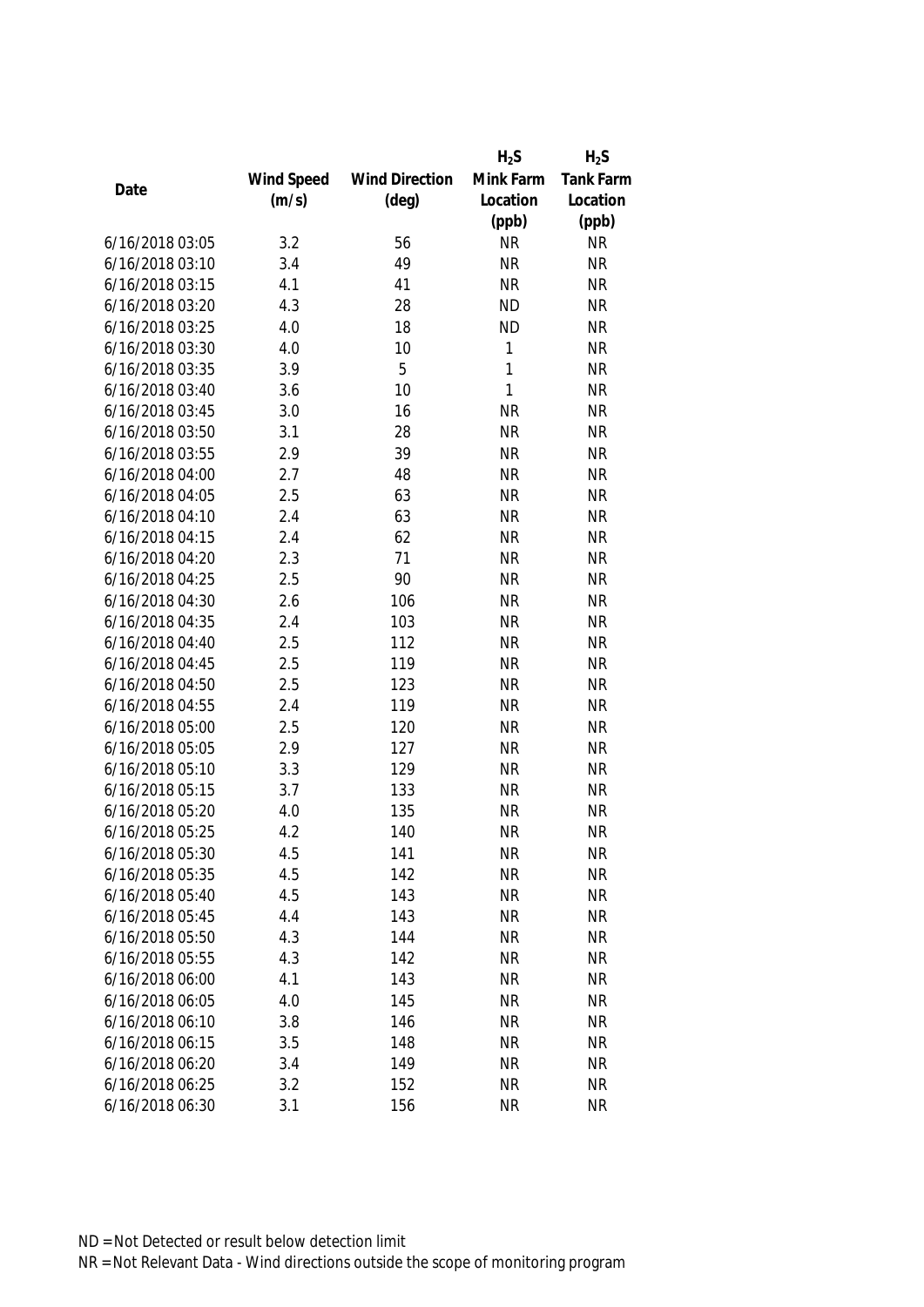|                 |            |                       | $H_2S$    | $H_2S$       |
|-----------------|------------|-----------------------|-----------|--------------|
|                 | Wind Speed | <b>Wind Direction</b> | Mink Farm | Tank Farm    |
| Date            | (m/s)      | $(\text{deg})$        | Location  | Location     |
|                 |            |                       | (ppb)     | (ppb)        |
| 6/16/2018 06:35 | 3.0        | 158                   | <b>NR</b> | <b>NR</b>    |
| 6/16/2018 06:40 | 2.9        | 161                   | <b>NR</b> | <b>NR</b>    |
| 6/16/2018 06:45 | 3.0        | 163                   | <b>NR</b> | <b>NR</b>    |
| 6/16/2018 06:50 | 3.2        | 165                   | <b>NR</b> | <b>NR</b>    |
| 6/16/2018 06:55 | 3.1        | 169                   | <b>NR</b> | <b>NR</b>    |
| 6/16/2018 07:00 | 3.0        | 172                   | <b>NR</b> | 1            |
| 6/16/2018 07:05 | 2.9        | 175                   | <b>NR</b> | $\mathbf{1}$ |
| 6/16/2018 07:10 | 2.8        | 178                   | <b>NR</b> | $\mathbf{1}$ |
| 6/16/2018 07:15 | 2.6        | 182                   | <b>NR</b> | $\mathbf{1}$ |
| 6/16/2018 07:20 | 2.4        | 184                   | <b>NR</b> | $\mathbf{1}$ |
| 6/16/2018 07:25 | 2.5        | 185                   | <b>NR</b> | 1            |
| 6/16/2018 07:30 | 2.5        | 185                   | <b>NR</b> | 1            |
| 6/16/2018 07:35 | 2.7        | 188                   | <b>NR</b> | 1            |
| 6/16/2018 07:40 | 2.9        | 189                   | <b>NR</b> | 1            |
| 6/16/2018 07:45 | 3.2        | 189                   | <b>NR</b> | 1            |
| 6/16/2018 07:50 | 3.2        | 188                   | <b>NR</b> | $\mathbf{1}$ |
| 6/16/2018 07:55 | 3.1        | 188                   | <b>NR</b> | 1            |
| 6/16/2018 08:00 | 3.1        | 189                   | <b>NR</b> | 1            |
| 6/16/2018 08:05 | 3.1        | 188                   | <b>NR</b> | 1            |
| 6/16/2018 08:10 | 3.1        | 190                   | <b>NR</b> | 1            |
| 6/16/2018 08:15 | 3.1        | 190                   | <b>NR</b> | $\mathbf{1}$ |
| 6/16/2018 08:20 | 3.4        | 189                   | <b>NR</b> | $\mathbf{1}$ |
| 6/16/2018 08:25 | 3.8        | 189                   | <b>NR</b> | 1            |
| 6/16/2018 08:30 | 4.2        | 187                   | <b>NR</b> | $\mathbf{1}$ |
| 6/16/2018 08:35 | 4.3        | 184                   | <b>NR</b> | $\mathbf{1}$ |
| 6/16/2018 08:40 | 4.3        | 181                   | <b>NR</b> | 1            |
| 6/16/2018 08:45 | 4.5        | 180                   | <b>NR</b> | 1            |
| 6/16/2018 08:50 | 4.6        | 180                   | <b>NR</b> | 1            |
| 6/16/2018 08:55 | 4.5        | 181                   | <b>NR</b> | 1            |
| 6/16/2018 09:00 | 4.5        | 181                   | <b>NR</b> | 1            |
| 6/16/2018 09:05 | 4.8        | 181                   | <b>NR</b> | 1            |
| 6/16/2018 09:10 | 5.0        | 183                   | <b>NR</b> | 1            |
| 6/16/2018 09:15 | 5.0        | 182                   | <b>NR</b> | 1            |
| 6/16/2018 09:20 | 4.8        | 182                   | NR        | 1            |
| 6/16/2018 09:25 | 4.7        | 180                   | <b>NR</b> | 1            |
| 6/16/2018 09:30 | 4.6        | 177                   | <b>NR</b> | 1            |
| 6/16/2018 09:35 | 4.3        | 174                   | <b>NR</b> | 1            |
| 6/16/2018 09:40 | 4.1        | 172                   | <b>NR</b> | 1            |
| 6/16/2018 09:45 | 4.1        | 173                   | <b>NR</b> | 1            |
| 6/16/2018 09:50 | 4.0        | 174                   | <b>NR</b> | 1            |
| 6/16/2018 09:55 | 3.8        | 173                   | <b>NR</b> | 1            |
| 6/16/2018 10:00 | 3.6        | 171                   | <b>NR</b> | 1            |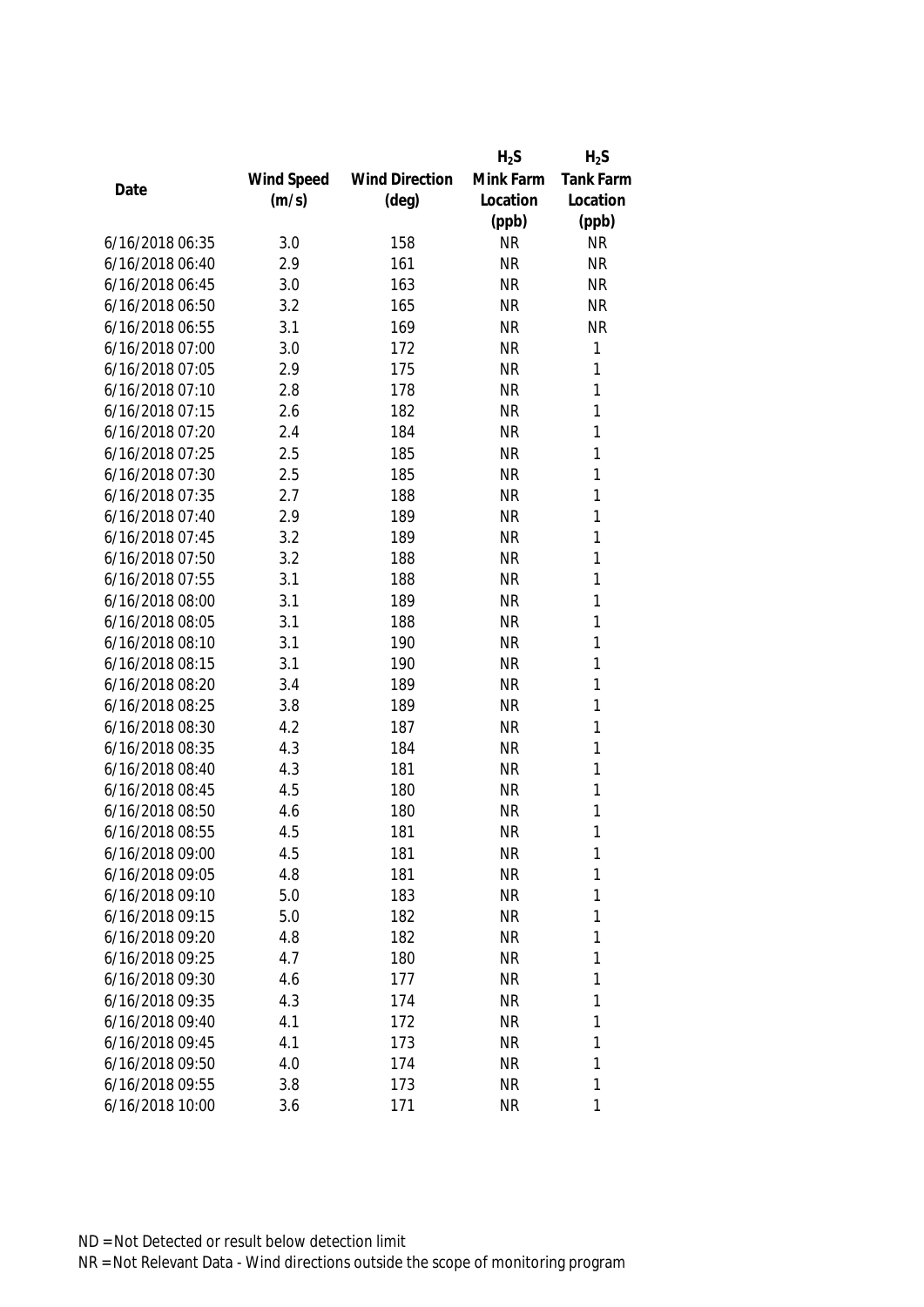|                 |            |                       | $H_2S$    | $H_2S$    |
|-----------------|------------|-----------------------|-----------|-----------|
|                 | Wind Speed | <b>Wind Direction</b> | Mink Farm | Tank Farm |
| Date            | (m/s)      | $(\text{deg})$        | Location  | Location  |
|                 |            |                       | (ppb)     | (ppb)     |
| 6/16/2018 10:05 | 3.5        | 170                   | <b>NR</b> | 1         |
| 6/16/2018 10:10 | 3.4        | 168                   | <b>NR</b> | <b>NR</b> |
| 6/16/2018 10:15 | 3.1        | 167                   | <b>NR</b> | <b>NR</b> |
| 6/16/2018 10:20 | 3.0        | 168                   | <b>NR</b> | <b>NR</b> |
| 6/16/2018 10:25 | 2.9        | 174                   | <b>NR</b> | 1         |
| 6/16/2018 10:30 | 2.8        | 175                   | <b>NR</b> | 1         |
| 6/16/2018 10:35 | 2.6        | 174                   | <b>NR</b> | 1         |
| 6/16/2018 10:40 | 2.5        | 173                   | <b>NR</b> | 1         |
| 6/16/2018 10:45 | 2.6        | 171                   | <b>NR</b> | 1         |
| 6/16/2018 10:50 | 2.6        | 170                   | <b>NR</b> | 1         |
| 6/16/2018 10:55 | 2.5        | 166                   | <b>NR</b> | <b>NR</b> |
| 6/16/2018 11:00 | 2.4        | 176                   | <b>NR</b> | 1         |
| 6/16/2018 11:05 | 2.3        | 181                   | <b>NR</b> | 1         |
| 6/16/2018 11:10 | 2.3        | 183                   | <b>NR</b> | 1         |
| 6/16/2018 11:15 | 2.4        | 182                   | <b>NR</b> | 1         |
| 6/16/2018 11:20 | 2.4        | 175                   | <b>NR</b> | 1         |
| 6/16/2018 11:25 | 2.3        | 171                   | <b>NR</b> | 1         |
| 6/16/2018 11:30 | 2.2        | 165                   | <b>NR</b> | <b>NR</b> |
| 6/16/2018 11:35 | 2.2        | 166                   | <b>NR</b> | <b>NR</b> |
| 6/16/2018 11:40 | 2.1        | 166                   | <b>NR</b> | <b>NR</b> |
| 6/16/2018 11:45 | 1.9        | 169                   | <b>NR</b> | <b>NR</b> |
| 6/16/2018 11:50 | 1.9        | 170                   | <b>NR</b> | 1         |
| 6/16/2018 11:55 | 2.0        | 175                   | <b>NR</b> | 1         |
| 6/16/2018 12:00 | 2.2        | 176                   | <b>NR</b> | 1         |
| 6/16/2018 12:05 | 2.3        | 173                   | <b>NR</b> | 1         |
| 6/16/2018 12:10 | 2.4        | 177                   | <b>NR</b> | 1         |
| 6/16/2018 12:15 | 2.6        | 176                   | <b>NR</b> | 1         |
| 6/16/2018 12:20 | 2.6        | 175                   | <b>NR</b> | 1         |
| 6/16/2018 12:25 | 2.8        | 175                   | <b>NR</b> | 1         |
| 6/16/2018 12:30 | 2.7        | 177                   | <b>NR</b> | 1         |
| 6/16/2018 12:35 | 2.6        | 178                   | <b>NR</b> | 1         |
| 6/16/2018 12:40 | 2.6        | 181                   | <b>NR</b> | 1         |
| 6/16/2018 12:45 | 2.2        | 182                   | <b>NR</b> | 1         |
| 6/16/2018 12:50 | 2.2        | 193                   | <b>NR</b> | 1         |
| 6/16/2018 12:55 | 2.1        | 193                   | <b>NR</b> | 1         |
| 6/16/2018 13:00 | 2.1        | 185                   | <b>NR</b> | 1         |
| 6/16/2018 13:05 | 2.2        | 185                   | <b>NR</b> | 1         |
| 6/16/2018 13:10 | 2.4        | 184                   | <b>NR</b> | 1         |
| 6/16/2018 13:15 | 2.6        | 184                   | <b>NR</b> | 1         |
| 6/16/2018 13:20 | 2.6        | 181                   | <b>NR</b> | 1         |
| 6/16/2018 13:25 | 2.6        | 182                   | <b>NR</b> | 1         |
| 6/16/2018 13:30 | 2.4        | 183                   | <b>NR</b> | 1         |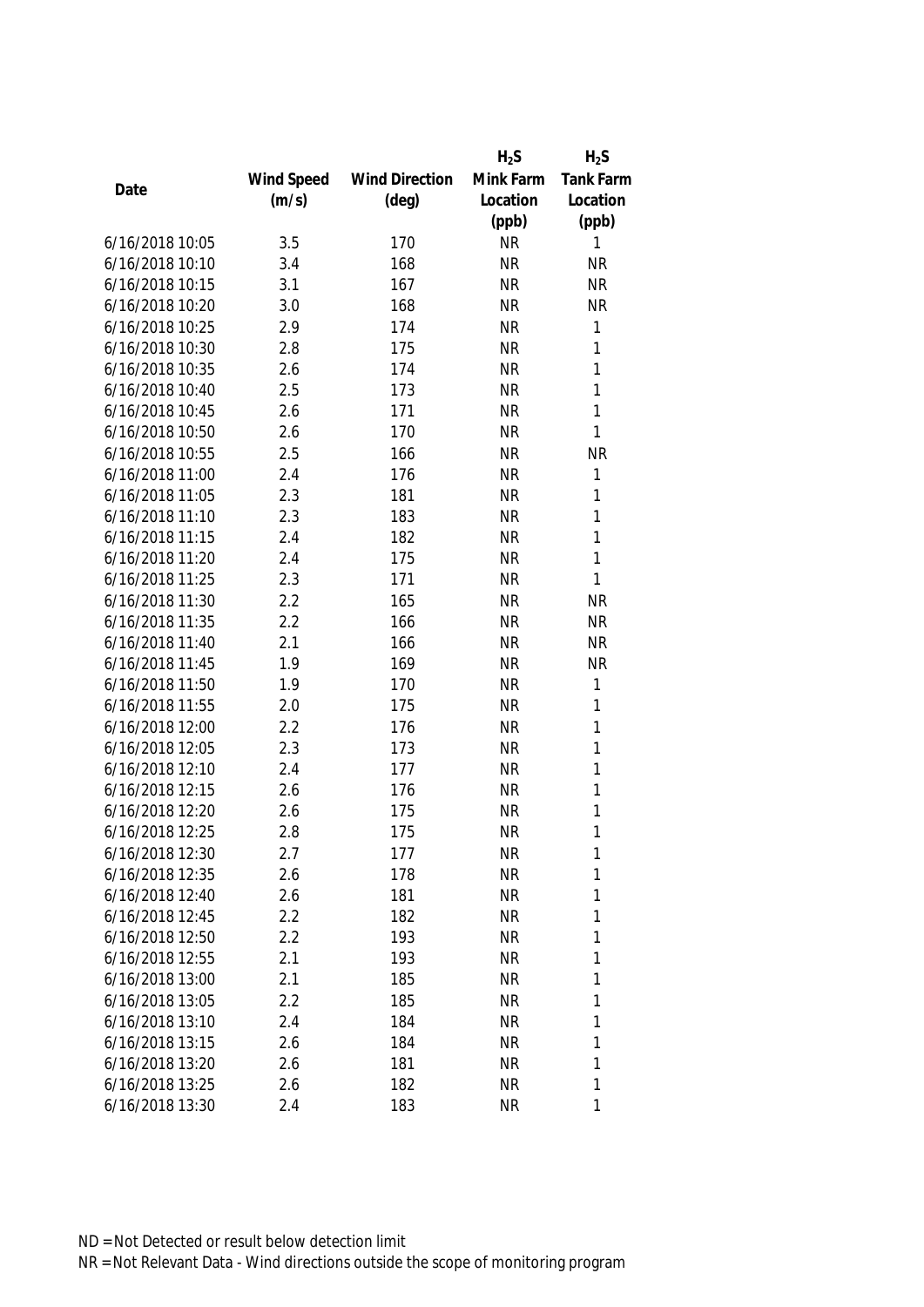|                 |            |                       | $H_2S$    | $H_2S$       |
|-----------------|------------|-----------------------|-----------|--------------|
|                 | Wind Speed | <b>Wind Direction</b> | Mink Farm | Tank Farm    |
| Date            | (m/s)      | $(\text{deg})$        | Location  | Location     |
|                 |            |                       | (ppb)     | (ppb)        |
| 6/16/2018 13:35 | 2.4        | 181                   | <b>NR</b> | 1            |
| 6/16/2018 13:40 | 2.5        | 176                   | <b>NR</b> | <b>ND</b>    |
| 6/16/2018 13:45 | 2.8        | 178                   | <b>NR</b> | <b>ND</b>    |
| 6/16/2018 13:50 | 2.8        | 177                   | <b>NR</b> | <b>ND</b>    |
| 6/16/2018 13:55 | 2.8        | 173                   | <b>NR</b> | 1            |
| 6/16/2018 14:00 | 2.8        | 175                   | <b>NR</b> | 1            |
| 6/16/2018 14:05 | 2.8        | 175                   | <b>NR</b> | 1            |
| 6/16/2018 14:10 | 2.5        | 171                   | <b>NR</b> | 1            |
| 6/16/2018 14:15 | 2.0        | 165                   | <b>NR</b> | <b>NR</b>    |
| 6/16/2018 14:20 | 1.8        | 153                   | <b>NR</b> | <b>NR</b>    |
| 6/16/2018 14:25 | 1.8        | 159                   | <b>NR</b> | <b>NR</b>    |
| 6/16/2018 14:30 | 1.9        | 162                   | <b>NR</b> | <b>NR</b>    |
| 6/16/2018 14:35 | 1.7        | 161                   | <b>NR</b> | <b>NR</b>    |
| 6/16/2018 14:40 | 1.7        | 160                   | <b>NR</b> | <b>NR</b>    |
| 6/16/2018 14:45 | 2.0        | 157                   | <b>NR</b> | <b>NR</b>    |
| 6/16/2018 14:50 | 2.2        | 155                   | <b>NR</b> | <b>NR</b>    |
| 6/16/2018 14:55 | 2.3        | 139                   | <b>NR</b> | <b>NR</b>    |
| 6/16/2018 15:00 | 2.5        | 127                   | <b>NR</b> | <b>NR</b>    |
| 6/16/2018 15:05 | 2.7        | 118                   | <b>NR</b> | <b>NR</b>    |
| 6/16/2018 15:10 | 2.9        | 114                   | <b>NR</b> | <b>NR</b>    |
| 6/16/2018 15:15 | 3.0        | 113                   | <b>NR</b> | <b>NR</b>    |
| 6/16/2018 15:20 | 3.1        | 110                   | <b>NR</b> | <b>NR</b>    |
| 6/16/2018 15:25 | 3.0        | 107                   | <b>NR</b> | <b>NR</b>    |
| 6/16/2018 15:30 | 2.8        | 103                   | <b>NR</b> | <b>NR</b>    |
| 6/16/2018 15:35 | 2.7        | 101                   | <b>NR</b> | <b>NR</b>    |
| 6/16/2018 15:40 | 2.5        | 97                    | <b>NR</b> | <b>NR</b>    |
| 6/16/2018 15:45 | 2.3        | 94                    | <b>NR</b> | <b>NR</b>    |
| 6/16/2018 15:50 | 2.2        | 96                    | <b>NR</b> | <b>NR</b>    |
| 6/16/2018 15:55 | 2.2        | 105                   | <b>NR</b> | <b>NR</b>    |
| 6/16/2018 16:00 | 2.2        | 109                   | NR        | <b>NR</b>    |
| 6/16/2018 16:05 | 2.2        | 122                   | <b>NR</b> | <b>NR</b>    |
| 6/16/2018 16:10 | 2.2        | 133                   | <b>NR</b> | <b>NR</b>    |
| 6/16/2018 16:15 | 2.3        | 148                   | <b>NR</b> | <b>NR</b>    |
| 6/16/2018 16:20 | 2.3        | 166                   | <b>NR</b> | <b>NR</b>    |
| 6/16/2018 16:25 | 2.6        | 183                   | <b>NR</b> | 1            |
| 6/16/2018 16:30 | 2.9        | 196                   | <b>NR</b> | 1            |
| 6/16/2018 16:35 | 3.1        | 200                   | <b>NR</b> | <b>ND</b>    |
| 6/16/2018 16:40 | 3.3        | 202                   | <b>NR</b> | $\mathbf{1}$ |
| 6/16/2018 16:45 | 3.5        | 204                   | <b>NR</b> | <b>ND</b>    |
| 6/16/2018 16:50 | 3.5        | 203                   | <b>NR</b> | 1            |
| 6/16/2018 16:55 | 3.3        | 198                   | <b>NR</b> | 1            |
| 6/16/2018 17:00 | 3.1        | 193                   | <b>NR</b> | 1            |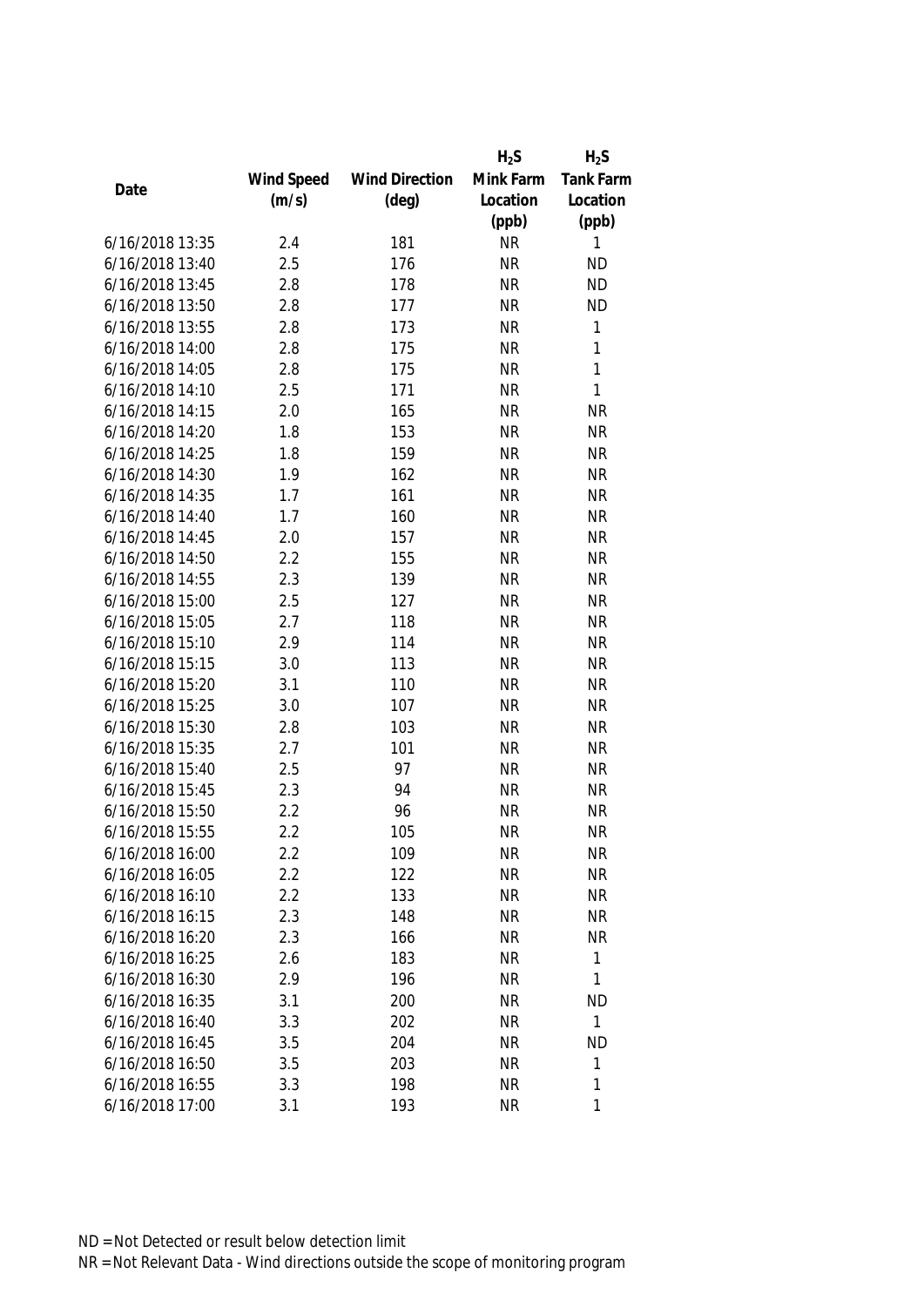|                 |            |                       | $H_2S$    | $H_2S$       |
|-----------------|------------|-----------------------|-----------|--------------|
|                 | Wind Speed | <b>Wind Direction</b> | Mink Farm | Tank Farm    |
| Date            | (m/s)      | $(\text{deg})$        | Location  | Location     |
|                 |            |                       | (ppb)     | (ppb)        |
| 6/16/2018 17:05 | 3.2        | 192                   | <b>NR</b> | 1            |
| 6/16/2018 17:10 | 3.1        | 192                   | <b>NR</b> | 1            |
| 6/16/2018 17:15 | 3.1        | 190                   | <b>NR</b> | 1            |
| 6/16/2018 17:20 | 3.3        | 187                   | <b>NR</b> | <b>ND</b>    |
| 6/16/2018 17:25 | 3.4        | 186                   | <b>NR</b> | <b>ND</b>    |
| 6/16/2018 17:30 | 3.6        | 186                   | <b>NR</b> | $\mathbf{1}$ |
| 6/16/2018 17:35 | 3.6        | 186                   | <b>NR</b> | <b>ND</b>    |
| 6/16/2018 17:40 | 3.6        | 186                   | <b>NR</b> | $\mathbf{1}$ |
| 6/16/2018 17:45 | 3.6        | 186                   | <b>NR</b> | 1            |
| 6/16/2018 17:50 | 3.6        | 186                   | <b>NR</b> | $\mathbf{1}$ |
| 6/16/2018 17:55 | 3.5        | 188                   | <b>NR</b> | 1            |
| 6/16/2018 18:00 | 3.3        | 189                   | <b>NR</b> | 1            |
| 6/16/2018 18:05 | 3.2        | 192                   | <b>NR</b> | 1            |
| 6/16/2018 18:10 | 3.2        | 193                   | <b>NR</b> | 1            |
| 6/16/2018 18:15 | 3.2        | 195                   | <b>NR</b> | 1            |
| 6/16/2018 18:20 | 3.2        | 196                   | <b>NR</b> | $\mathbf{1}$ |
| 6/16/2018 18:25 | 3.3        | 196                   | <b>NR</b> | <b>ND</b>    |
| 6/16/2018 18:30 | 3.5        | 197                   | <b>NR</b> | <b>ND</b>    |
| 6/16/2018 18:35 | 3.5        | 195                   | <b>NR</b> | <b>ND</b>    |
| 6/16/2018 18:40 | 3.6        | 194                   | <b>NR</b> | <b>ND</b>    |
| 6/16/2018 18:45 | 3.5        | 193                   | <b>NR</b> | <b>ND</b>    |
| 6/16/2018 18:50 | 3.4        | 192                   | <b>NR</b> | <b>ND</b>    |
| 6/16/2018 18:55 | 3.3        | 194                   | <b>NR</b> | $\mathbf{1}$ |
| 6/16/2018 19:00 | 3.2        | 194                   | <b>NR</b> | $\mathbf{1}$ |
| 6/16/2018 19:05 | 3.1        | 195                   | <b>NR</b> | $\mathbf{1}$ |
| 6/16/2018 19:10 | 3.0        | 195                   | <b>NR</b> | 1            |
| 6/16/2018 19:15 | 2.9        | 196                   | <b>NR</b> | 1            |
| 6/16/2018 19:20 | 2.9        | 196                   | <b>NR</b> | 1            |
| 6/16/2018 19:25 | 2.8        | 196                   | <b>NR</b> | 1            |
| 6/16/2018 19:30 | 2.8        | 193                   | <b>NR</b> | 1            |
| 6/16/2018 19:35 | 2.9        | 191                   | <b>NR</b> | 1            |
| 6/16/2018 19:40 | 2.9        | 190                   | <b>NR</b> | 1            |
| 6/16/2018 19:45 | 2.8        | 189                   | <b>NR</b> | 1            |
| 6/16/2018 19:50 | 2.9        | 188                   | <b>NR</b> | 1            |
| 6/16/2018 19:55 | 2.9        | 186                   | <b>NR</b> | 1            |
| 6/16/2018 20:00 | 2.9        | 187                   | <b>NR</b> | 1            |
| 6/16/2018 20:05 | 2.8        | 187                   | <b>NR</b> | 1            |
| 6/16/2018 20:10 | 2.8        | 188                   | <b>NR</b> | 1            |
| 6/16/2018 20:15 | 2.8        | 188                   | <b>NR</b> | 1            |
| 6/16/2018 20:20 | 2.7        | 187                   | <b>NR</b> | 1            |
| 6/16/2018 20:25 | 2.7        | 186                   | <b>NR</b> | 1            |
| 6/16/2018 20:30 | 2.7        | 183                   | <b>NR</b> | 1            |